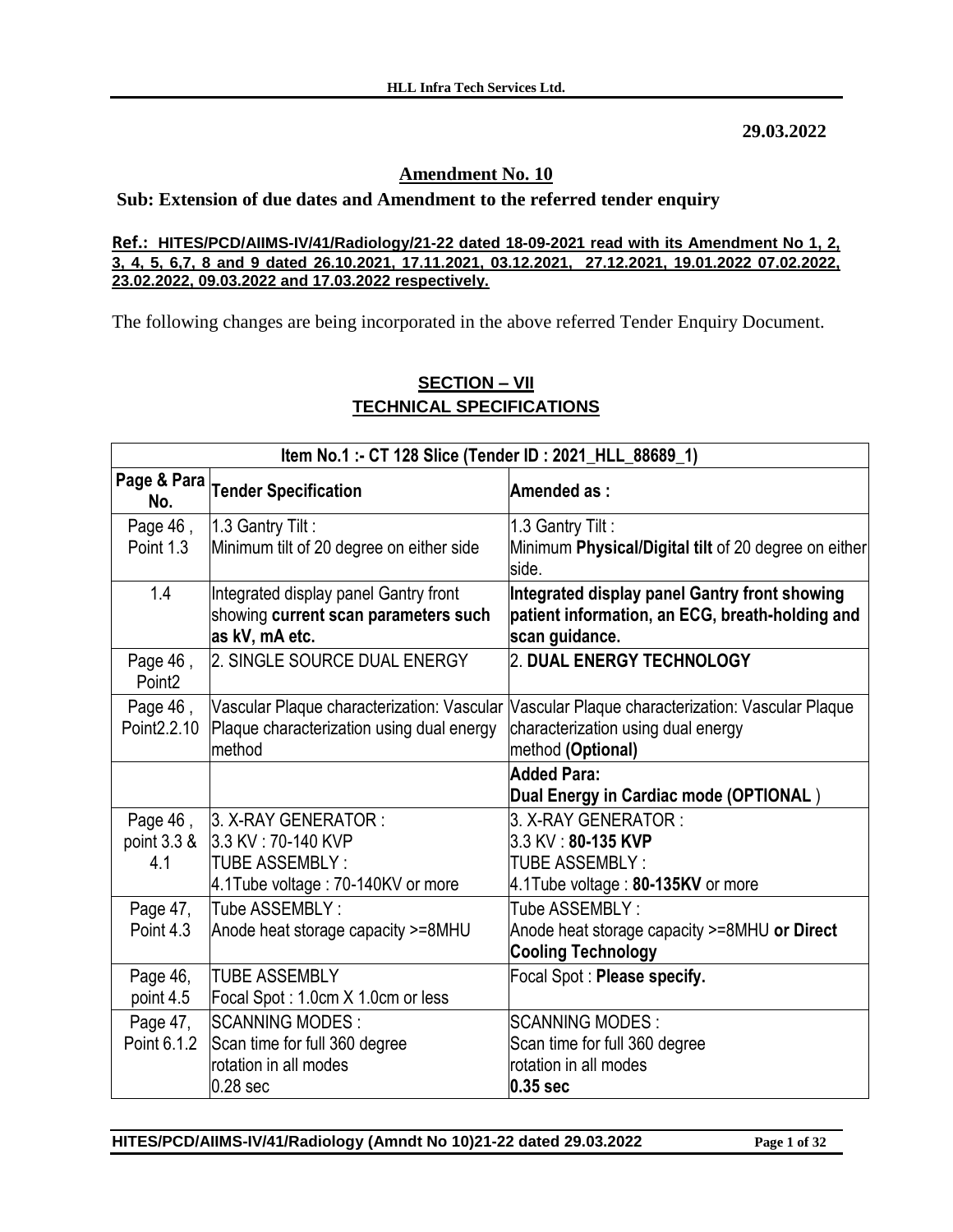| Page 47,<br>point 7.2    | lof not less than 12 cm.                                                                                                                                                | Whole brain perfusion: The system should Whole brain perfusion: The system should do<br>do whole brain CT perfusion with coverage whole brain CT perfusion with coverage of not less<br>than 8 cm.                                                                                                                                                                                                                                                                                                                                                         |
|--------------------------|-------------------------------------------------------------------------------------------------------------------------------------------------------------------------|------------------------------------------------------------------------------------------------------------------------------------------------------------------------------------------------------------------------------------------------------------------------------------------------------------------------------------------------------------------------------------------------------------------------------------------------------------------------------------------------------------------------------------------------------------|
| 7.4                      | for biopsy needle planning                                                                                                                                              | 2D intervention scan mode 2D intervention $ CT -$ guided intervention 3D fluoroscopy                                                                                                                                                                                                                                                                                                                                                                                                                                                                       |
| Page 48<br>Point 11.1    | <b>IMAGE POST PROCESSING</b><br>Architecture<br>(Intellispace portal/ AW Server/Syngo Via<br>etc)                                                                       | <b>IMAGE POST PROCESSING</b><br>Architecture<br>A Client Server Architecture based solution A Client Server Architecture based solution<br>(Intellispace portal/ AW Server/Syngo Via etc)<br><b>Added Para:</b><br>Server Hardware details: Intel Gold CPU 8-core,<br>96GB RAM, 3TB storage with separate disks for<br>system SW, Win Server 2019 edition & NVIDIA<br>8GB GPU Mandatory hardware replacement of<br>the server, client PCs and medical grade<br>monitors to the latest available and compatible<br>version, after 5 years from installation |
| Page 48,<br>Point 11.2   | Client hardware (2 units) specification for<br>each client station                                                                                                      | Client hardware (5 units) specification for each<br>client station                                                                                                                                                                                                                                                                                                                                                                                                                                                                                         |
| Page 48                  | CPU Unit: CPU unit with 2 six core<br>, point 11.2.2 processors, Minimum 32 GB (8 GB X 4)<br>RAM, NVIDIA 1<br>GB or equivalent, 1TB hard drive and 256<br><b>GB SSD</b> | CPU Unit: CPU unit with 2 six core processors,<br>Minimum 96 GB RAM, NVIDIA 1 GB or<br>equivalent, 20TB hard drive and 256 GB SSD                                                                                                                                                                                                                                                                                                                                                                                                                          |
| Page 48,<br>point 11.4   | Advanced application as mentioned below<br>(1 number of floating license)                                                                                               | Advanced application as mentioned below (2<br>numbers of concurrent license)                                                                                                                                                                                                                                                                                                                                                                                                                                                                               |
| Page 48,<br>point 11.4.2 | CT Neuro perfusion<br>Software for advanced cerebral perfusion<br>study with stroke protocol and summary<br>maps of the perfused area                                   | CT Neuro perfusion<br>Software for advanced cerebral perfusion study with<br>stroke protocol and summary maps of the perfused<br>area<br><b>Added Para:</b><br><b>CT Neuro perfusion Software for advanced</b><br>cerebral perfusion study with CBV,CBF,TTP,<br><b>ASPECT Score measurements (OPTIONAL)</b><br>Calculation of the ASPECT score (Alberta stroke<br>program early CT score) based on a 10-point<br>quantitative topographic CT scan along with CT<br><b>Neuro Perfusion software (OPTIONAL)</b>                                              |
| Page 48,<br>Point 13.2   | <b>13. DOSE REDUCTION TECHNIQUES</b><br>Model based Iterative<br>reconstruction (software &<br>hardware)<br>Advanced model based Iterative                              | <b>Latest Iterative Reconstruction Technique:</b><br><b>Iterative reconstruction technology for all</b><br>imaging protocols which reduces dose while<br>simultaneously improving low contrast                                                                                                                                                                                                                                                                                                                                                             |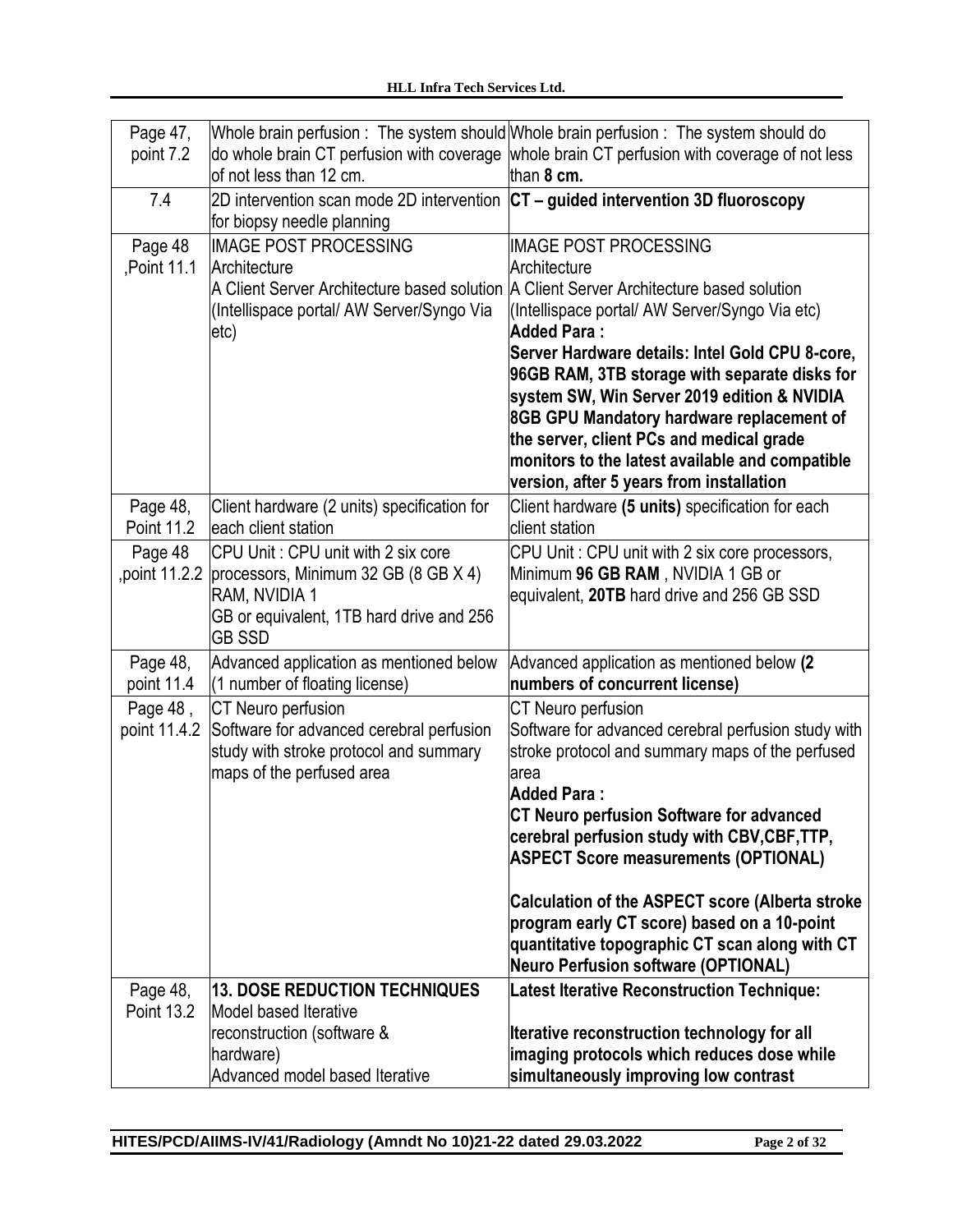|                               | reconstruction technology for all imaging<br>protocols including brain including<br>hardware and software(ADMIRE/VEO)<br>should be offered                                                  | detectability & spatial resolution and reduces<br>limage noise.                                                                                                                                                                                                                                                                         |
|-------------------------------|---------------------------------------------------------------------------------------------------------------------------------------------------------------------------------------------|-----------------------------------------------------------------------------------------------------------------------------------------------------------------------------------------------------------------------------------------------------------------------------------------------------------------------------------------|
| Page 48,<br><b>Point 13.3</b> | <b>13. DOSE REDUCTION</b><br><b>TECHNIQUES</b><br>Pediatric & infant protocol Low dose 70 kv<br>CT protocols must be provided                                                               | Dedicated pediatric / infant protocol to be<br>offered by the vendor.                                                                                                                                                                                                                                                                   |
| 14.2                          | Page 49 point The system should be AERB type<br>approved and the copy of E-LORA Listing<br>should be submitted along with bid.                                                              | The system should be AERB type approved and<br>the copy of E-LORA Listing should be submitted<br>along with bid. If the quoted model has not been<br>yet installed in India, vendor should submit NOC<br>from AERB.<br>Regular QA according to AERB norms will be<br>responsibility of bidder during warranty and<br><b>CMC</b> period. |
| Page 49 point TRAINING        |                                                                                                                                                                                             | <b>TRAINING</b>                                                                                                                                                                                                                                                                                                                         |
| 19.8                          | On site Training for a period of Two Weeks<br>Miscellaneous                                                                                                                                 | On site Training for a period of 4 (four) Weeks<br>Miscellaneous                                                                                                                                                                                                                                                                        |
| Page 49<br>,Point 19.7        | Remote Diagnostics Service<br>Software for Remote Diagnostics Service<br>over a telephone line.                                                                                             | Remote Diagnostics Service: Software for Remote<br>Diagnostics Service over a telephone line. The<br>broadband line will be provided by end<br>consignee                                                                                                                                                                                |
| Page 49<br>Point 20.3         | The cost of Site modification work for the<br>area of 1200 sq.ft and Air-conditioning of<br>Tonnage 15 TR will be considered for<br>Ranking / Evaluation purpose.                           | The cost of Site modification work for the area<br>of 1000 sq.ft and Air-conditioning of Tonnage 20<br>TR (including standby unit/s) will be considered<br>for Ranking / Evaluation purpose.                                                                                                                                            |
| Page 52<br><b>BOQ Para 4</b>  | Air Conditioning: 15 TR                                                                                                                                                                     | Air Conditioning: 20 TR                                                                                                                                                                                                                                                                                                                 |
| Page 50<br>, Point $a(1)$     | Flooring :- 600 x 600 mm vitrified tiles with<br>100mm tile skirting to match in console<br>room, lobby and patient preparation areas,<br>Radiologist room etc.                             | Flooring :- 600 x 600 mm vitrified tiles with 100mm<br>tile skirting to match in CT Gantry & Console<br>room, lobby and patient preparation areas,<br>Radiologist room etc.                                                                                                                                                             |
| Page 50<br>, Point $b(1)$     | Painting :- Two coats Plastic Emulsion<br>Paint over 2 coats of wall putty including<br>primer in patient preparation area, Lobby<br>area, console room, CT Gantry &<br>Equipment room etc. | Painting: - Two coats Plastic Emulsion Paint over 2<br>coats of wall putty including primer in patient<br>preparation area, Lobby area, console room, CT<br>Gantry & Equipment room, Radiologist room etc.                                                                                                                              |
| Page 50<br>Point(1)           | Plumbing work:<br>Hot water service to be provided if required                                                                                                                              | Plumbing work:<br>Hot water service to be provided if required,<br>The water supply line and drain line will be<br>provided by consignee upto CT complex)                                                                                                                                                                               |
|                               |                                                                                                                                                                                             | Added Para under Electrical Work:<br>Adequate number of earthing required for                                                                                                                                                                                                                                                           |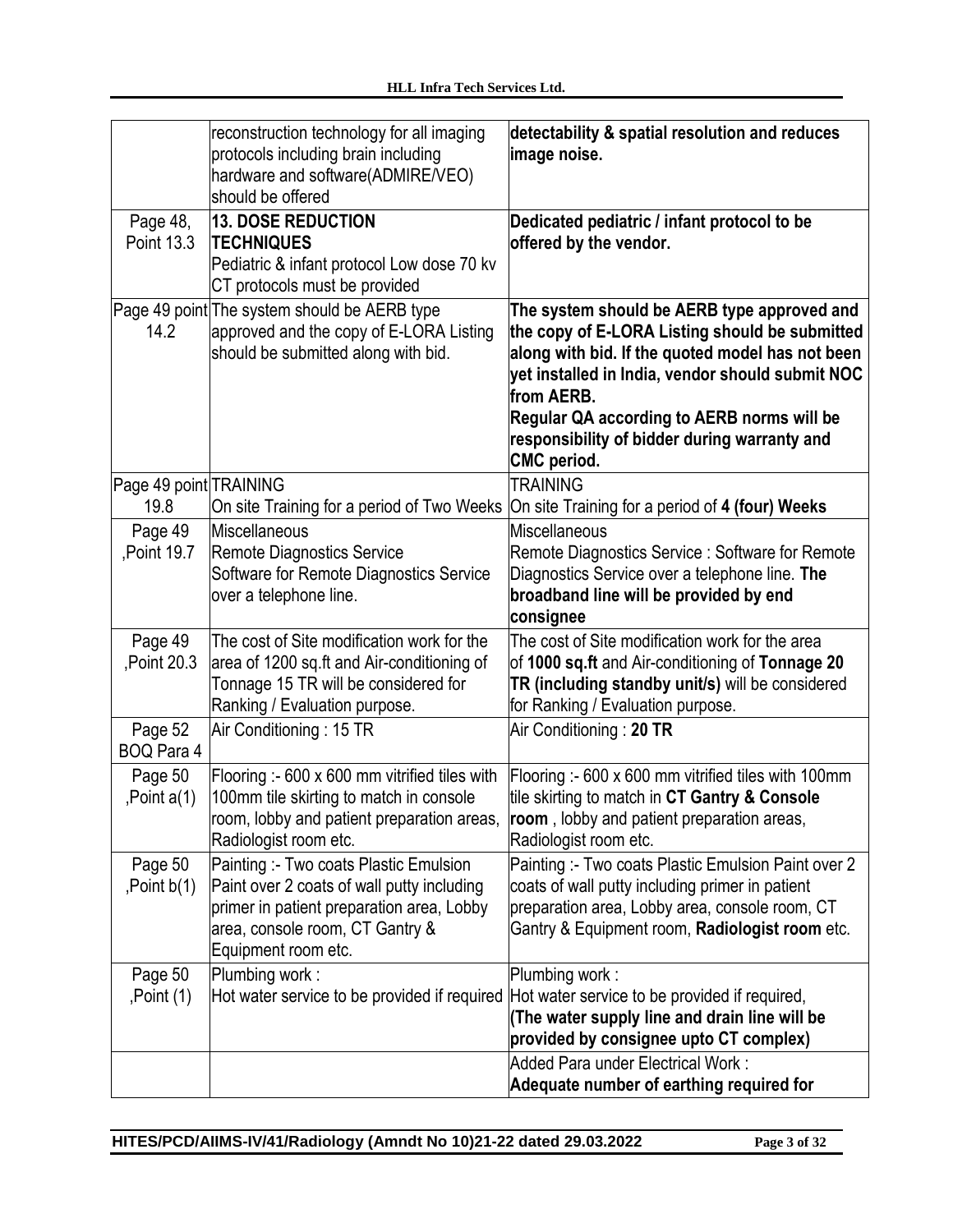|                                      |                                                                                                                                                                                                                                                                                | equipment and accessories should be provided<br>by the equipment vendor.                                                                                                                                                                                                                                                                                          |
|--------------------------------------|--------------------------------------------------------------------------------------------------------------------------------------------------------------------------------------------------------------------------------------------------------------------------------|-------------------------------------------------------------------------------------------------------------------------------------------------------------------------------------------------------------------------------------------------------------------------------------------------------------------------------------------------------------------|
| $3 - Air$<br>conditioning<br>(Pg 50) | AC units may be used according to room<br>requirement and suitability. Humidity<br>control should be effective to eliminate<br>moisture condensation on equipment<br>surface. The Air conditioning should be<br>designed with standby provision to function<br>24 hours a day. | Ductable package air conditioners and split Ductable split air conditioners and split AC units<br>may be used according to room requirement and<br>suitability. Humidity control should be effective to<br>eliminate moisture condensation on equipment<br>surface. The Air conditioning should be designed<br>with standby provision to function 24 hours a day. |
|                                      |                                                                                                                                                                                                                                                                                | Added Para:<br>Dehumidifier of 110 Liter - 2 Nos.                                                                                                                                                                                                                                                                                                                 |
| Page 51,<br>Point 3                  | <b>Broadband connection: for REMOTE</b><br>SERVICE of CT system.                                                                                                                                                                                                               | <b>Broadband connection:</b><br>Broad band connection will be provided by the<br>end user however, internal LAN cable work<br>should be done by the vendor within the CT<br>room.Also vendor should provide hardware<br>accesories like WIRELESS DUAL BAND outer or<br>required access points.                                                                    |
| , point 4 (Pg<br>52)                 | extinguisher of 5kgs capacity                                                                                                                                                                                                                                                  | Miscellaneous Miscellaneous Dry chemical power type fire Fire extinguisherABC type of 2kg each as<br>required for the building safety - 5 nos.                                                                                                                                                                                                                    |
| 4                                    | Page 52, Point Modification Work<br>Air Conditioning - 15 TR                                                                                                                                                                                                                   | <b>Air Conditioning - 20 TR</b>                                                                                                                                                                                                                                                                                                                                   |
| Page 52,<br>point 3                  | Miscellaneous Broadband connection: for<br>REMOTE SERVICE of CT system.                                                                                                                                                                                                        | <b>Deleted</b>                                                                                                                                                                                                                                                                                                                                                    |
| 11.4.3.                              | Cardiac Function and Ca scoring<br>Left Ventricular Analysis (LVA), Left<br>ventricular wall analysis and Automated left analysis and Automated left ventricular<br>ventricular segmentation                                                                                   | Cardiac Function and Ca scoring<br>Left Ventricular Analysis (LVA), Left ventricular wall<br>segmentation<br>Added Para: CT FFR Software to be provided<br>(OPTIONAL)                                                                                                                                                                                             |
|                                      |                                                                                                                                                                                                                                                                                | <b>Added Para:</b><br>All the Optional items offered should be quoted<br>separately and the price should be valid for<br>warranty period                                                                                                                                                                                                                          |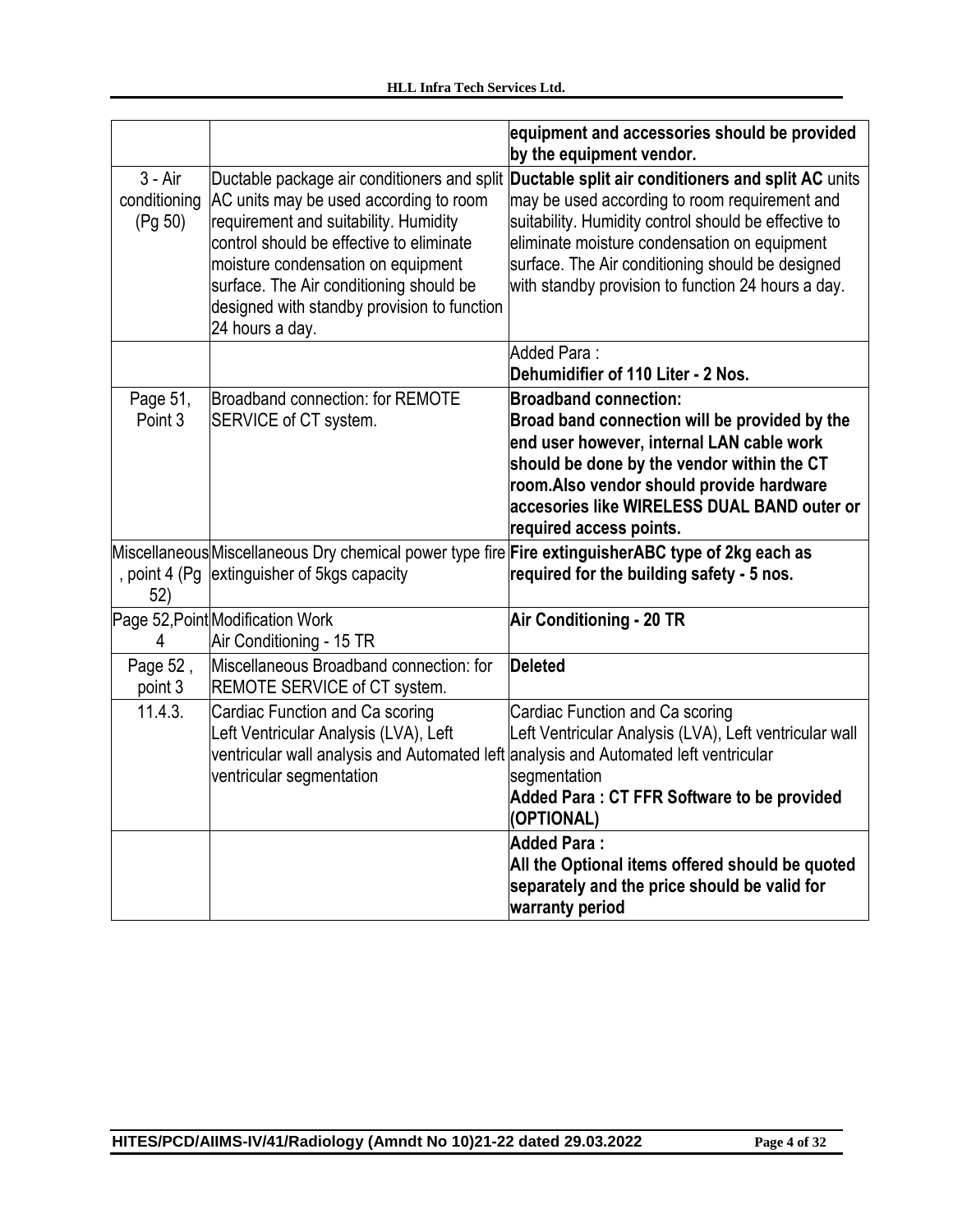| <u>Item No.2:- CT 256 Slice (Tender ID: 2021 HLL 88689 2)</u>                |                                                                                                                                                                                                                                                                                                                                                                                                                                                                                                                                                                                                                                                                                                                                                                         |                                                                                                                                                                                                                                                                                                                                                                                                                                                                                                                                                                                                                                                                                                                                                |
|------------------------------------------------------------------------------|-------------------------------------------------------------------------------------------------------------------------------------------------------------------------------------------------------------------------------------------------------------------------------------------------------------------------------------------------------------------------------------------------------------------------------------------------------------------------------------------------------------------------------------------------------------------------------------------------------------------------------------------------------------------------------------------------------------------------------------------------------------------------|------------------------------------------------------------------------------------------------------------------------------------------------------------------------------------------------------------------------------------------------------------------------------------------------------------------------------------------------------------------------------------------------------------------------------------------------------------------------------------------------------------------------------------------------------------------------------------------------------------------------------------------------------------------------------------------------------------------------------------------------|
| Page &<br>Para No.                                                           | <b>Tender Specification</b>                                                                                                                                                                                                                                                                                                                                                                                                                                                                                                                                                                                                                                                                                                                                             | Amended as:                                                                                                                                                                                                                                                                                                                                                                                                                                                                                                                                                                                                                                                                                                                                    |
| Page 53,<br>Point 1 g.<br>Page 53<br>, point 2(d)<br>Page 55,<br>Pont $7(K)$ | Gantry :<br>Aperture should be at least 70 cm diameter<br>The X ray Tube should be essentially Dual<br>Focus. The heat storage capacity should be<br>at least 5.5 MHU or equivalent. Specify the<br>method and technique of cooling.<br>Workstations & Server: A multimodality<br>client server architecture based solution with<br>minimum concurrent 24000 slices rendering<br>capacity, with 64GB RAM with storage of<br>minimum 2TB and Additional online storage<br>of 10 TB on the server.<br>Client hardware specification-2no.s<br>Workstation with two licences: dual<br>quad core processor, 16 GB RAM, 1TB hard button mouse.<br>drive, DVD Writing with medical grade<br>monitor of minimum 2 MP resolution & 3<br>button mouse. The server client solution | Gantry:<br>Aperture should be at least 75 cm diameter<br>The X ray Tube should be essentially Dual Focus.<br>The heat storage capacity should be at least 8 MHU<br>or equivalent or more. Specify the method and<br>technique of cooling.<br>Workstations & Server: A multimodality client server<br>architecture based solution with minimum<br>concurrent 40000 slices rendering capacity, with 96<br>GB RAM with total storage of minimum 20 TB.<br>Client hardware specification- 2no.s Workstation with<br>two licences : dual quad core processor, 16 GB<br>RAM, 1TB hard drive, DVD Writing with medical<br>grade monitor of minimum 2 MP resolution & 3<br>The server client solution offered should be OEM                            |
| Page 55,<br>Pont 7 (I)<br>Page 56,<br>Point i                                | offered should be OEM<br>Whole organ (brain & body) perfusion CT.<br>DUAL ENERGY APPLICATIONS to be<br>provided as standard: Mention the<br>technology for dual energy acquisition: rapid<br>kV switching or dual source or<br>simultaneous or other method. Minimum 2<br>nos of concurrent users should be possible.<br>Renal Calculi Characterisation, Gout,<br>Cardiac including myocardial perfusion,<br>Lung perfusion & pulmonary emboli<br>dedection, Vascular plaque<br>characterisation, Virtual NCCT, Direct Neuro differentiation (tendon ligament), Endo leak<br>CTA, Contrast vs blood differentiation,<br>Monoenergetic imaging, Tissue<br>differentiation (tendon ligament), Endo leak                                                                   | Whole organ (brain & body) perfusion CT.<br>Scanner should have capability of Whole brain<br>acquisition of Minimum 10 cm of coverage.<br>DUAL ENERGY APPLICATIONS to be provided as<br>standard: Mention the technology for dual energy<br>acquisition: rapid kV switching or dual source or<br>simultaneous or other method. Minimum 2 nos of<br>concurrent users should be possible. Renal Calculi<br>Characterisation, Gout, Cardiac including myocardial<br>perfusion, Lung perfusion & pulmonary emboli<br>dedection, Vascular plaque characterisation, Virtual<br>NCCT, Direct Neuro CTA, Contrast vs blood<br>differentiation, Monoenergetic imaging, Tissue<br>lassesment.<br><b>Added Para:</b><br>Dual energy for coronary analysis |
| Page 56,<br>Point 8.g                                                        | assesment<br>Should have model based iterative<br>reconstruction technique<br>(VEO/ADMIRE/IMR) for X Ray dose<br>reduction. If VEO is not available, vendor                                                                                                                                                                                                                                                                                                                                                                                                                                                                                                                                                                                                             | Should have model based iterative reconstruction<br>technique (VEO/ADMIRE/IMR) for X Ray dose<br>reduction. If VEO is not available, vendor should<br>submit an undertaking from OEM.                                                                                                                                                                                                                                                                                                                                                                                                                                                                                                                                                          |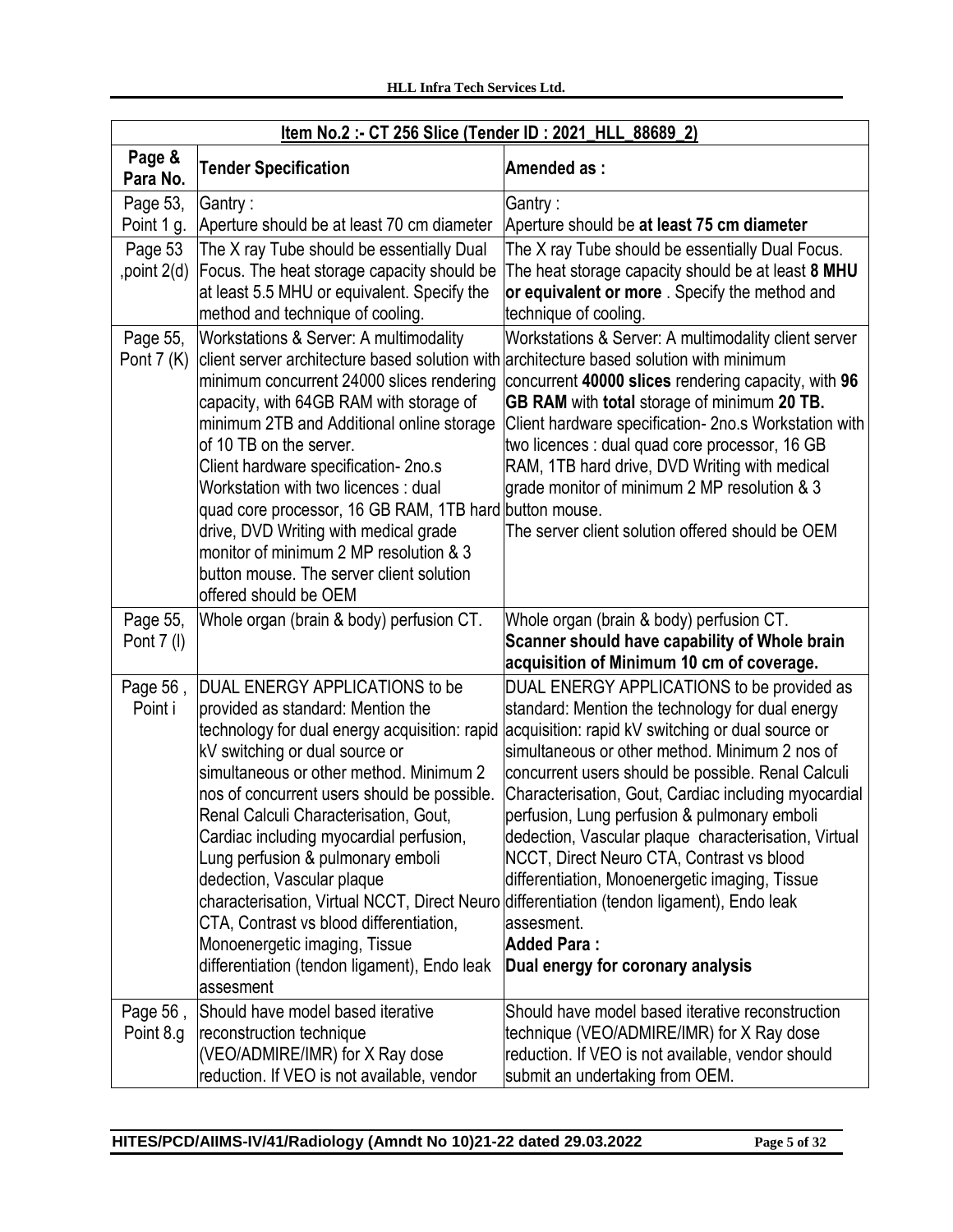|                          | should submit an undertaking from OEM.                                                                                                                                                                                                                                                                                                                           | <b>Added Para: Latest Deep Learning Algorithm for</b><br>image reconstruction to be povided, if available<br>with the vendor.                                                                                                                                                                                                                                                                |
|--------------------------|------------------------------------------------------------------------------------------------------------------------------------------------------------------------------------------------------------------------------------------------------------------------------------------------------------------------------------------------------------------|----------------------------------------------------------------------------------------------------------------------------------------------------------------------------------------------------------------------------------------------------------------------------------------------------------------------------------------------------------------------------------------------|
| (Pg 52),<br>point 3      | Dry chemical power type fire extinguisher of<br>5kgs capacity                                                                                                                                                                                                                                                                                                    | Fire extinguisherABC type of 2kg each as<br>required for the building safety - 5 nos.                                                                                                                                                                                                                                                                                                        |
|                          |                                                                                                                                                                                                                                                                                                                                                                  | <b>Added Para:</b><br>1. Acquisition of Dynamic Myocardial Perfusion<br>and post processing of the acquired data to be<br>offered (OPTIONAL)<br>2. CT FFR Software to pe provided (OPTIONAL)                                                                                                                                                                                                 |
|                          |                                                                                                                                                                                                                                                                                                                                                                  | 2. Dynamic CTA with a coverage of more than 31 cm<br>to cover large areas greater than detector width<br>Added Para: Dynamic 4D CT should be provided.                                                                                                                                                                                                                                       |
|                          |                                                                                                                                                                                                                                                                                                                                                                  | <b>Added Para:</b><br>For dynamic CTA upto16 cm coverage should be<br>there (OPTIONAL)                                                                                                                                                                                                                                                                                                       |
|                          |                                                                                                                                                                                                                                                                                                                                                                  | 3-4 Concurrent user along with Server should be<br>provided (OPTIONAL)                                                                                                                                                                                                                                                                                                                       |
| Page 58<br>, point 3     | The cost of Site Modification for the area of<br>1000 sq.ft and Air-conditioning of Tonnage<br>15 TR will be considered for Ranking /<br>Evaluation purpose. Total capacity of the<br>Air-Conditioning (duct-able) for the entire CT<br>scan centre area should be at least 15<br>TR.(incl. standby airconditioning) with<br>humidity control between 55-60 % RH | The cost of Site Modification for the area of 1000<br>sq.ft and Air-conditioning of Tonnage 20 TR<br>(including standby unit/s) will be considered for<br>Ranking / Evaluation purpose. Total capacity of the<br>Air-Conditioning (duct-able) for the entire CT scan<br>centre area should be at least 15 TR. (incl. standby<br>airconditioning) with humidity control between 55-60<br>% RH |
| Page 59,<br>point $a(1)$ | Flooring :- 600 x 600 mm vitrified tiles with<br>100mm tile skirting to match in console<br>room, lobby and patient preparation areas,<br>Radiologist room etc                                                                                                                                                                                                   | Flooring :- 600 x 600 mm vitrified tiles with 100mm<br>tile skirting to match in Gantry & console room,<br>lobby and patient preparation areas, Radiologist<br>room etc                                                                                                                                                                                                                      |
| Page 59,<br>point b(1)   | over 2 coats of wall putty including primer in<br>patient preparation area, Lobby area,<br>letc.                                                                                                                                                                                                                                                                 | Painting :- Two coats Plastic Emulsion Paint Painting :- Two coats Plastic Emulsion Paint over 2<br>coats of wall putty including primer in patient<br>preparation area, Lobby area, console room, CT<br>console room, CT Gantry & Equipment room Gantry & Equipment room, Radiologist room etc.                                                                                             |
| Page 59<br>point 2       | Plumbing work: Hot water service to be<br>provided if required.                                                                                                                                                                                                                                                                                                  | Hot water service to be provided if required,<br>(The water supply line and drain line will be<br>provided by consignee upto CT complex)                                                                                                                                                                                                                                                     |
|                          |                                                                                                                                                                                                                                                                                                                                                                  | Added Para under Electrical Work:<br>Adequate number of earthing required for<br>equipment and accessories should be provided<br>by the equipment vendor.                                                                                                                                                                                                                                    |
|                          | Page 60, Air Conditioning :- Ductable package air                                                                                                                                                                                                                                                                                                                | Ductable split air conditioners and split AC units                                                                                                                                                                                                                                                                                                                                           |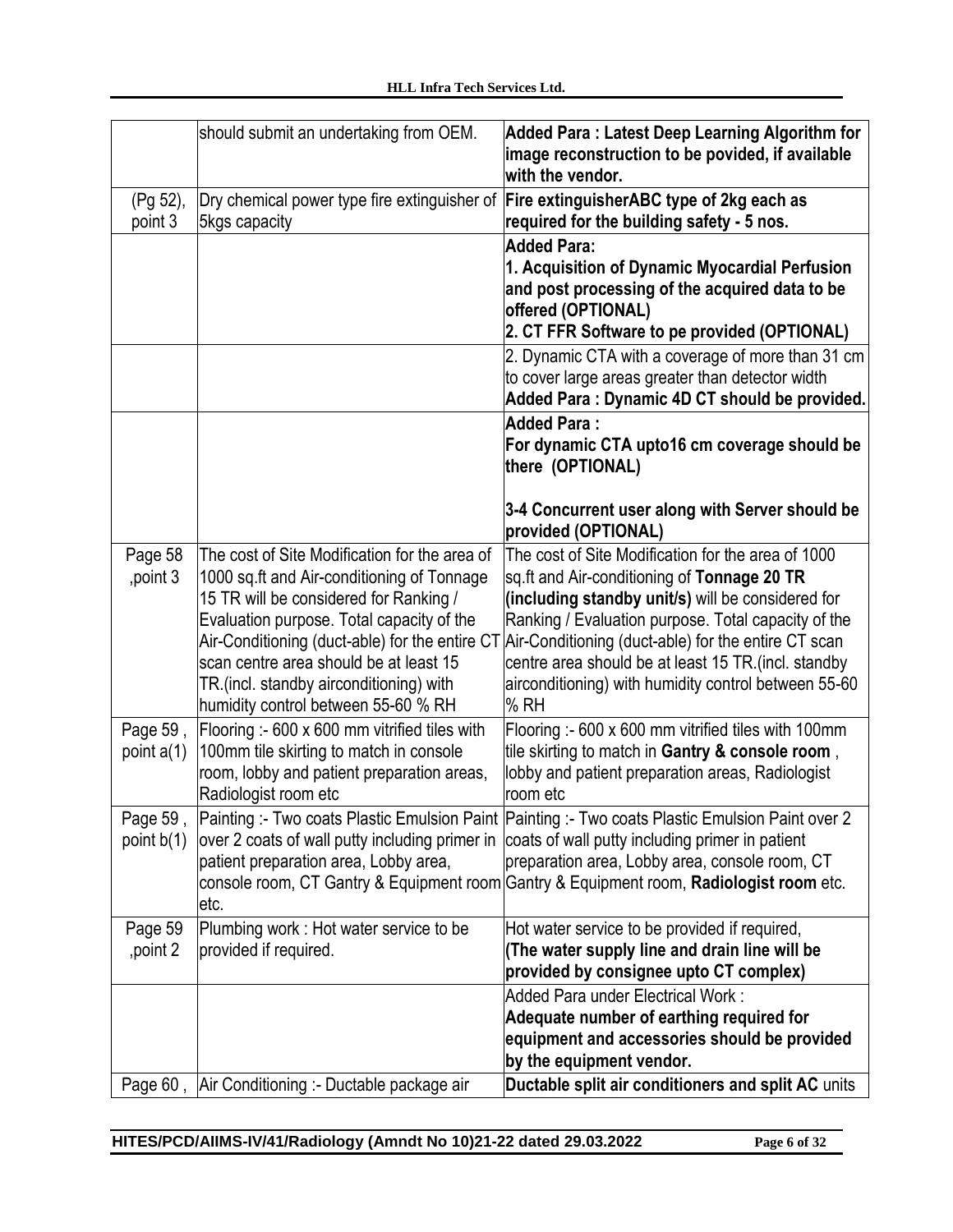| point 3             | conditioners and split AC units may be used<br>according to room requirement and<br>suitability. Humidity control should be<br>leffective to eliminate moisture condensation<br>on equipment surface. The Air conditioning<br>should be designed with standby provision<br>to function 24 hours a day | may be used according to room requirement and<br>suitability. Humidity control should be effective to<br>eliminate moisture condensation on equipment<br>surface. The Air conditioning should be designed<br>with standby provision to function 24 hours a day. |
|---------------------|-------------------------------------------------------------------------------------------------------------------------------------------------------------------------------------------------------------------------------------------------------------------------------------------------------|-----------------------------------------------------------------------------------------------------------------------------------------------------------------------------------------------------------------------------------------------------------------|
|                     |                                                                                                                                                                                                                                                                                                       | <b>Added Para:</b><br>Dehumidifier of 110 Liter - 2 Nos.                                                                                                                                                                                                        |
| Page 60             | Miscellaneous:                                                                                                                                                                                                                                                                                        | <b>IDeleted</b>                                                                                                                                                                                                                                                 |
| point 3             | Broadband connection: for REMOTE<br><b>SERVICE of CT system</b>                                                                                                                                                                                                                                       |                                                                                                                                                                                                                                                                 |
| Page 61,<br>point 4 | Components of Site Modification Work:<br>Air Conditioning - 15 TR                                                                                                                                                                                                                                     | Components of Site Modification Work:<br><b>Air Conditioning - 20 TR</b>                                                                                                                                                                                        |

| Item No.3 : Biplane DSA (Tender ID : 2021_HLL_88689_3) |                                                                                                 |                                                                                             |
|--------------------------------------------------------|-------------------------------------------------------------------------------------------------|---------------------------------------------------------------------------------------------|
| Page &<br>Para No.                                     | <b>Tender Specification</b>                                                                     | Amended as:                                                                                 |
| Page 63,<br>point A.5                                  | Both gantries should have fast speed for<br>angulations and positioning. The frontal            | Both gantries should have fast speed for<br>angulations and positioning. The frontal system |
|                                                        | system should have a speed of at least 10                                                       | should have a speed of at least 15 degree/sec. for                                          |
|                                                        | degree/sec. for all positions and lateral plane<br>should have a speed of at least 8 degree/sec | all positions and lateral plane should have a speed<br>of at least 8 degree/sec             |
| Page 63,                                               | Both the gantries should have an automatic                                                      | Both the gantries including table should have an                                            |
| point A.7                                              | positioning capability dependent on the                                                         | automatic positioning capability dependent on the                                           |
|                                                        | reference image being selected                                                                  | reference image being selected                                                              |
|                                                        | Page 63 B1. The table should have motorized Vertical &                                          | The table should have motorized Vertical &                                                  |
|                                                        | longitudinal and free floating                                                                  | longitudinal and free floating with head tilt facility.                                     |
| Page 63,                                               | X-Ray Tubes:                                                                                    | X-Ray Tubes:                                                                                |
|                                                        | point D 1.ii) 0.5 mm or less with load 15 KW or more in                                         | 0.5 mm or less with load 40 KW or more in                                                   |
|                                                        | minimum one plane.                                                                              | minimum one plane.                                                                          |
| Page 63,                                               | Anode heat storage capacity should be 1.7                                                       | Anode heat storage capacity should be 5 MHU or                                              |
| point D.2                                              | MHU or more having liquid bearing                                                               | more having liquid bearing technology or metal                                              |
|                                                        | technology or metal lubricant                                                                   | lubricant                                                                                   |
| Page 63,                                               | Collimator:                                                                                     | Collimator:                                                                                 |
| point E .2                                             | The collimator should have facility for                                                         | The collimator should have facility for                                                     |
|                                                        | automatic copper pre-filtration for reducing                                                    | automatic /pre-pragram / suitable alterante                                                 |
|                                                        | the x-ray dose.                                                                                 | technology copper pre-filtration for reducing the x-                                        |
|                                                        |                                                                                                 | ray dose.                                                                                   |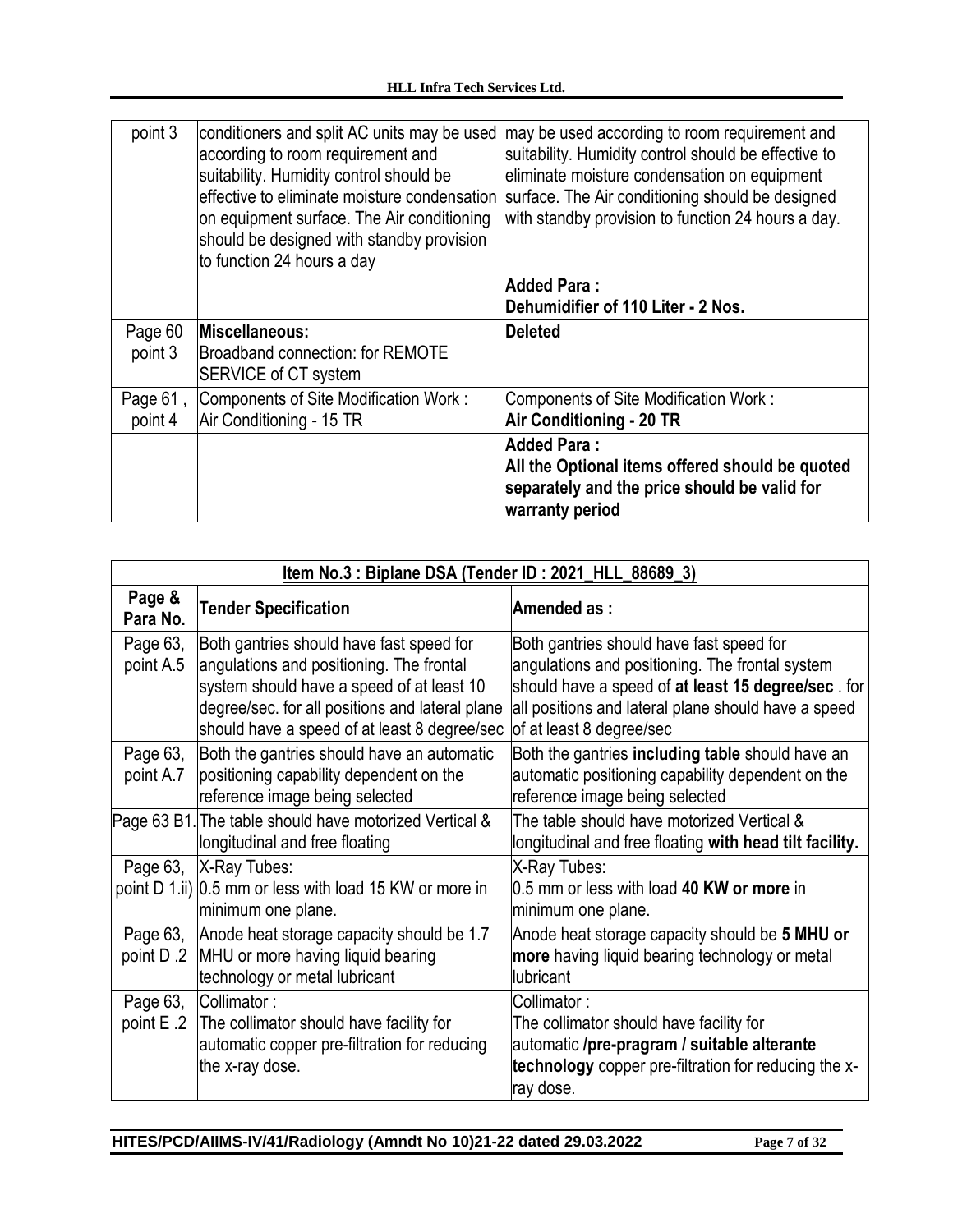| Page 64,<br>point F.1  | Biplane Digital System:<br>and 14 bit contrast resolution                                                                                                                                                                                                                        | <b>Biplane Digital System:</b><br>Dynamic flat detector system with high spatial Dynamic flat detector system with high spatial<br>and 16 bit contrast resolution with 2k matrix<br>resolution                                                                                                                                                                                       |
|------------------------|----------------------------------------------------------------------------------------------------------------------------------------------------------------------------------------------------------------------------------------------------------------------------------|--------------------------------------------------------------------------------------------------------------------------------------------------------------------------------------------------------------------------------------------------------------------------------------------------------------------------------------------------------------------------------------|
| Page 64,<br>point F.2  | Biplane Digital System:<br>Size of frontal plane should be at least 39 cm<br>diagonal                                                                                                                                                                                            | <b>Biplane Digital System:</b><br>Size of frontal plane should be at least 45<br>cm diagonal                                                                                                                                                                                                                                                                                         |
| Page 64,<br>point G.4a | Rotational angiography facility (2D & 3D) at a<br>speed of at least 30 degree/sec. with<br>acquisition frame rate of at least 25<br>display of subtracted images should be<br>available. Specify if the rotational<br>angiography is with on-line subtraction in<br>1024 matrix. | Rotational angiography facility (2D & 3D) at a speed<br>of at least 40 degree/sec. with acquisition frame<br>rate of at least 25 frames/sec. in 1k matrix with<br>frames/sec. in 1k matrix with facility for online facility for online display of subtracted images<br>should be available. Specify if the rotational<br>angiography is with on-line subtraction in 1024<br>matrix. |
| Page 65<br>Point G 6,  | It should have minimum image storage<br>capacity of 75,000 images in the 1024 x<br>1024/12 bit.                                                                                                                                                                                  | It should have minimum image storage capacity<br>of 50,000 or more images in the 1024 x 1024/12<br>bit.                                                                                                                                                                                                                                                                              |
| Page 66,<br>point H.13 | Essential accessories:<br>ACT machine and cartridges / tubes                                                                                                                                                                                                                     | <b>Essential accessories:</b><br>ACT machine and 30 nos cartridges / tubes                                                                                                                                                                                                                                                                                                           |
|                        |                                                                                                                                                                                                                                                                                  | <b>Added Para:</b><br><b>TRAINING</b><br>On site Training for a period of 4 Weeks                                                                                                                                                                                                                                                                                                    |
| Page<br>66, Point 3    | The Site Modification Work - Biplane D.S.A :<br>The cost of Site Modification Work for the<br>area of 1500sq.ft and Air-conditioning of<br>Tonnage 20 TR will be considered for<br>Ranking / Evaluation purpose                                                                  | The Site Modification Work - Biplane D.S.A :<br>The cost of Site Modification Work for the area of<br>1500sq.ft and Air-conditioning of Tonnage 25 TR<br>(including standby unit) will be considered for<br>Ranking / Evaluation purpose                                                                                                                                             |
| Page                   | Flooring:<br>67, Point a.1 600 x 600 mm vitrified tiles with 100mm tile<br>skirting to match in console room, lobby and<br>patient preparation areas, Radiologist room<br>etc.                                                                                                   | Flooring:<br>600 x 600 mm vitrified tiles with 100mm tile skirting<br>to match in DSA Examination Room, console<br>room, lobby and patient preparation areas,<br>Radiologist room etc.                                                                                                                                                                                               |
| Page                   | Two coats Plastic Emulsion Paint over 2<br>67, Point B.1 coats of wall putty including primer in patient<br>preparation area, Lobby area, console<br>room, Biplane DSA room & Equipment room etc.<br>letc                                                                        | Two coats Plastic Emulsion Paint over 2 coats of<br>wall putty including primer in patient preparation<br>area, Lobby area, console room, & Equipment room<br>Added Para: Full height wall tiles should be<br>provided in the Biplane DSA room.                                                                                                                                      |
| Page 68                | Air Conditioning:<br>Ductable package air conditioners and split                                                                                                                                                                                                                 | Air Conditioning:<br>Ductable split air conditioners and split AC                                                                                                                                                                                                                                                                                                                    |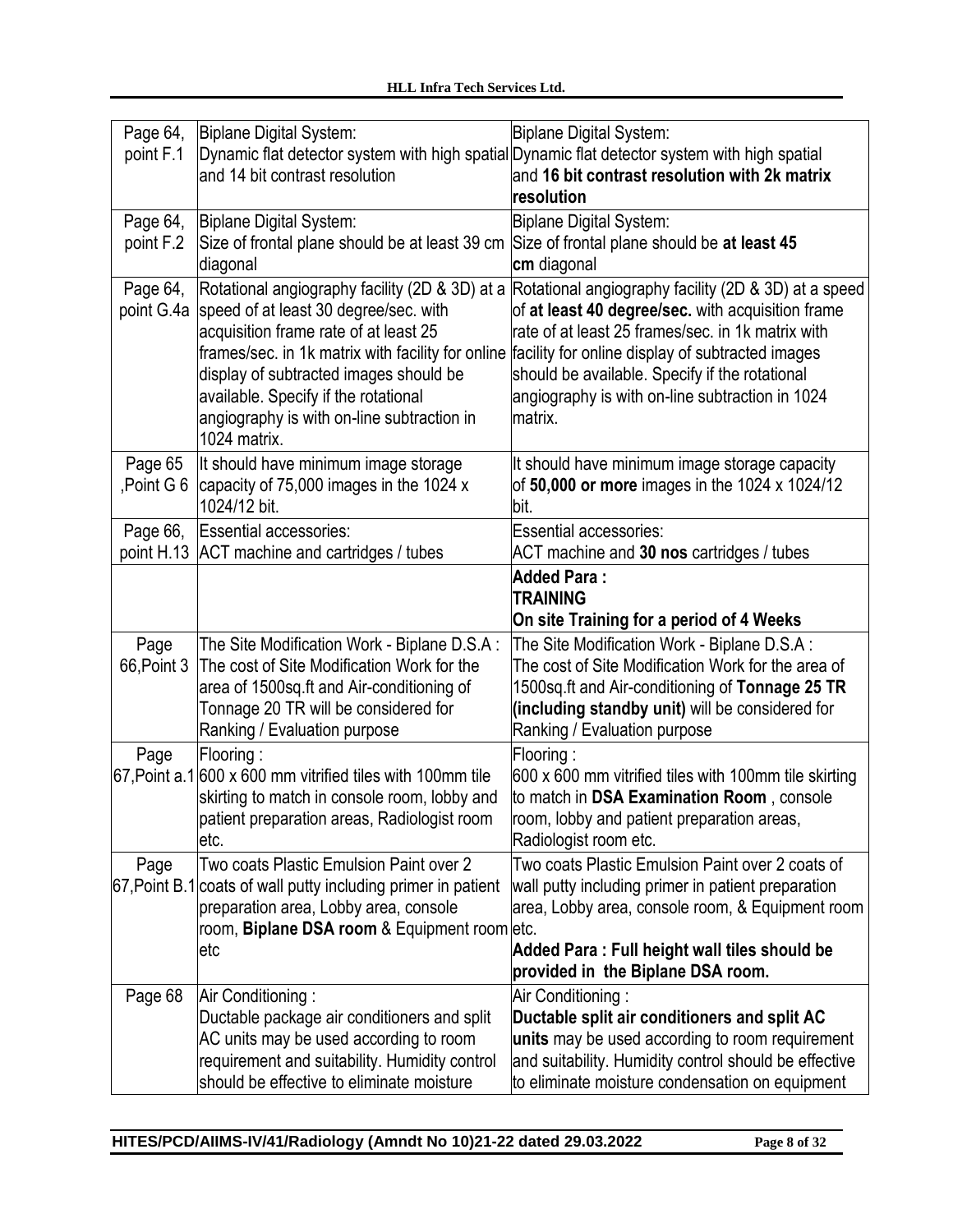|                     |                                                                                 | condensation on equipment surface. The Air surface. The Air conditioning should be designed<br>conditioning should be designed with standby with standby provision to function 24 hours a day. |
|---------------------|---------------------------------------------------------------------------------|------------------------------------------------------------------------------------------------------------------------------------------------------------------------------------------------|
|                     | provision to function 24 hours a day                                            |                                                                                                                                                                                                |
| Page                | Miscellaneous:                                                                  | <b>Deleted</b>                                                                                                                                                                                 |
| 69, Point IV        | Broadband connection: for REMOTE                                                |                                                                                                                                                                                                |
|                     | <b>SERVICE of Biplane DSA system</b>                                            |                                                                                                                                                                                                |
| Page                | Fire extinguisher Dry CO2 type as required                                      | Fire extinguisher ABC type of 2kg each as                                                                                                                                                      |
|                     | 69, Point VI for the building safety                                            | required for the building safety - 5 nos.                                                                                                                                                      |
| Page<br>71, Point 4 | Air Conditioning                                                                | <b>Air Conditioning-25 TR</b>                                                                                                                                                                  |
|                     |                                                                                 |                                                                                                                                                                                                |
| (Pg 71)<br>Point 3  | Miscellaneous:<br>Dry chemical power type fire extinguisher                     | Miscellaneous:<br>Fire extinguisherABC type of 2kg each as                                                                                                                                     |
|                     | of 5kgs capacity                                                                | required for the building safety - 5 nos.                                                                                                                                                      |
|                     |                                                                                 | <b>Added Para:</b>                                                                                                                                                                             |
|                     |                                                                                 | 1. The system should be possible to assess                                                                                                                                                     |
|                     |                                                                                 | lesion in ischemic stroke patients with                                                                                                                                                        |
|                     |                                                                                 | intravenous injection (OPTIONAL).                                                                                                                                                              |
|                     |                                                                                 | 2. It should be possible for different density                                                                                                                                                 |
|                     |                                                                                 | structures such as bone, contrast filled vessels,                                                                                                                                              |
|                     |                                                                                 | stents, clips & coils to be identified separately in                                                                                                                                           |
|                     |                                                                                 | image in real time. (OPTIONAL).                                                                                                                                                                |
|                     |                                                                                 | 3. It should be possible to fuse the 3D CT data<br>with 3D Angio to combine high resolution vessel                                                                                             |
|                     |                                                                                 | information with soft tissue                                                                                                                                                                   |
|                     |                                                                                 | information.(OPTIONAL).                                                                                                                                                                        |
|                     |                                                                                 | 4. It should be possible to have CT/MR/PET                                                                                                                                                     |
|                     |                                                                                 | fusion application (OPTIONAL).                                                                                                                                                                 |
|                     |                                                                                 | 5. 3D road maping facility directly from CT/MR                                                                                                                                                 |
|                     |                                                                                 | 3D image without rotational angio 3D image to                                                                                                                                                  |
|                     |                                                                                 | save contrast and radiaiton (OPTIONAL).                                                                                                                                                        |
|                     |                                                                                 | (Unit price to be quoted separately and the same<br>should be valid for warranty period)                                                                                                       |
|                     |                                                                                 | 6. Software for 4D DSA to be offered                                                                                                                                                           |
|                     |                                                                                 | (OPTIONAL)                                                                                                                                                                                     |
|                     |                                                                                 | 7. Aneurysn flow software to be offered                                                                                                                                                        |
|                     |                                                                                 | (OPTIONAL)                                                                                                                                                                                     |
| Page 62             | I. Certifications:                                                              | I. Certifications:                                                                                                                                                                             |
|                     |                                                                                 | 1 The system should be AERB type approved 1. The system should be AERB type approved and                                                                                                       |
|                     | and the copy of E-LORA Listing should be                                        | the copy of E-LORA Listing should be submitted                                                                                                                                                 |
|                     | submitted along with bid. Regular QA                                            | along with bid. If the quoted model has not been                                                                                                                                               |
|                     | according to AERB norms will be<br>responsibility of bidder during warranty and | yet installed in India, vendor should submit NOC<br>from AERB.                                                                                                                                 |
|                     | CMC period.                                                                     | Regular QA according to AERB norms will be                                                                                                                                                     |
|                     |                                                                                 | responsibility of bidder during warranty and CMC                                                                                                                                               |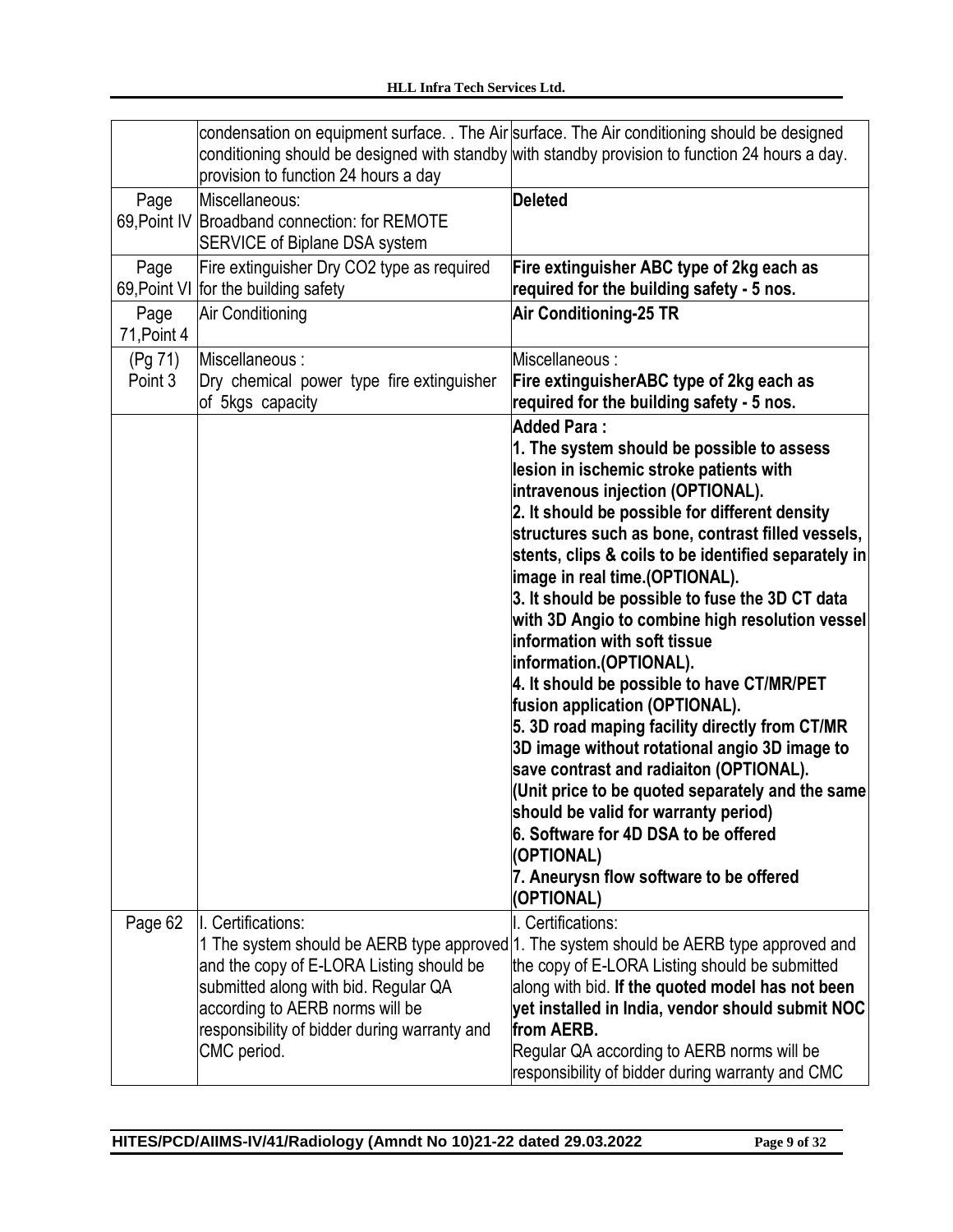|         |                                                           | period.                                                                                                                                                                                                                                                                                                                                                                                                                                                                                                                                                       |
|---------|-----------------------------------------------------------|---------------------------------------------------------------------------------------------------------------------------------------------------------------------------------------------------------------------------------------------------------------------------------------------------------------------------------------------------------------------------------------------------------------------------------------------------------------------------------------------------------------------------------------------------------------|
|         |                                                           | Added Para under para H. Essential Accessories :<br>22). Anesthesia Workstation (1 No): With atleast<br>8 inch screen and integrated electronic<br>ventilator, 2 vaporiser, inbuilt suction and circle<br>labsorber.<br>23). Multiparmeter Vital Signs Patient Monitor (1<br>No): With all consumables required for Adult-<br>10Set, Pediatrics-3Set, Neonates -02Set, Dual<br>Temperature (adult and pediatric).<br>24). Suitable Slave Monitor (for monitoring the<br>patient parameter from console room) - 1 No<br>25. Dehumidifier of 110 Litre - 2 Nos. |
| Page 69 | Miscellaneous:<br>unit with disinfectant/ soap dispenser. | Miscellaneous:<br>i. Knee controlled hand free two station scrub li. Knee controlled hand free two station scrub unit<br>with disinfectant/ soap dispenser suitable for<br>simultaneous usage of two persons.<br><b>Added Para under Furniture:</b>                                                                                                                                                                                                                                                                                                           |
|         |                                                           | Crash Cart - 1 No.<br>Added Para under Electrical Work:<br>Adequate number of earthing required for<br>equipment and accessories should be provided<br>by the equipment vendor.                                                                                                                                                                                                                                                                                                                                                                               |
|         |                                                           | <b>Added Para:</b><br>All the Optional items offered should be quoted<br>separately and the price should be valid for<br>warranty period                                                                                                                                                                                                                                                                                                                                                                                                                      |

| Item No.4 :- DRF (Tender ID: 2021 HLL 88689 4) |                                                                                                            |                                                                                                                                                                                                                             |
|------------------------------------------------|------------------------------------------------------------------------------------------------------------|-----------------------------------------------------------------------------------------------------------------------------------------------------------------------------------------------------------------------------|
| Page &<br>Para No.                             | <b>Tender Specification</b>                                                                                | Amended as:                                                                                                                                                                                                                 |
| Page 71.                                       | focus not more than 1.2 mm                                                                                 | The X-ray tube should have dual focal spots. The X-ray tube should have dual focal spots. Small<br>point B.2 Small focus not more than 0.6 mm and large focus not more than 0.7 mm and large focus not<br>more than 1.2 mm. |
| Page                                           | Table should have angulations from<br>+90 degrees to Trendelenburg -20 degrees) Trendelenburg -90 degrees) | Table should haveangulations fromlongitudinal to<br>72, point C.3 longitudinal to head down positions (vertical  headdown positions (vertical +/-90 degrees to                                                              |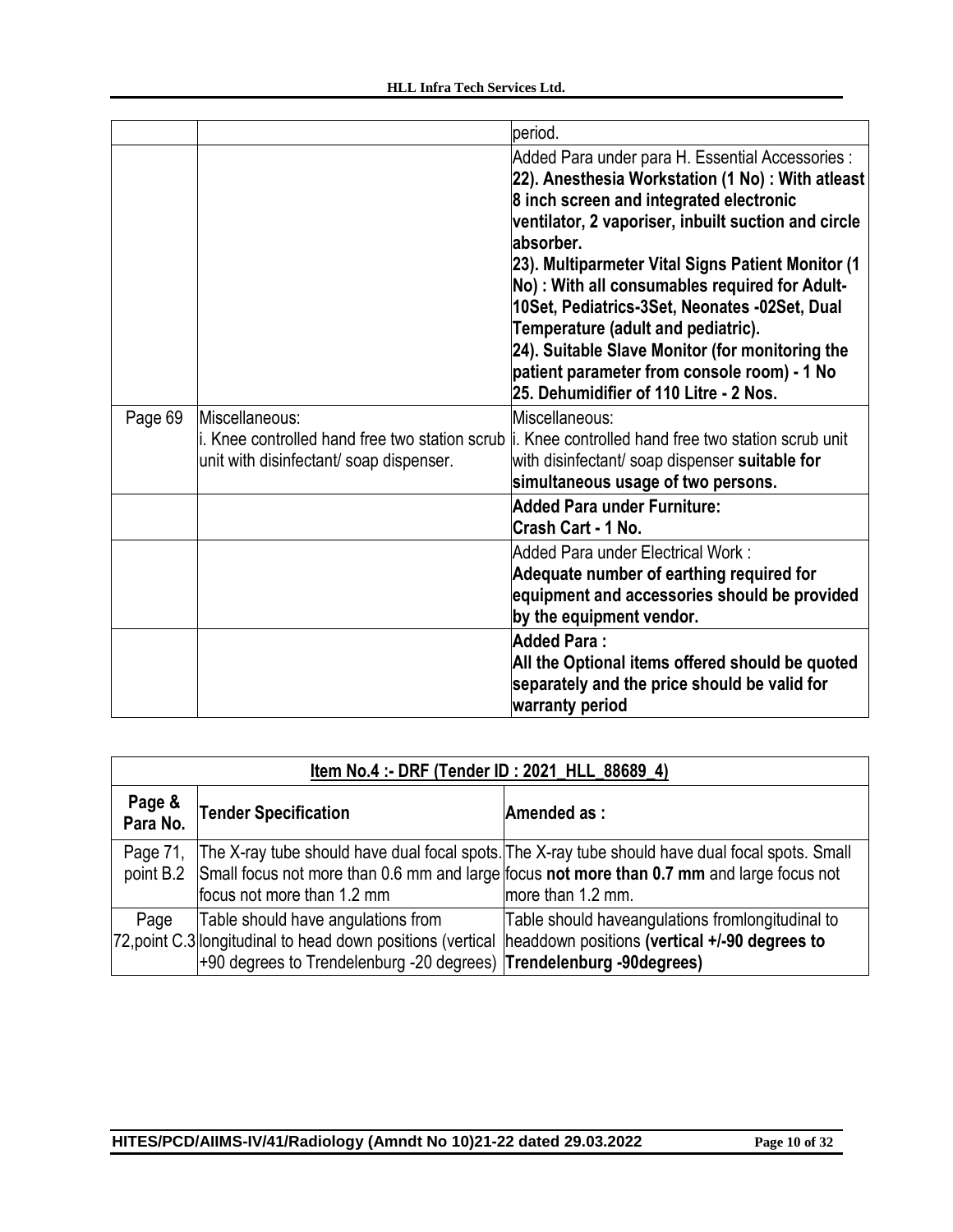| Page                  | Direct digital imaging system for<br>73, point D.6 fluoroscopy:<br>Serial exposure rates atleast 6 fps and In<br>pulsed fluoroscopy mode frame rate should<br>be at least 15 frames per second                                                                                                                                                                                        | Direct digital imaging system for fluoroscopy:<br>Serial exposure rates atleast 6 fps and In pulsed<br>fluoroscopy mode frame rate should be at least 15<br>frames per second<br>Added Para: Fluoro recording should be<br>available without any limitation for number of<br>frames capturted in single recording.                                                                  |
|-----------------------|---------------------------------------------------------------------------------------------------------------------------------------------------------------------------------------------------------------------------------------------------------------------------------------------------------------------------------------------------------------------------------------|-------------------------------------------------------------------------------------------------------------------------------------------------------------------------------------------------------------------------------------------------------------------------------------------------------------------------------------------------------------------------------------|
|                       |                                                                                                                                                                                                                                                                                                                                                                                       | <b>Added Para:</b><br>Image Display System DSA package should<br>include real time subraction, roadmapping, pixel<br>shift, landmarking, stenosis, measurment, trace &<br>subtract function.                                                                                                                                                                                        |
|                       |                                                                                                                                                                                                                                                                                                                                                                                       | <b>Added Para:</b><br>The control software must have latest security<br>windows 10 platform only.                                                                                                                                                                                                                                                                                   |
| Page<br>74, point J.1 | Radiation safety certificate: the offered<br>model must have a valid AERB certificate at<br>the time of submission of tender                                                                                                                                                                                                                                                          | The system should be AERB type approved and<br>the copy of E-LORA Listing should be submitted<br>along with bid. If the quoted model has not been<br>yet installed in India, vendor should submit NOC<br>from AERB.<br>Regular QA according to AERB norms will be<br>responsibility of bidder during warranty and CMC<br>period.                                                    |
|                       |                                                                                                                                                                                                                                                                                                                                                                                       | <b>Added Para:</b><br><b>TRAINING</b><br>On site Training for a period of 2 Weeks                                                                                                                                                                                                                                                                                                   |
| Page 75,<br>Point 3   | Site Modification - Scope of Work - DRF<br>Sub head:3<br>The cost of site modification for the area of<br>1000sq.ft and Air-conditioning of Tonnage<br>12 TR will be considered for Ranking /<br>Evaluation purpose. However, the payment<br>will be paid on pro-rata based on the actual<br>site modification area                                                                   | Site Modification - Scope of Work – DRF<br>Sub head:3<br>The cost of site modification for the area of 1000sq.ft<br>and Air-conditioning of Tonnage 20 TR (including<br><b>standby unit/s)</b> will be considered for Ranking /<br>Evaluation purpose. However, the payment will be<br>paid on pro-rata based on the actual site modification<br>area                               |
| Page 77,<br>Point 4   | Scope of work for site modifications:<br>Air conditioning: Package air conditioners<br>units and split AC units may be used<br>according to room requirement and<br>suitability. Humidity control should be<br>effective to eliminate moisture condensation<br>on equipment surface. The Air conditioning<br>should be designed with standby provision<br>to function 24 hours a day. | Scope of work for site modifications:<br>Air Conditioning: Ductable split air conditioners<br>and split AC units may be used according to room<br>requirement and suitability. Humidity control should<br>be effective to eliminate moisture condensation on<br>equipment surface. The Air conditioning should be<br>designed with standby provision to function 24 hours<br>a day. |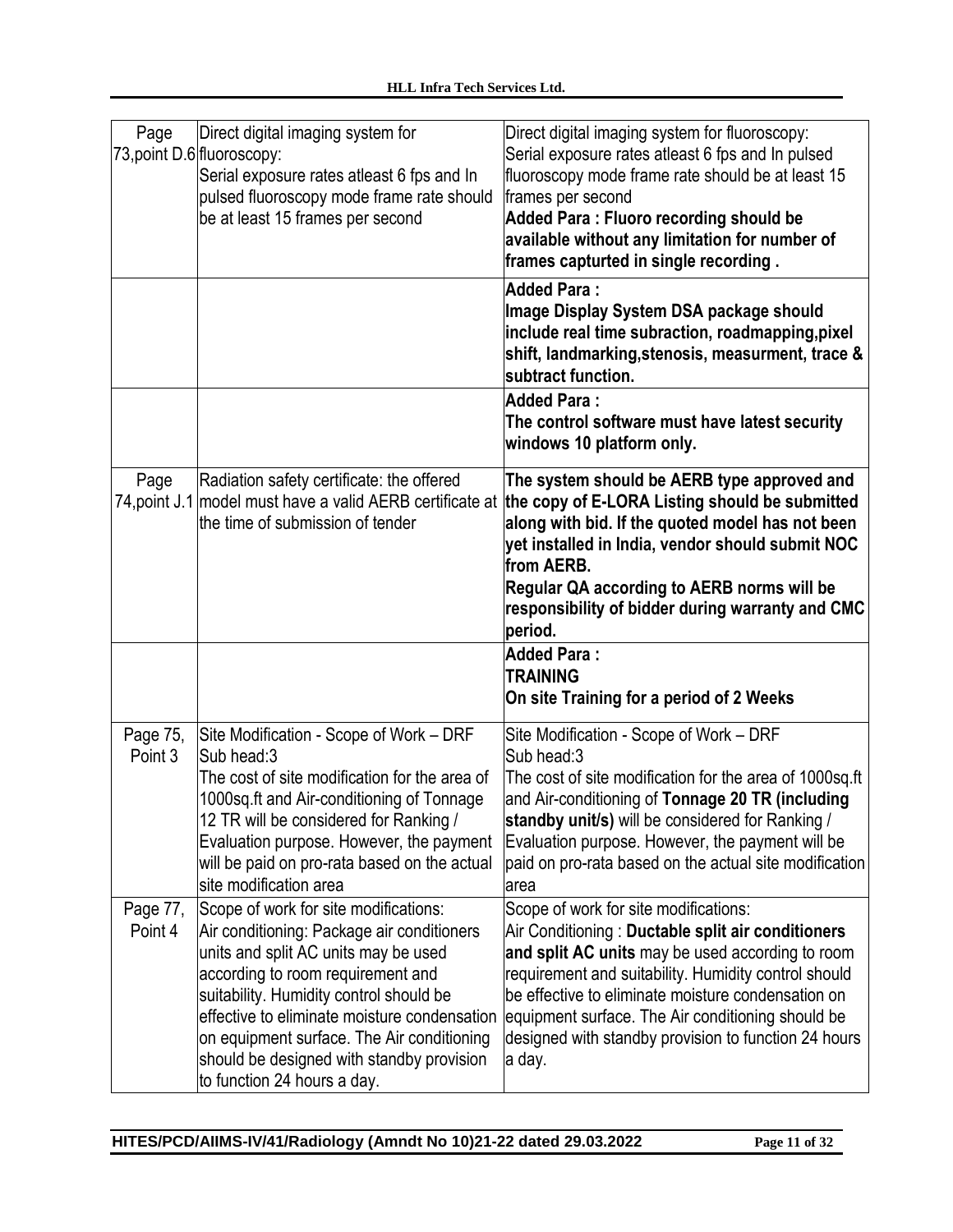|         |                                                                                                                                                      | <b>Added Para:</b><br>Dehumidifier of 30 Litre - 2 Nos.                                                                                                                                                                                                                                                                 |
|---------|------------------------------------------------------------------------------------------------------------------------------------------------------|-------------------------------------------------------------------------------------------------------------------------------------------------------------------------------------------------------------------------------------------------------------------------------------------------------------------------|
|         |                                                                                                                                                      | <b>Added Para:</b><br>Post Processing softwares should be from same<br>OEM.                                                                                                                                                                                                                                             |
| Page 76 | b. Painting<br>Two coats Plastic Emulsion Paint over 2<br>preparation area, patient waiting area,<br>console room, DRF room & Equipment<br>room etc. | b. Painting<br>Two coats Plastic Emulsion Paint over 2 coats of wall<br>coats of wall putty including primer in patient putty including primer in patient preparation area,<br>patient waiting area, console room & Equipment<br>room etc.<br>Added Para: Full height wall tiles should be<br>provided in the DRF room. |
|         |                                                                                                                                                      | Added Para under Furniture:<br>j. Crash Cart - 1 No.                                                                                                                                                                                                                                                                    |
|         |                                                                                                                                                      | Added Para under Electrical Work:<br>Adequate number of earthing required for<br>equipment and accessories should be provided<br>by the equipment vendor.                                                                                                                                                               |
|         |                                                                                                                                                      | <b>Added Para:</b><br>All the Optional items offered should be quoted<br>separately and the price should be valid for<br>warranty period                                                                                                                                                                                |

| Item No.5: MRI 3.0 T (Tender ID: 2021 HLL 88689 5) |                                              |                                                                               |
|----------------------------------------------------|----------------------------------------------|-------------------------------------------------------------------------------|
| Page &<br>Para No.                                 | <b>Tender Specification</b>                  | Amended as:                                                                   |
|                                                    |                                              | Added Para : The model should be the latest and<br>launched in or after 2020. |
| Page $801$                                         | Shim system :- Off-centre shimming should    | Shim system :- Off-centre shimming should be                                  |
| Point 2(b)                                         | be possible.                                 | possible.                                                                     |
|                                                    |                                              | Added Para: System must have Second                                           |
|                                                    |                                              | order/high order shimmming.                                                   |
| Page 80,                                           | Gradient system :                            | Gradient system :                                                             |
| point $3(a)$                                       | Activity shielded Gradient System with       | Activity shielded Gradient System with strength of at                         |
|                                                    | strength of at least 44 mT/m at slew rate of | lleast 44 mT/m at slew rate of 200T/m/sec to be                               |
|                                                    | 200T/m/sec to be achieved simultaneously     | achieved simultaneously for the same FOV &                                    |
|                                                    | for the same FOV & preferably low linearity. | preferably low linearity. The rise time should not be                         |
|                                                    | The rise time should not be more than 250    | lmore than 225 micro second to reach the                                      |
|                                                    | micro second to reach the maximum            | maximum gradient strength                                                     |
|                                                    | gradient strength                            |                                                                               |
| Page $81$ ,                                        | It should also have at least minimum of 32   | llt should also have at least minimum of 32                                   |
| point $4(b)$                                       | independent ADC hardware RF channels         | independent ADC or channel independent                                        |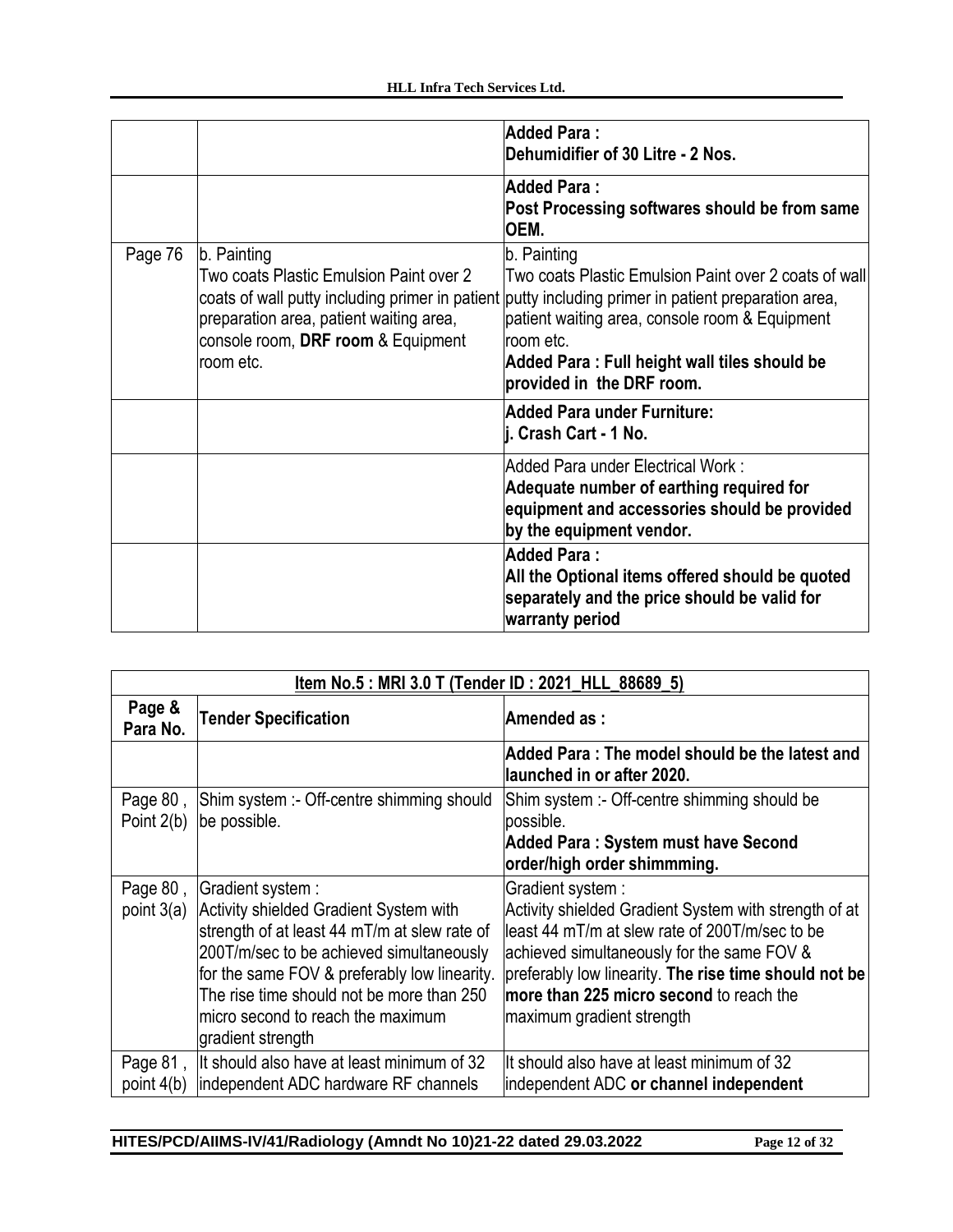|                                  | with each having bandwidth of 1MHz or<br>more along with necessary hardware to<br>support Quadrature/CP array coils.                                                                                                                                                                                                                                                                                                                                                                                                                                                                                                                                                                | hardware RF channels with each having bandwidth<br>of 1MHz or more along with necessary hardware to<br>support Quadrature/CP array coils.                                                                                                                                                                                                                                                                                                                                                                                                                                                                                                                                                                                                    |
|----------------------------------|-------------------------------------------------------------------------------------------------------------------------------------------------------------------------------------------------------------------------------------------------------------------------------------------------------------------------------------------------------------------------------------------------------------------------------------------------------------------------------------------------------------------------------------------------------------------------------------------------------------------------------------------------------------------------------------|----------------------------------------------------------------------------------------------------------------------------------------------------------------------------------------------------------------------------------------------------------------------------------------------------------------------------------------------------------------------------------------------------------------------------------------------------------------------------------------------------------------------------------------------------------------------------------------------------------------------------------------------------------------------------------------------------------------------------------------------|
| Page 81,<br>point $4(c)$         | It should support Parallel acquisition<br>techniques like ASSET/SENSE/iPAT with a<br>factor of at least 4.                                                                                                                                                                                                                                                                                                                                                                                                                                                                                                                                                                          | It should support Parallel acquisition techniques like<br>ASSET/SENSE/iPAT with a factor of at least 9.                                                                                                                                                                                                                                                                                                                                                                                                                                                                                                                                                                                                                                      |
| Page 81,                         | Shoulder coil: a. Dedicated Shoulder coil -<br>point 5(i(a)) Multi channel - 1 No                                                                                                                                                                                                                                                                                                                                                                                                                                                                                                                                                                                                   | Shoulder coil: a. Dedicated Shoulder coil - 16<br>channel or more - 1 No                                                                                                                                                                                                                                                                                                                                                                                                                                                                                                                                                                                                                                                                     |
| Page 81,<br>point 5(i(b)) small) | b. flex coils - 2nos. (One large and one                                                                                                                                                                                                                                                                                                                                                                                                                                                                                                                                                                                                                                            | b. flex coils (16 Channel or more) - 2nos. (One<br>large and one small)                                                                                                                                                                                                                                                                                                                                                                                                                                                                                                                                                                                                                                                                      |
| Page 81,<br>point 5(j)           | High resolution knee coil 8 channels or<br> more; Tx & Rx.                                                                                                                                                                                                                                                                                                                                                                                                                                                                                                                                                                                                                          | High resolution knee coil 16 channels or more; Tx<br>& Rx.                                                                                                                                                                                                                                                                                                                                                                                                                                                                                                                                                                                                                                                                                   |
| Page 81,<br>point 5(k)           | High resolution foot/ ankle coil - 8 channels<br>or more                                                                                                                                                                                                                                                                                                                                                                                                                                                                                                                                                                                                                            | High resolution foot/ ankle coil - 16 channels or<br>more                                                                                                                                                                                                                                                                                                                                                                                                                                                                                                                                                                                                                                                                                    |
| Page 81,<br>point 5(I)           | Endocavitary Coil - Prostrate Study                                                                                                                                                                                                                                                                                                                                                                                                                                                                                                                                                                                                                                                 | Endocavitary Coil - Prostrate Study (OPTIONAL)                                                                                                                                                                                                                                                                                                                                                                                                                                                                                                                                                                                                                                                                                               |
| Page<br>81, Point<br>6(c)        | The table should have facility for manual<br>traction in case of emergency                                                                                                                                                                                                                                                                                                                                                                                                                                                                                                                                                                                                          | The table should have facility for manual traction in<br>case of emergency.<br>Added Para: Table should have facility for<br>dockable table /Table top in any of emergency<br>evacuation (Optional)                                                                                                                                                                                                                                                                                                                                                                                                                                                                                                                                          |
| Page                             | <b>COMPUTER SYSTEM IMAGE</b><br>82, point 7 d PROCESSOR / OPERATOR CONSOLE :<br>The main console should have facility for<br>music system for the patient in the magnet<br>room.                                                                                                                                                                                                                                                                                                                                                                                                                                                                                                    | COMPUTER SYSTEM IMAGE PROCESSOR /<br><b>OPERATOR CONSOLE:</b><br>The main console should have integrated facility for<br>music system for the patient in the magnet room or<br>dedicated music system should be supplied, if<br>the main console does not have integrated<br>facility for music system                                                                                                                                                                                                                                                                                                                                                                                                                                       |
| Page 82,<br>point $8(1)$         | One server with 2 node with concurrent<br>licenses to be supplied with the system.<br>Licenses: 2 nos Concurrent license here<br>implies the capability to process all the<br>on all the systems simultaneously without<br>any processing delay. The software should<br>also include a reputed antivirus software of a renewed by the supplier.<br>perpetual type or renewed by the supplier.<br>Hardware: Node: The vendor has to supply<br>the hardware in the form of CPU and<br>Medical grade monitor 18" or more of 2MP<br>resolution. Hardware<br>Server: The server (single/dual<br>configuration) should have image storage<br>capacity of at least 2.5 Tera bytes, minimum | One server with 2 node with concurrent licenses to<br>be supplied with the system. Licenses: 2 nos<br>Concurrent license here implies the capability to<br>process all the loaded software to be accessible and<br>loaded software to be accessible and usable usable on all the systems simultaneously without any<br>processing delay. The software should also include a<br>reputed antivirus software of a perpetual type or<br>Hardware: Node: The vendor has to supply the<br>hardware in the form of CPU and Medical grade<br>monitor 18" or more of 2MP resolution. Hardware<br>Server: The server (single/dual configuration) should<br>have image storage capacity of at least 20 TB<br>minimum 40,000 concurrent slice processing |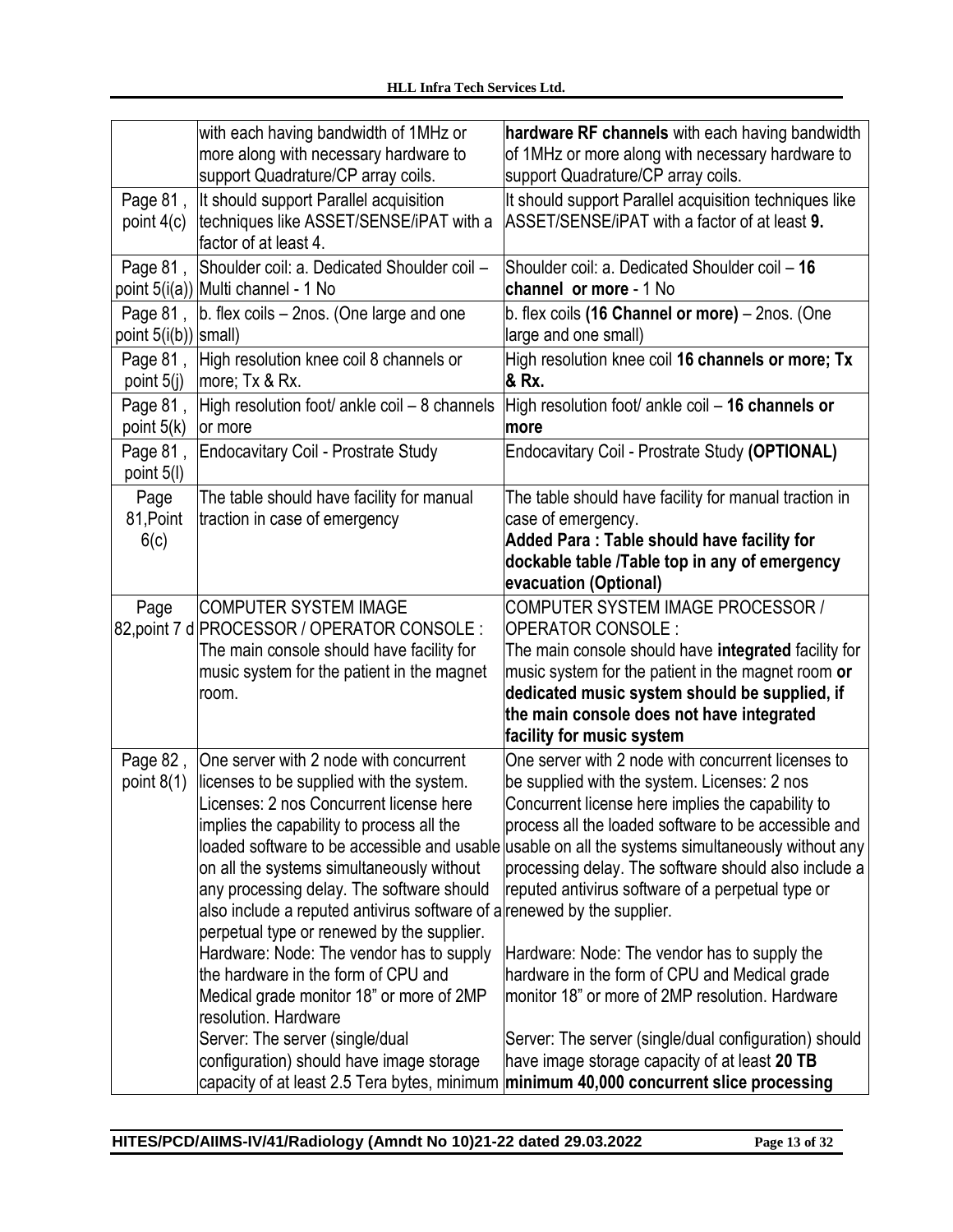|                             | 20,000 concurrent slice processing power<br>and at least 64GB RAM.<br>The server hardware to be included with 21"<br>or more TFT/LCD monitor with dual<br>processor. DICOM 3.0 compatibility and                                                                                                                                                                                                                                                                                                                                                                                                                                                                                                     | power and at least 128 GB RAM. The server<br>hardware to be included with 21" or more TFT/LCD<br>monitor with dual processor. DICOM 3.0 compatibility<br>and interfacing with other modalities must be<br>possible. The workstation shall have the resolution,                                                                                                                                                                                                                                                                                                                                                                                                                               |
|-----------------------------|------------------------------------------------------------------------------------------------------------------------------------------------------------------------------------------------------------------------------------------------------------------------------------------------------------------------------------------------------------------------------------------------------------------------------------------------------------------------------------------------------------------------------------------------------------------------------------------------------------------------------------------------------------------------------------------------------|----------------------------------------------------------------------------------------------------------------------------------------------------------------------------------------------------------------------------------------------------------------------------------------------------------------------------------------------------------------------------------------------------------------------------------------------------------------------------------------------------------------------------------------------------------------------------------------------------------------------------------------------------------------------------------------------|
|                             | interfacing with other modalities must be<br>possible. The workstation shall have the<br>resolution, software and all functionality of a<br>stand-alone workstation                                                                                                                                                                                                                                                                                                                                                                                                                                                                                                                                  | software and all functionality of a stand-alone<br>workstation                                                                                                                                                                                                                                                                                                                                                                                                                                                                                                                                                                                                                               |
| Page 82,<br>point $8(2)$    | <b>Cardiac Package: One License: The</b><br>workstation should have display of Cardiac<br>cine images in movie mode with rapid avi<br>creation and should have comprehensive<br>cardiac post processing software including<br>for coronary MRA with regular free upgrades<br>in future. Calculation of ventricular area and<br>volume, stroke volume, ejection fraction and<br>relative ejection fraction, Time volume<br>diagram generation, filling rates and<br>myocardial wall motion, Graphic display of<br>output calculation of flow and velocity<br>parameter with colour coded display of<br>velocity parameters. Diffusion tensor<br>Imaging, 3D myocardial tagging should be<br>possible. | <b>Cardiac Package: Two Licenses: The workstation</b><br>should have display of Cardiac cine images in movie<br>mode with rapid avi creation and should have<br>comprehensive cardiac post processing software<br>including for coronary MRA with regular free<br>upgrades in future. Calculation of ventricular area<br>and volume, stroke volume, ejection fraction and<br>relative ejection fraction, Time volume diagram<br>generation, filling rates and myocardial wall motion,<br>Graphic display of output calculation of flow and<br>velocity parameter with colour coded display of<br>velocity parameters. Diffusion tensor Imaging, 3D<br>myocardial tagging should be possible. |
|                             |                                                                                                                                                                                                                                                                                                                                                                                                                                                                                                                                                                                                                                                                                                      | Added Para:<br>32" size or more LCD/LED based FMRI sytem<br>should be provided                                                                                                                                                                                                                                                                                                                                                                                                                                                                                                                                                                                                               |
| Page 87                     | ACCESSORIES :<br>point 16 (5) MRI Compatible Anaesthesia Machine with<br>integrated Ventilator, 2 vaporiser, circle<br>absorber                                                                                                                                                                                                                                                                                                                                                                                                                                                                                                                                                                      | <b>ACCESSORIES:</b><br>MRI Compatible (upto 3 Tesla) Anaesthesia<br>Machine with atleast 8 inch screen and integrated<br>electronic ventilator, 2 vaporiser, inbuilt suction<br>and circle absorber                                                                                                                                                                                                                                                                                                                                                                                                                                                                                          |
| Page 87<br>point 16<br>(5b) | ACCESSORIES :<br>b) Soft ware for ventilation should support<br>Volume control, Pressure control and<br>Pressure support modes.                                                                                                                                                                                                                                                                                                                                                                                                                                                                                                                                                                      | ACCESSORIES:<br>b) Software for ventilation should support<br><b>Volume control, Pressure control and Pressure</b><br>support modes and advanced modes (SIMV, PSV<br>and PRVT) along with inbuilt suction                                                                                                                                                                                                                                                                                                                                                                                                                                                                                    |
| Page87<br>point 16<br>(5f)  | <b>MRI Compatible Anaesthesia Machine:</b><br>f) All consumables required for Adult-10Set,<br>Pediatrics-3Set, Neonates -02Set                                                                                                                                                                                                                                                                                                                                                                                                                                                                                                                                                                       | <b>MRI Compatible Anaesthesia Machine:</b><br>f) All consumables (including patient<br>circuits) required for Adult-10Set, Pediatrics-3Set,<br>Neonates -02Set                                                                                                                                                                                                                                                                                                                                                                                                                                                                                                                               |
| Page 87<br>point 16         | Temperature (adult and pediatric)                                                                                                                                                                                                                                                                                                                                                                                                                                                                                                                                                                                                                                                                    | <b>Dual Temperature (adult and pediatric)</b>                                                                                                                                                                                                                                                                                                                                                                                                                                                                                                                                                                                                                                                |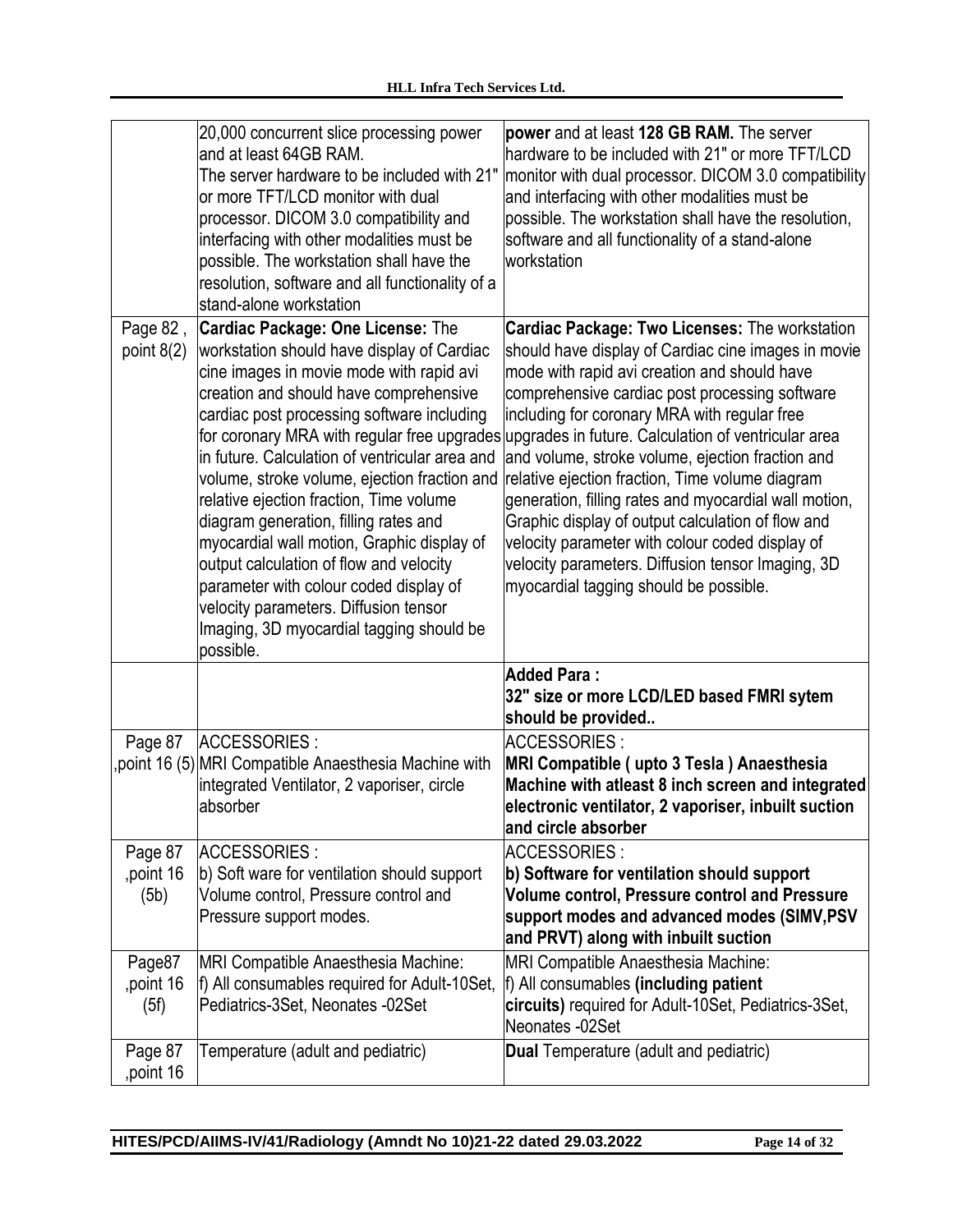| (6g)               |                                                          |                                                              |
|--------------------|----------------------------------------------------------|--------------------------------------------------------------|
| Page 88,           | Two non-magnetic patient transfer trolleys               | Two non-magnetic height adjustable patient                   |
|                    | point 16(14) should be provided                          | transfer trolleys should be provided                         |
| Pgae               | ACCESSORIES :                                            | ACCESSORIES :                                                |
| 88, point 16       | 16. Metal detectors:, i. Hand held metal                 | 16. Walk through Metal detector with multiple                |
|                    | detector- 02 nos.ii. Walk through Metal                  | fluxgate sensor to help detect approaching ferro             |
|                    | detector - 01 noiii. Walk through Metal                  | magnetic hazards and with door ignore function               |
|                    | detector with multiple sensor and multiple               | to be installed at entry door of MRI Scanner                 |
|                    | location LED (Zone IV type) - 01 no (to be               | Room (Zone III type) - 01 no. Must have                      |
|                    | installed at the entry door to the patient               | continuous detection or alert capability following           |
|                    | preparation area and must allow passage of               | MRI door opening, or following preceding alert.              |
|                    | patient trolley)                                         | Must allow passage of patient trolley.                       |
| Page 91,           | Miscellaneous:                                           | Miscellaneous:                                               |
| point i            | 5 kg MRI compatible fire Extinguisher - 2                | 4.5 kg MRI compatible fire Extinguisher - 2 nos to be        |
|                    | nos to be also supplied                                  | also supplied                                                |
| Page 92            | BOQ<br>9. Shoulder coil: Dedicated Shoulder coil -       | BOQ:<br>$9.$ Shoulder coil: a. Dedicated Shoulder coil $-16$ |
|                    | Multi channel - 1 No                                     | channel or more- 1 No                                        |
| Page 92            | <b>BOQ</b>                                               | BOQ:                                                         |
|                    | 10. Shoulder coil: Flex coils (Large) - 1 No             | 10. Shoulder coil: Flex coils (Large) 16 Channel or          |
|                    |                                                          | more - 1 No                                                  |
| Page 92            | BOQ                                                      | BOQ :                                                        |
|                    | 11. Shoulder coil: Flex coils (Small) - 1 No             | 11. Shoulder coil: Flex coils (Small) 16 Channel or          |
|                    |                                                          | more - 1 No                                                  |
| Page 92            | BOQ                                                      | BOQ :                                                        |
|                    | 12. High resolution foot/ ankle coil -                   | 12. High resolution foot/ ankle coil – 16 channels or        |
|                    | minimum 8 channel - 1 No                                 | more - 1 No                                                  |
| Page 92            | BOQ                                                      | BOQ :                                                        |
|                    | 13. High resolution Tx & Rx KNEE coil                    | 13. High resolution knee coil 16 channels or                 |
|                    | minimum 8 channel - 1 No                                 | more; Tx & Rx. - 1 No                                        |
| Page 92            | BOQ                                                      | BOQ:                                                         |
|                    | 19. Cardiac Package - License - 1 No                     | 19. Cardiac Package - License - 2 Nos.                       |
| page 88<br>Para 17 | TRAINING:<br>Qualified personnel nominated by the deptt, | TRAINING:<br>On site Training for a period of 4 Weeks        |
|                    | should be given application training by the              |                                                              |
|                    | vendor in India for 4weeks at site                       |                                                              |
|                    |                                                          | <b>Added Para:</b>                                           |
|                    |                                                          | System should have facility of Respiratory                   |
|                    |                                                          | Sensors like Vital Eye/Bio matrix sensors or                 |
|                    |                                                          | equivalent technology.                                       |
|                    |                                                          | (OPTIONAL)                                                   |
|                    |                                                          | <b>Added Para:</b>                                           |
|                    |                                                          | Sequence optimization using compressed                       |
|                    |                                                          | sensing/Hyper Sense/Compressed Sense                         |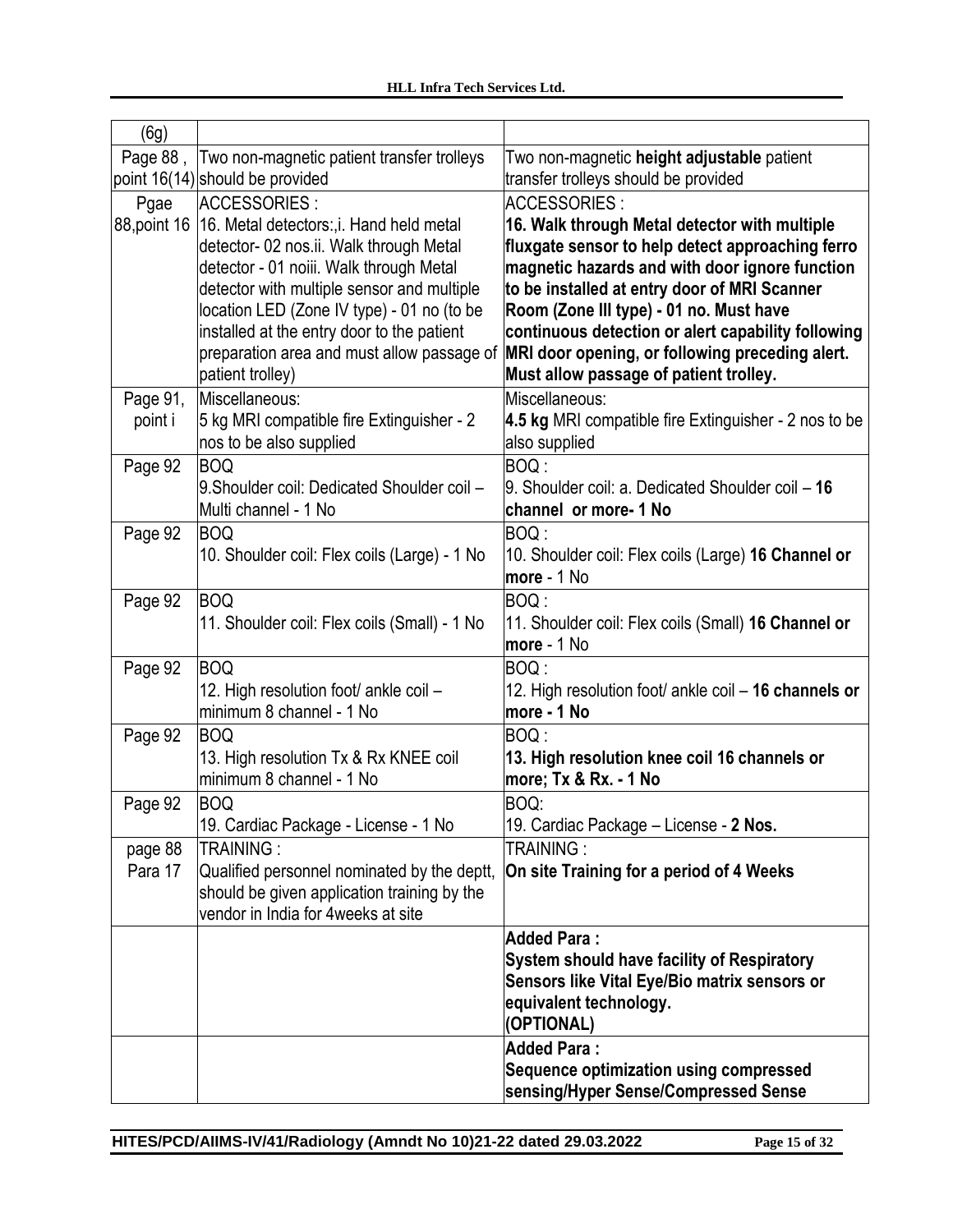|         |                                                | technique should be offered in Neuro, body,<br>cardiac &MSK imaging for all sequence 2D, 3D |
|---------|------------------------------------------------|---------------------------------------------------------------------------------------------|
|         |                                                | Scans.                                                                                      |
|         |                                                | <b>Added Para:</b>                                                                          |
|         |                                                | Sequence to Provide tumor grading by using                                                  |
|         |                                                | endogenous cellular proteins to produce an MR                                               |
|         |                                                | signal that directly correlates with cell                                                   |
|         |                                                | proliferation, a marker of tumor activity.                                                  |
|         |                                                | (OPTIONAL).                                                                                 |
|         |                                                | <b>Added Para:</b>                                                                          |
|         |                                                | Multi-slice Simultaneous Sequence to provide                                                |
|         |                                                | Better image quality in EPI sequence.                                                       |
|         |                                                | <b>Added Para:</b>                                                                          |
|         |                                                | Sequence to provide IRON and FAT                                                            |
|         |                                                | quantification.                                                                             |
|         |                                                | <b>Added Para:</b>                                                                          |
|         |                                                | 4D flow Sequence & Strain analysis sequence.                                                |
|         |                                                | <b>Added Para:</b>                                                                          |
|         |                                                | <b>Multinuclei Spectroscopy</b>                                                             |
|         |                                                | <b>Added Para:</b>                                                                          |
|         |                                                | System must have facility to upgrade the                                                    |
|         |                                                | <b>Gradient in Future. (OPTIONAL).</b>                                                      |
|         |                                                | <b>Added Para:</b>                                                                          |
|         |                                                | RF power of 25 KW for all sequence including                                                |
|         |                                                | brain and body imaging.(OPTIONAL).                                                          |
|         |                                                | <b>Added Para:</b><br>1. Lobe segmentation and volume -MR liver                             |
|         |                                                | health. (OPTIONAL)                                                                          |
|         |                                                | 2. Liver and prostate spectroscopy should be                                                |
|         |                                                | offered as OPTIONAL.                                                                        |
| Page 88 | SITE MODIFICATION WORKS: The Site-             | SITE MODIFICATION WORKS: The Site-                                                          |
|         | Modification Scope of Work - MRI The           | Modification Scope of Work - MRI The scope of work                                          |
|         | scope of work includes complete Civil work,    | includes complete Civil work, Electrical, Plumbing,                                         |
|         | Electrical, Plumbing, Furnishing,              | Furnishing, Airconditioning, Fire detection                                                 |
|         | Airconditioning, Fire fighting and             | system for the construction of MRI Scan Centre.                                             |
|         | miscellaneous works for the construction of    | While preparing the plan, the following aspects have                                        |
|         | MRI Scan Centre. While preparing the plan,     | to be addresse                                                                              |
|         | the following aspects have to be addresse      |                                                                                             |
| Page 89 | The cost of Site Modification Work for the     | The cost of Site Modification Work for the area                                             |
|         | area of 1200sq.ft and Air-conditioning of      | of 1500sq.ft and Air-conditioning of Tonnage 25 TR                                          |
|         | Tonnage 15 TR will be considered for           | (including standby unit/s) will be considered for                                           |
|         | Ranking / Evaluation purpose                   | Ranking / Evaluation purpose                                                                |
| Page 89 | Civil work Any ab initio new construction or   | Civil work Any ab initio new construction or                                                |
|         | demolition of existing structure/walls etc and | demolition of existing walls etc and reconstruction is                                      |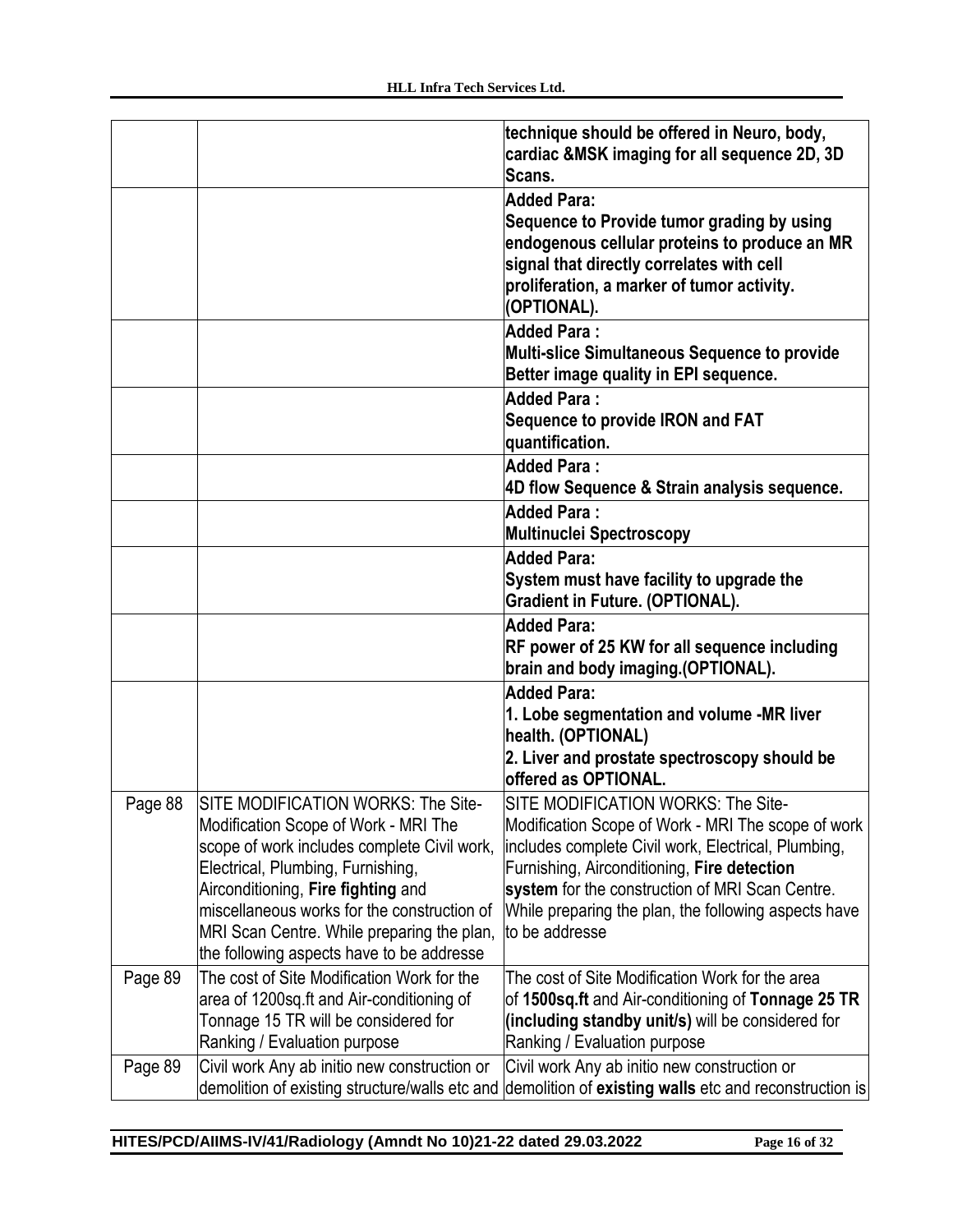|                     | reconstruction is unambiguously included in<br>the Site Modification scope of work. This<br>includes, but is not limited to expanding the<br>area of MRI gantry room so as to make it<br>compliant for installation of a 3T strength<br>magnet.                                                                                                                                                                                                                                                                                                                                                                                                                                                                                                                                                                                                                                                                                                                                                                                                                                                                                                                                                                                                                                                                                             | unambiguously included in the Site Modification<br>scope of work. This includes, but is not limited to<br>expanding the area of MRI gantry room so as to<br>make it compliant for installation of a 3T strength<br>magnet                                                                                                                                                                                                                                                                                                                                                                                                                                                                                                                                                                                                                                                                                                                                                                                                                                                                                                                                                                                                                                                                                                                                                       |
|---------------------|---------------------------------------------------------------------------------------------------------------------------------------------------------------------------------------------------------------------------------------------------------------------------------------------------------------------------------------------------------------------------------------------------------------------------------------------------------------------------------------------------------------------------------------------------------------------------------------------------------------------------------------------------------------------------------------------------------------------------------------------------------------------------------------------------------------------------------------------------------------------------------------------------------------------------------------------------------------------------------------------------------------------------------------------------------------------------------------------------------------------------------------------------------------------------------------------------------------------------------------------------------------------------------------------------------------------------------------------|---------------------------------------------------------------------------------------------------------------------------------------------------------------------------------------------------------------------------------------------------------------------------------------------------------------------------------------------------------------------------------------------------------------------------------------------------------------------------------------------------------------------------------------------------------------------------------------------------------------------------------------------------------------------------------------------------------------------------------------------------------------------------------------------------------------------------------------------------------------------------------------------------------------------------------------------------------------------------------------------------------------------------------------------------------------------------------------------------------------------------------------------------------------------------------------------------------------------------------------------------------------------------------------------------------------------------------------------------------------------------------|
| Page 89             | Civil Works: Flooring<br>Anti static Vinyl flooring within the<br>Magnet/gantry room. The rest of the MRI<br>area - Providing and laying approved quality<br>colour, design and shade fully<br>homogeneous 600 x 600 mm(thickness to<br>be specified by the manufacturer) vitrified<br>tile flooring (Marbonite or Granamite,<br>confirming to IS code 15622 with water<br>absorption less than 0.08%) flooring in<br>pattern as detailed in drawing or as directed<br>by the EIC and grouted with matching colour<br>approved quality readymade grout, curing,<br>cleaning etc to required line level etc. all<br>complete at all leads, lifts and heights to the<br>entire satisfaction of the EIC. Providing and<br>fixing 2-3mm thick POP protection over<br>handed over and cleaning, etc all complete<br>as per drawings & specification and as<br>directed by EIC with 100mm tile skirting to<br>match in MRI room, console room,<br>equipment room, patient preparation room,<br>reporting room, patient waiting area and<br>radiologist room. Note: Mode of<br>measurement (Finished surface area of the<br>tiles shall be measured and paid. Rate shall<br>be inclusive of providing and laying levelling<br>course, PVC spacers, providing and applying<br>epoxy grout and no additional payment shall<br>be made for wastages). | Civil Works: Flooring<br>Anti static Vinyl flooring within the Magnet room<br>Providing and laying approved quality, colour,<br>design and shade fully homogeneous 600 x 600<br>mm(thickness to be specified by the manufacturer)<br>vitrified tile flooring (Marbonite or Granamite,<br>confirming to IS code 15622 with water absorption<br>less than 0.08%) flooring in pattern as detailed in<br>drawing or as directed by the EIC and grouted with<br>matching colour approved quality readymade grout,<br>curing, cleaning etc to required line level etc. all<br>complete at all leads, lifts and heights to the entire<br>satisfaction of the EIC. Providing and fixing 2-3mm<br>thick POP protection over polythene covering sheet<br>to flooring areas till handed over and cleaning, etc all<br>complete as per drawings & specification and as<br>directed by EIC with 100mm tile skirting to match<br>polythene covering sheet to flooring areas till in console room, equipment room, patient<br>preparation room, reporting room, patient waiting<br>area and radiologist room. Note: Mode of<br>measurement (Finished surface area of the tiles shall<br>be measured and paid. Rate shall be inclusive of<br>providing and laying levelling course, PVC spacers,<br>providing and applying epoxy grout and no additional<br>payment shall be made for wastages) |
| Page 91,<br>Point F | <b>AIR CONDITIONING</b><br>i. Total capacity of the Air-Conditioning<br>(duct-able) for the entire MRI scan centre<br>area should be at least 18 TR. (incl. standby<br>airconditioning) with humidity control<br>between 55-60 % RH<br>ii. Ductable package air conditioners units                                                                                                                                                                                                                                                                                                                                                                                                                                                                                                                                                                                                                                                                                                                                                                                                                                                                                                                                                                                                                                                          | <b>AIR CONDITIONING</b><br>Total capacity of the Air-Conditioning (duct-able +<br>split) for the entire MRI scan centre area should be<br>at least 25 TR.(incl. standby airconditioning).<br>However, if the installed system requires more<br>capacity, it will be the responsibility of the supplier.<br>ii. Ductable package air conditioners and split AC<br>may be used according to room requirement units may be used according to room requirement                                                                                                                                                                                                                                                                                                                                                                                                                                                                                                                                                                                                                                                                                                                                                                                                                                                                                                                      |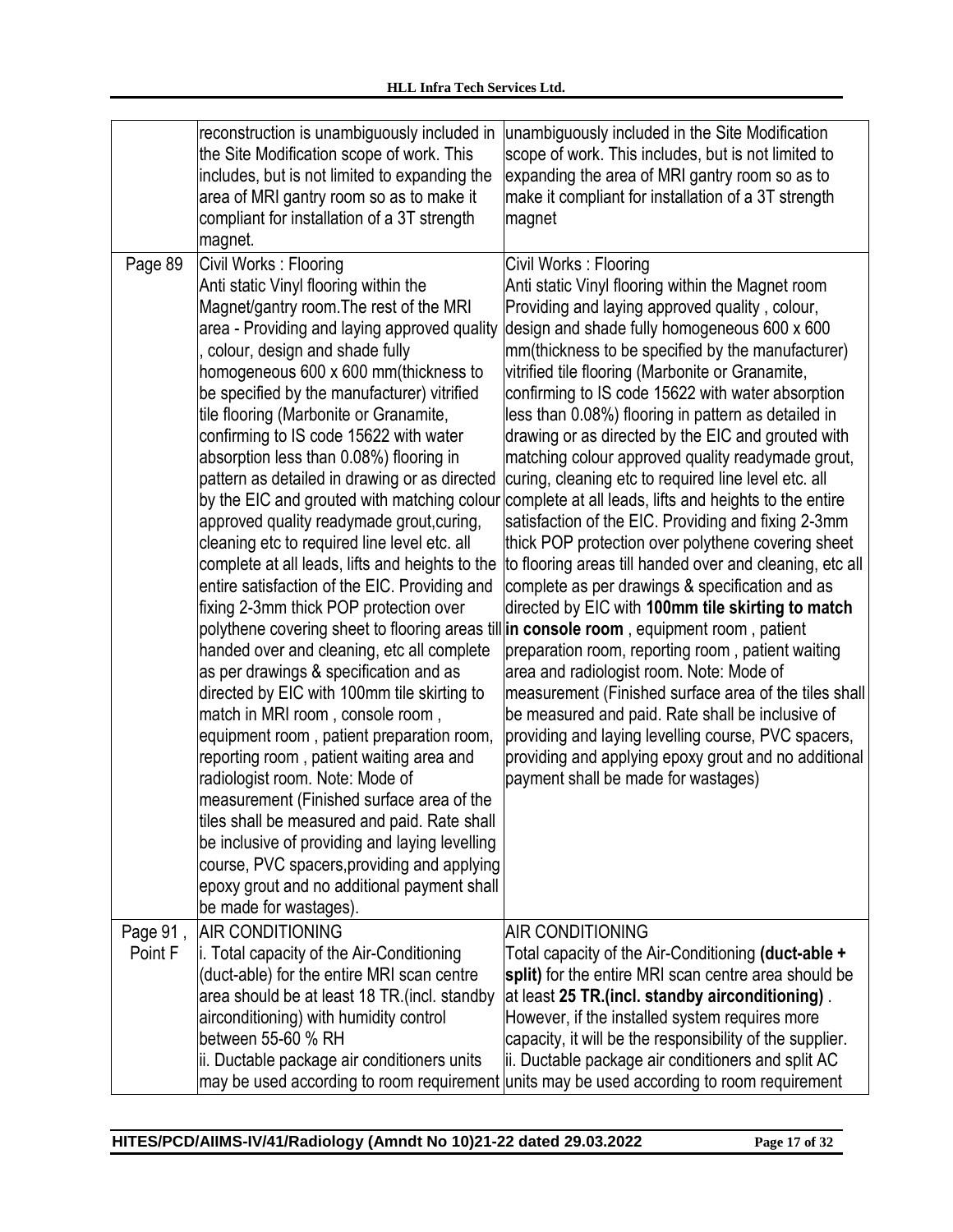|              | and suitability. Humidity control should be<br>effective to eliminate moisture condensation<br>on equipment surface. The Air conditioning<br>should be designed with standby provision<br>to function 24 hours a day | and suitability.                                                                                                                                                                                           |
|--------------|----------------------------------------------------------------------------------------------------------------------------------------------------------------------------------------------------------------------|------------------------------------------------------------------------------------------------------------------------------------------------------------------------------------------------------------|
|              |                                                                                                                                                                                                                      | <b>Added Para:</b><br>Dehumidifier of 110 Liter - 2 Nos.                                                                                                                                                   |
|              |                                                                                                                                                                                                                      | <b>Added Para under Electrical Work:</b><br>Adequate number of earthing required for<br>equipment and accessories should be provided<br>by the equipment vendor.                                           |
| Page 91,     | 3 Broadband connection: for REMOTE                                                                                                                                                                                   | <b>Deleted</b>                                                                                                                                                                                             |
| Point $i(3)$ | SERVICE of MRI system.                                                                                                                                                                                               |                                                                                                                                                                                                            |
| Page 92      | Accessories:                                                                                                                                                                                                         | Accessories:                                                                                                                                                                                               |
|              | Air Conditioning - 18 TR                                                                                                                                                                                             | Air Conditioning - 25 TR (including standby unit/s)                                                                                                                                                        |
|              | Page No 93 Miscellaneous: Dry chemical power type fire<br>extinguisher of 5kgs capacity                                                                                                                              | Fire extinguisher ABC type of 2kg each as<br>required for the building safety - 5 nos.                                                                                                                     |
|              |                                                                                                                                                                                                                      | <b>Added Para under Cardiac Package:</b><br>Myocardial Mapping (T1 & T2, T2* Map) should be<br>provided as standard.                                                                                       |
|              |                                                                                                                                                                                                                      | <b>Added Para under RF Coils:</b><br>The bidder should provide line wise break-up for<br>offered number and name/model of the coil<br>against each coil specified in the technical<br>specification & BOQ. |
|              |                                                                                                                                                                                                                      | <b>Added Para:</b><br>All the Optional items offered should be quoted<br>separately and the price should be valid for<br>warranty period                                                                   |

| Item No.6 : MRI 1.5 T (Tender ID : 2021_HLL_88689_6) |                                                                                                                                                                              |                                                                                                                                                                                                                                                                                              |
|------------------------------------------------------|------------------------------------------------------------------------------------------------------------------------------------------------------------------------------|----------------------------------------------------------------------------------------------------------------------------------------------------------------------------------------------------------------------------------------------------------------------------------------------|
| Page &<br>Para No.                                   | <b>Tender Specification</b>                                                                                                                                                  | Amended as:                                                                                                                                                                                                                                                                                  |
|                                                      |                                                                                                                                                                              | <b>Added Para:</b><br>The model should be the latest and launched in or<br><b>after 2020.</b>                                                                                                                                                                                                |
| Page<br>94, Point<br>3(B)                            | Gradient System :<br>The gradient should be actively shielded<br>with each axis having independently a slew<br>rate of at least 200 T/m/s and a peak<br>amplitude of 44mT/m. | Gradient System:<br>The gradient should be actively shielded with each<br>axis having independently a slew rate of at least 200<br>T/m/s and a peak amplitude of 44mT/m.<br>Added Para : The rise time should not be more<br>than 225 micro second to reach the maximum<br>gradient strength |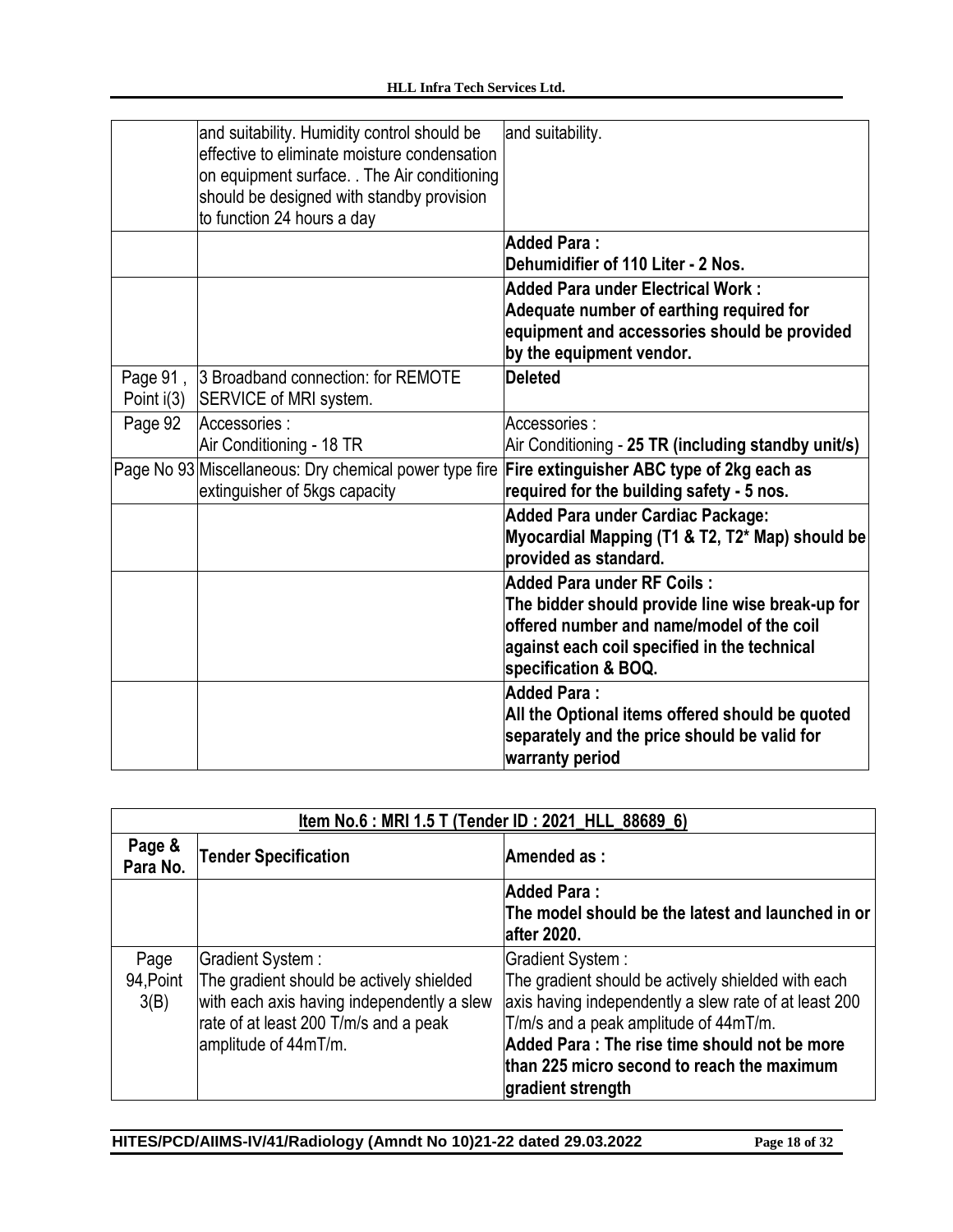| Page 94,<br>4 (c)            | It should support Parallel acquisition<br>techniques with a factor of up to 2 in 2D.                                                                                                                                                                                                                                                | It should support Parallel acquisition techniques with a<br>factor of up to 9 in 2D.                                                                                                                                                                                                                                              |
|------------------------------|-------------------------------------------------------------------------------------------------------------------------------------------------------------------------------------------------------------------------------------------------------------------------------------------------------------------------------------|-----------------------------------------------------------------------------------------------------------------------------------------------------------------------------------------------------------------------------------------------------------------------------------------------------------------------------------|
| Page 94,<br>5(a)             | The table should be fully motorized, MRI<br>Compatible computer controlled table<br>movement in vertical and horizontal<br>directions Position accuracy should be +/-<br>1.0 C mm or better                                                                                                                                         | The table should be fully motorized, MRI Compatible<br>computer controlled table movement in vertical and<br>horizontal directions Position accuracy should be +/-<br>1.0 mm or better                                                                                                                                            |
|                              |                                                                                                                                                                                                                                                                                                                                     | Added Para:<br>Table should have facility for dockable table<br>Table top in case of emergency evacuation.<br>(Optional)                                                                                                                                                                                                          |
|                              | Page 95 6.c COMPUTER SYSTEM /IMAGE<br>PROCESSOR / OPERATOR CONSOLE :<br>The main console should have facility for<br>music system for patient in the magnet<br>room. The system should have DVD / CD /<br>Flash drive archiving facility. Supply 500<br>DVD along with the system                                                   | COMPUTER SYSTEM /IMAGE PROCESSOR /<br>OPERATOR CONSOLE :<br>The main console should have integrated facility for<br>music system for the patient in the magnet room or<br>dedicated music system should be supplied, if the<br>main console does not have integrated facility for<br>music system.                                |
| Page 95,<br>Point $8(d)$     | Coil System :- f.Body Array/Matrix coil with<br>28 channels or more with at least 38 cm Z-<br>axis coverage for imaging of abdomen,<br>angiograms and heart with one or two body<br>coils                                                                                                                                           | Coil System :- f.Body Array/Matrix coil with 32<br>channels or more with at least 38 cm Z- axis<br>coverage for imaging of abdomen, angiograms and<br>heart with one or two body coils                                                                                                                                            |
| Page 95,<br>Point $8(e)$     | of minimum 80 cm with max combination of with coverage of 80cm or more.<br>2 coils                                                                                                                                                                                                                                                  | Dedicated 32 channel Peripheral Angio Coil Dedicated Suitable surface coil/coil combination<br>or 32 channel whole body coil with coverage for peripheral angiography of 32 or more channel                                                                                                                                       |
| Page 95,<br>Point 8(f)       | One Bilateral Breast Coil with at least 16<br>channels. OR Two Bilateral Breast Coil with<br>at least 8 channels                                                                                                                                                                                                                    | One Bilateral Breast Coil with at least 16 channels.                                                                                                                                                                                                                                                                              |
| Page 95,                     | SHOULDER coils a. Dedicated Rigid<br>Point 8(g.a) Shoulder coil - Multi channel - 1 No                                                                                                                                                                                                                                              | Dedicated Rigid Shoulder coil -16 channel - 1 No                                                                                                                                                                                                                                                                                  |
| Page 95,<br>Point<br>8(g(b)) | Flex Coil (4 channel or more) - 2nos. (One<br>large FOV and one small FOV                                                                                                                                                                                                                                                           | Flex Coil (16 channel or more) - 2nos. (One large<br>FOV and one small FOV                                                                                                                                                                                                                                                        |
| Page 95,<br>Point 8 (i)      | High resolution foot/ ankle coil - 8 channels<br>or more                                                                                                                                                                                                                                                                            | High resolution foot/ ankle coil – 16 channels or<br>more                                                                                                                                                                                                                                                                         |
| Page 96,<br>point 1          | <b>Work station</b><br>One server with 2 node with 2 concurrent<br>licenses to be supplied with the system for<br>all the application. Licenses: two Concurrent<br>license here implies the capability to process accessible and usable<br>all the loaded software to be accessible and<br>usable on all the systems simultaneously | One server with 2 node with 2 concurrent licenses to<br>be supplied with the system for all the application.<br>Licenses: two Concurrent license here implies the<br>capability to process all the loaded software to be<br>on all the systems simultaneously without any<br>processing delay. The software should also include a |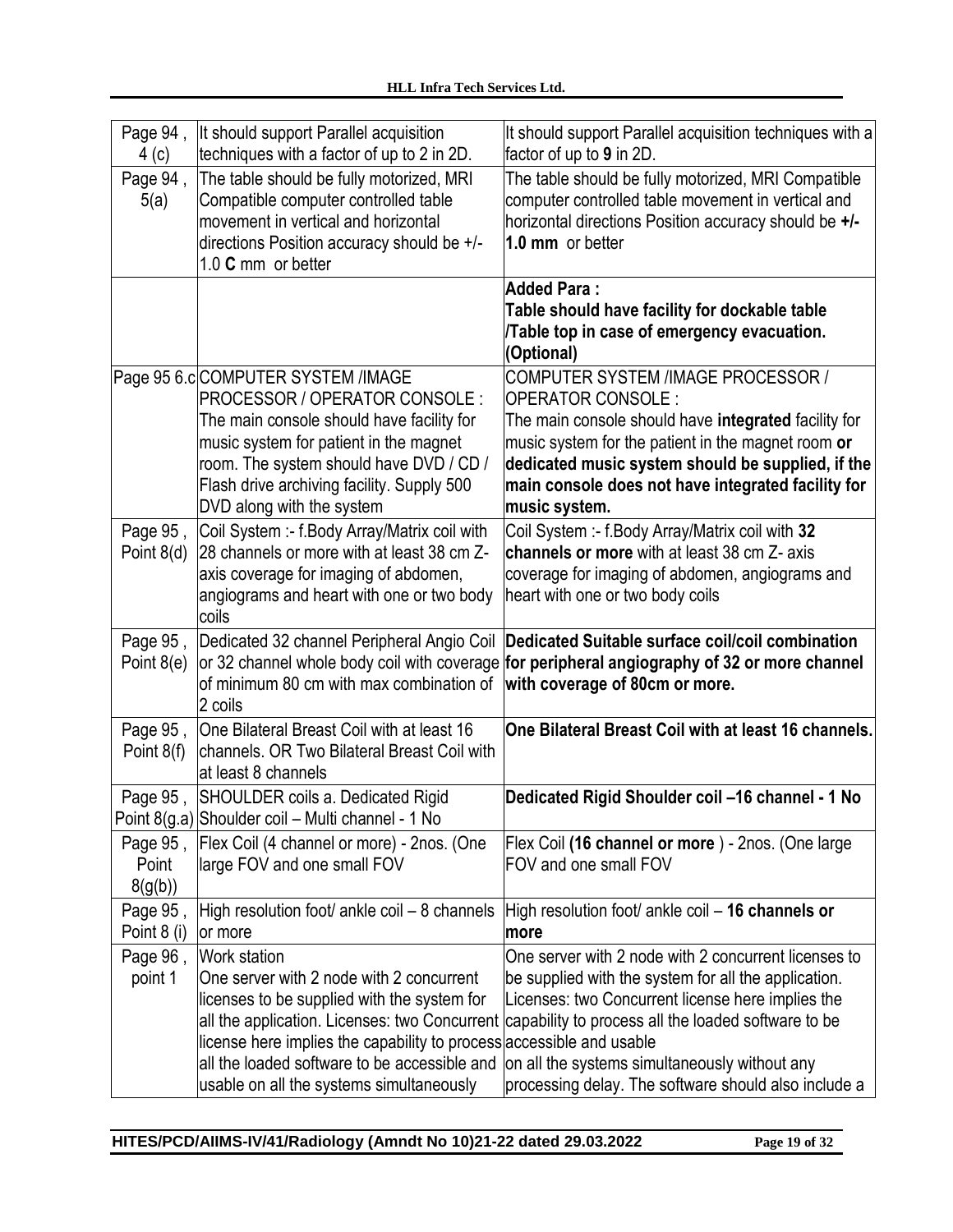|                                | without any processing delay. The software<br>should also include a reputed antivirus<br>software of a perpetual type or renewed by<br>the supplier. Hardware: Node: The vendor                                | reputed antivirus software of a perpetual type or<br>renewed by the supplier.<br>Hardware: Node: The vendor has to supply the<br>hardware in the form of CPU and Medical grade                                                        |
|--------------------------------|----------------------------------------------------------------------------------------------------------------------------------------------------------------------------------------------------------------|---------------------------------------------------------------------------------------------------------------------------------------------------------------------------------------------------------------------------------------|
|                                | has to supply the hardware in the form of<br>of 2MP resolution. Hardware Server: The<br>server (single/dual configuration) should                                                                              | monitor 18" or more of 2MP resolution.<br>CPU and Medical grade monitor 18" or more Hardware Server: The server should have image<br>storage capacity of at least 5 Tera bytes or<br>more, minimum 40,000 concurrent slice processing |
|                                | have image storage capacity of at least 4<br>Tera bytes, minimum 20,000 concurrent<br>slice processing power and at least 32GB<br>RAM. The server hardware to be included                                      | power and at least 128 GB RAM. . The server<br>hardware to be included with 21" or more TFT/LCD<br>monitor with dual processor.<br>Mandatory hardware replacement of the server,                                                      |
|                                | with 21" or more TFT/LCD monitor with dual<br>processor. DICOM 3.0 compatibility and<br>interfacing with other modalities must be<br>possible. The workstation shall have the                                  | client PCs and medical grade monitors to the<br>latest available and compatible version, after 5<br>years from installation.<br>DICOM 3.0 compatibility and interfacing with other                                                    |
|                                | resolution, software and all functionality of a<br>stand-alone workstation                                                                                                                                     | modalities must be possible. The workstation shall<br>have the resolution, software and all functionality of a<br>stand-<br>alone workstation.                                                                                        |
| Page 97,<br>Point 14           | Suitable RF Enclosure<br>RF Cabin: The system should be supplied<br>with the imported RF cabin with RF room<br>shielding, RF Door, RF<br>window, and interiors for the same should<br>be carried out suitably. | Suitable RF Enclosure<br>RF Cabin: The system should be supplied with the RF<br>cabin with RF room shielding, RF Door, RF<br>window, and interiors for the same should be carried<br>out suitably.                                    |
|                                | Page 97, MRI Compatible Anaesthesia Machine with<br>Point 16 (4) integrated Ventilator, 2 vaporiser, circle<br>labsorber                                                                                       | MRI Compatible (upto 1.5 Tesla) Anaesthesia<br>Machine with atleast 8 inch screen and integrated<br>electronic ventilator, 2 vaporiser, inbuilt suction<br>and circle absorber                                                        |
| Page 97,<br>Point 16<br>(4(b)) | Soft ware for ventilation should support<br>Volume control, Pressure control and<br>Pressure support modes                                                                                                     | Software for ventilation should support Volume<br>control, Pressure control and Pressure support<br>modes and advanced modes (SIMV,PSV and<br><b>PRVT) along with inbuilt suction</b>                                                 |
| Page 97,<br>Point 16<br>(4(f)) | <b>MRI Compatible Anaesthesia Machine:</b><br>All consumables required for Adult-10Set,<br>Pediatrics-3Set, Neonates -02Set                                                                                    | MRI Compatible Anaesthesia Machine:<br>All consumables (including patient circuits) required<br>for Adult-10Set, Pediatrics-3Set, Neonates -02Set                                                                                     |
|                                |                                                                                                                                                                                                                | Added Para in MRI compatible Multiparmeter Vital<br><b>Signs Patient Monitor specification:</b><br>Dual Temperature (adult and pediatric)                                                                                             |
| Page 97,<br>Point 16 (6)       | 1.5T MRI compatible syringe pump - 1 No                                                                                                                                                                        | 1.5T MRI compatible Syringe Infusion Pump (1 No)<br>and MRI compatible Volumetric Infusion Pump (1<br>No)                                                                                                                             |
|                                | Page 97, Walk through Metal detector with multiple                                                                                                                                                             | Walk through Metal detector with multiple fluxgate                                                                                                                                                                                    |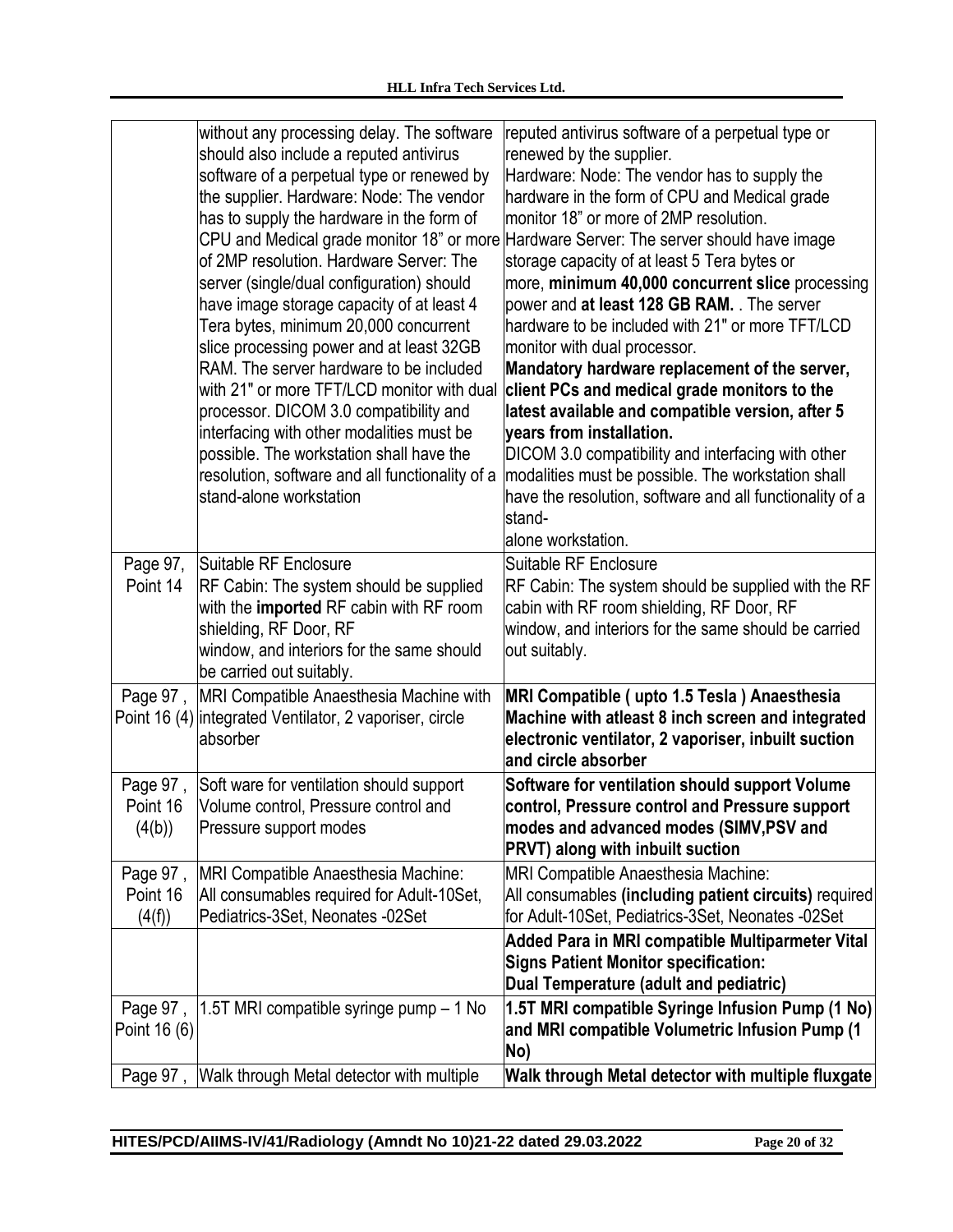| iii)                       | Point 16 (18 sensor and multiple location LED (Zone III<br>type) - 01 no (Optional)                                                                                                                                                                                                                                                                                             | sensor to help detect approaching ferro magnetic<br>hazards and with door ignore function to be<br>installed at entry door of MRI Scanner Room<br>(Zone III type) - 01 no. Must have continuous<br>detection or alert capability following MRI door<br>opening, or following preceding alert. Must allow<br>passage of patient trolley.                                                |
|----------------------------|---------------------------------------------------------------------------------------------------------------------------------------------------------------------------------------------------------------------------------------------------------------------------------------------------------------------------------------------------------------------------------|----------------------------------------------------------------------------------------------------------------------------------------------------------------------------------------------------------------------------------------------------------------------------------------------------------------------------------------------------------------------------------------|
| Pgae 98,                   | Two non-magnetic patient transfer trolleys<br>point 16(1)4 should be provided                                                                                                                                                                                                                                                                                                   | Two non-magnetic height adjustable patient transfer<br>trolleys should be provided                                                                                                                                                                                                                                                                                                     |
| Page<br>100, Point<br>i(4) | i) Miscellaneous<br>Dry chemical power type MRI compatible<br>fire extinguisher of 5kgs capacity, with<br>initial filling in brand new cylinder with power<br>coated finish, fitted with Gun metal union,<br>high pressure CO2 gas cartridge, discharge<br>hose, wall mounting bracket etc. complete,<br>confirming t IS:2171 of approved make &<br>complete as directed by EIC | i) Miscellaneous<br>Dry chemical power type MRI compatible fire<br>extinguisher of 4.5kgs capacity (2 Nos), with initial<br>filling in brand new cylinder with power coated finish,<br>fitted with Gun metal union, high pressure CO2 gas<br>cartridge, discharge hose, wall mounting bracket etc.<br>complete, confirming t IS:2171 of approved make &<br>complete as directed by EIC |
| Page 100 & BOQ :<br>101    | 5. Body Array/Matrix coil with 18 - 32<br>channels Qty-1no                                                                                                                                                                                                                                                                                                                      | BOQ:<br>5. Body Array/Matrix coil with 32 channels or<br>more (with one or two body coils) - 1 No                                                                                                                                                                                                                                                                                      |
| Page 100 & BOQ :<br>101    | 6. Dedicated 32 channel Peripheral Angio<br>Coil or 32 channel whole body coil with<br>coverage of minimum 80 cm with max<br>combination of 2 coils - qty 1 no                                                                                                                                                                                                                  | BOQ:<br>6. Dedicated Suitable surface coil/coil<br>combination for peripheral angiography of 32 or<br>more channel -1 No                                                                                                                                                                                                                                                               |
| Page 100 & BOQ :<br>101    | 7. (One Bilateral Breast Coil with at least 16<br>channels. OR Two Bilateral Breast Coil with<br>at least 8 channels) - 1 set                                                                                                                                                                                                                                                   | BOQ:<br>7. One Bilateral Breast Coil with at least 16<br>channels - 1 Set                                                                                                                                                                                                                                                                                                              |
| Page 100 & BOQ :<br>101    | 8. Multi channel (minimum 4 channel) flex<br>loop Large FOV gty-1no                                                                                                                                                                                                                                                                                                             | BOQ :<br>8. Flex Coil (16 channel or more) - Large FOV - 1<br>No                                                                                                                                                                                                                                                                                                                       |
| Page 100 & BOQ :<br>101    | 9. Multi channel (minimum 4 channel) flex<br>loop SMALL FOV qty-1no                                                                                                                                                                                                                                                                                                             | BOQ:<br>9. Flex Coil (16 channel or more) - Small FOV - 1<br>No                                                                                                                                                                                                                                                                                                                        |
| Page 100 & BOQ :<br>101    | 10. Shoulder coil: Dedicated Rigid Shoulder<br>coil - Multi channel qty-1 no                                                                                                                                                                                                                                                                                                    | BOQ:<br>10. Dedicated Rigid Shoulder coil -16 channel - 1<br>No                                                                                                                                                                                                                                                                                                                        |
| Page 100 & BOQ :<br>101    | 12. High resolution foot / ankle coil -<br>minimum 8 channel qty-1 no.                                                                                                                                                                                                                                                                                                          | BOQ:<br>12. High resolution foot/ ankle coil - 16 channels<br>or more - 1 No                                                                                                                                                                                                                                                                                                           |
| Page 98<br>Para 17         | Qualified personnel nominated by the deptt,<br>should be given application training by the                                                                                                                                                                                                                                                                                      | <b>TRAINING</b><br>On site Training for a period of 4 Weeks                                                                                                                                                                                                                                                                                                                            |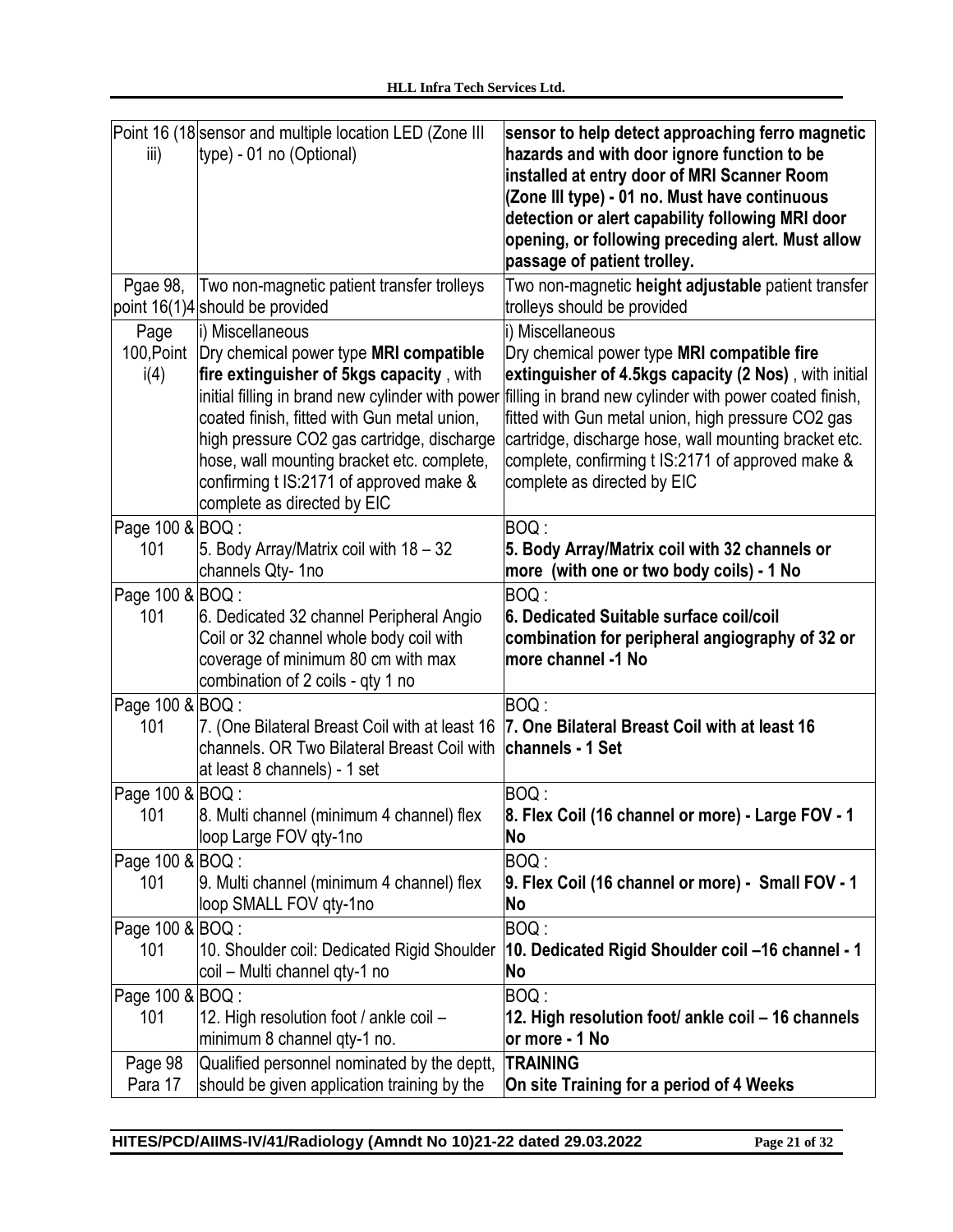|           | vendor in India for 2 weeks |                                                                                                     |
|-----------|-----------------------------|-----------------------------------------------------------------------------------------------------|
|           |                             | <b>Added Para: SCREENER FOR IMPLANT</b><br><b>DETECTION - 1 No</b>                                  |
| Pg. No.95 |                             | Added Para under APPLICATION SEQUENCES :                                                            |
|           |                             | The vendor should quote the latest technology                                                       |
|           |                             | available like :                                                                                    |
|           |                             | a) Respiratory sensor / Vital Eye                                                                   |
|           |                             | b) Bio Matrix select and Go / Vital Screen<br>(OPTIONAL)                                            |
|           |                             | COMPUTER SYSTEM/ IMAGE PROCESSOR /                                                                  |
|           |                             | <b>OPERATOR CONSOLE</b>                                                                             |
|           |                             | <b>Added Para:</b>                                                                                  |
|           |                             | The MR system should be regularly maintained in                                                     |
|           |                             | the latest version of computing software,                                                           |
|           |                             | including software platform upgrades released for                                                   |
|           |                             | the offered system as per tender that can prepare<br>it for future enhancements. If a HW upgrade is |
|           |                             | required to run the latest software version to its                                                  |
|           |                             | normal performance, the respective HW should be                                                     |
|           |                             | upgraded at no additional costs during the                                                          |
|           |                             | complete life of the system.                                                                        |
|           |                             | COMPUTER SYSTEM/ IMAGE PROCESSOR /                                                                  |
|           |                             | <b>OPERATOR CONSOLE</b>                                                                             |
|           |                             | <b>Added Para:</b>                                                                                  |
|           |                             | The MR computing software system should offer                                                       |
|           |                             | built-in security controls to protect the system                                                    |
|           |                             | from vulnerabilities that can result in cyber                                                       |
|           |                             | attacks or inappropriate access to patient data.                                                    |
|           |                             | The built-in security should comply with the latest                                                 |
|           |                             | international standards of data security and                                                        |
|           |                             | encryption, as well as with existing regulations to                                                 |
|           |                             | protect personal and protected health information                                                   |
|           |                             | (e.g. GDPR, HIPAA, any local regulation), during                                                    |
|           |                             | the complete life of the system                                                                     |
|           |                             | <b>Added Para:</b>                                                                                  |
|           |                             | <b>System should have facility of Respiratory</b>                                                   |
|           |                             | Sensors like Vital Eye/Bio matrix sensors or                                                        |
|           |                             | equivalent technology.<br>(OPTIONAL)                                                                |
|           |                             | <b>Added Para:</b>                                                                                  |
|           |                             | Sequence optimization using compressed                                                              |
|           |                             | sensing/Hyper Sense/Compressed Sense                                                                |
|           |                             | technique should be offered in Neuro, body,                                                         |
|           |                             | cardiac &MSK imaging for all sequence 2D, 3D                                                        |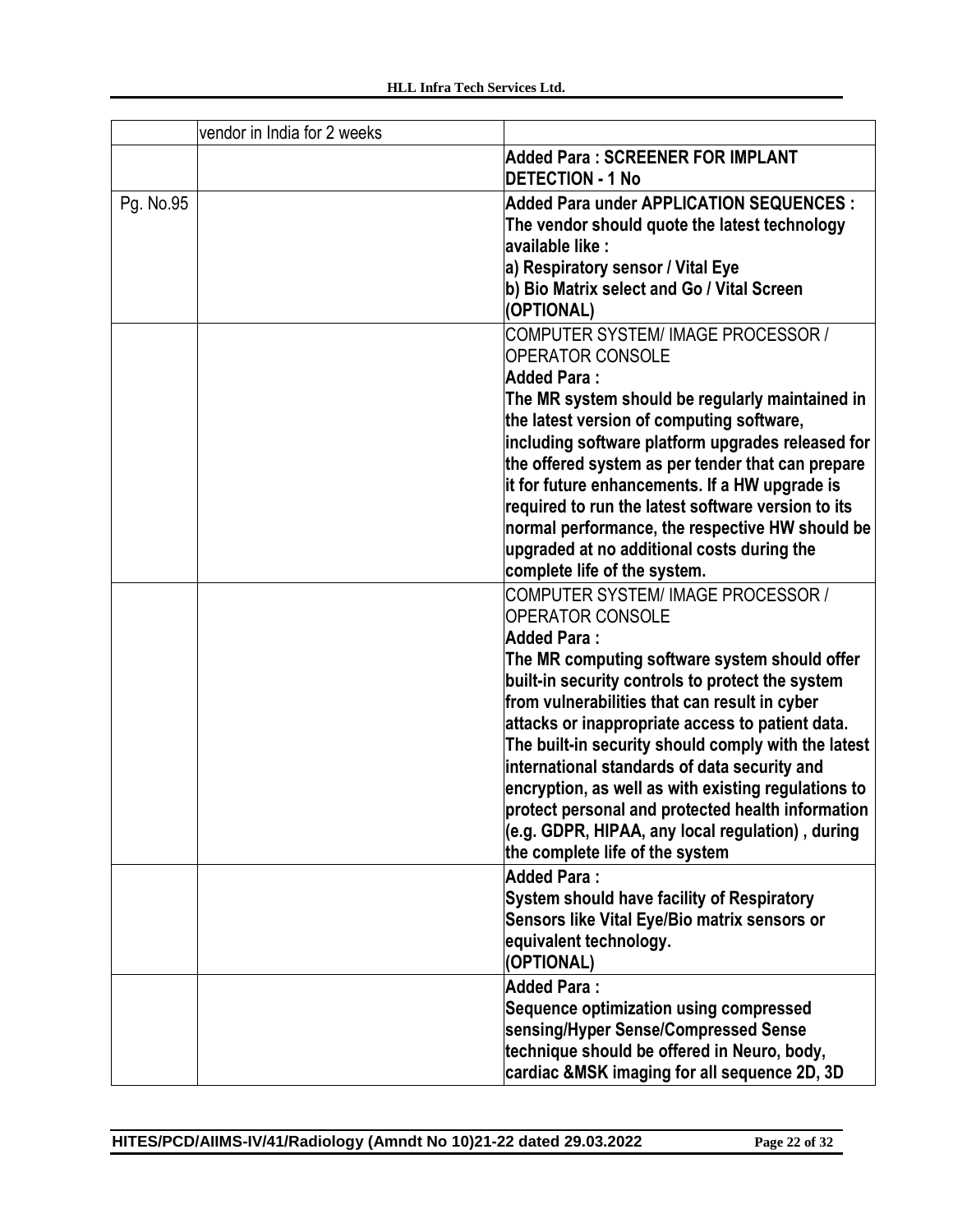|          |                                                                                             | Scans.                                                   |
|----------|---------------------------------------------------------------------------------------------|----------------------------------------------------------|
|          |                                                                                             | <b>Added Para:</b>                                       |
|          |                                                                                             | Multi-slice Simultaneous Sequence to provide             |
|          |                                                                                             | Better image quality in EPI sequence.                    |
|          |                                                                                             | <b>Added Para:</b>                                       |
|          |                                                                                             | Sequence to provide IRON and FAT quantification.         |
|          |                                                                                             | <b>Added Para:</b>                                       |
|          |                                                                                             | 4D flow Sequence & Strain analysis sequence.             |
|          |                                                                                             | Added Para:                                              |
|          |                                                                                             | Multinuclei Spectroscopy                                 |
|          |                                                                                             | Added Para:                                              |
|          |                                                                                             | Liver spectroscopy and prostate spectroscopy             |
|          |                                                                                             | must be offered.                                         |
|          |                                                                                             | <b>Added Para:</b>                                       |
|          |                                                                                             | RF power of 15KW for all Sequence including              |
|          |                                                                                             | brain Sequence (OPTIONAL)                                |
|          |                                                                                             | <b>Added Para:</b>                                       |
|          |                                                                                             | Lobe segmentation and volume -MR liver health.           |
|          |                                                                                             | (OPTIONAL)                                               |
|          |                                                                                             | <b>Added Para:</b>                                       |
|          |                                                                                             | Minimum Three concurrent license for all advance         |
|          |                                                                                             | application. Client Server based with                    |
|          |                                                                                             | multimodality and multivendor workstation.               |
| Page 98  | SITE MODIFICATION WORKS:                                                                    | <b>SITE MODIFICATION WORKS:</b>                          |
|          | The Scope of Work - Site Modification Work                                                  | The Site-Modification Scope of Work - MRI The scope      |
|          | - MRI The scope of work includes complete                                                   | of work includes complete Civil work, Electrical,        |
|          | Civil work, Electrical, Plumbing, Furnishing,<br>Air-conditioning and Fire fighting for the | Plumbing, Furnishing, Airconditioning, Fire detection    |
|          | construction of 1.5 T MRI                                                                   | system for the construction of 1.5 T MRI Scan<br>Centre. |
|          | <b>SITE MODIFICATION WORKS</b>                                                              | <b>SITE MODIFICATION WORKS</b>                           |
| Page 98  | The cost of Site Modification Work for the                                                  | The cost of Site Modification Work for the area of       |
|          | area of 1500sq.ft and Air-conditioning of                                                   | 1500sq.ft and Air-conditioning of Tonnage 25 TR          |
|          | Tonnage 20 TR will be considered for                                                        | (including standby unit/s) will be considered for        |
|          | Ranking / Evaluation purpose                                                                | Ranking / Evaluation purpose                             |
| Page 98  | Civil work Any ab initio new construction or                                                | Civil work Any ab initio new construction or demolition  |
|          | demolition of existing structure/walls etc and                                              | of existing walls etc and reconstruction is              |
|          | reconstruction is unambiguously included in                                                 | unambiguously included in the Site Modification scope    |
|          | the Site Modification scope of work. This                                                   | of work. This includes, but is not limited to expanding  |
|          | includes, but is not limited to expanding the                                               | the area of MRI gantry room so as to make it             |
|          | area of MRI gantry room so as to make it                                                    | compliant for installation of a 3T strength magnet       |
|          | compliant for installation of a 3T strength                                                 |                                                          |
|          | magnet                                                                                      |                                                          |
| Page 99. | Civil WORKS: A. Flooring:                                                                   | Civil WORKS: A. Flooring:                                |
| Point a) | Flooring Added Para: Anti static Vinyl                                                      | Flooring Added Para: Anti static Vinyl flooring within   |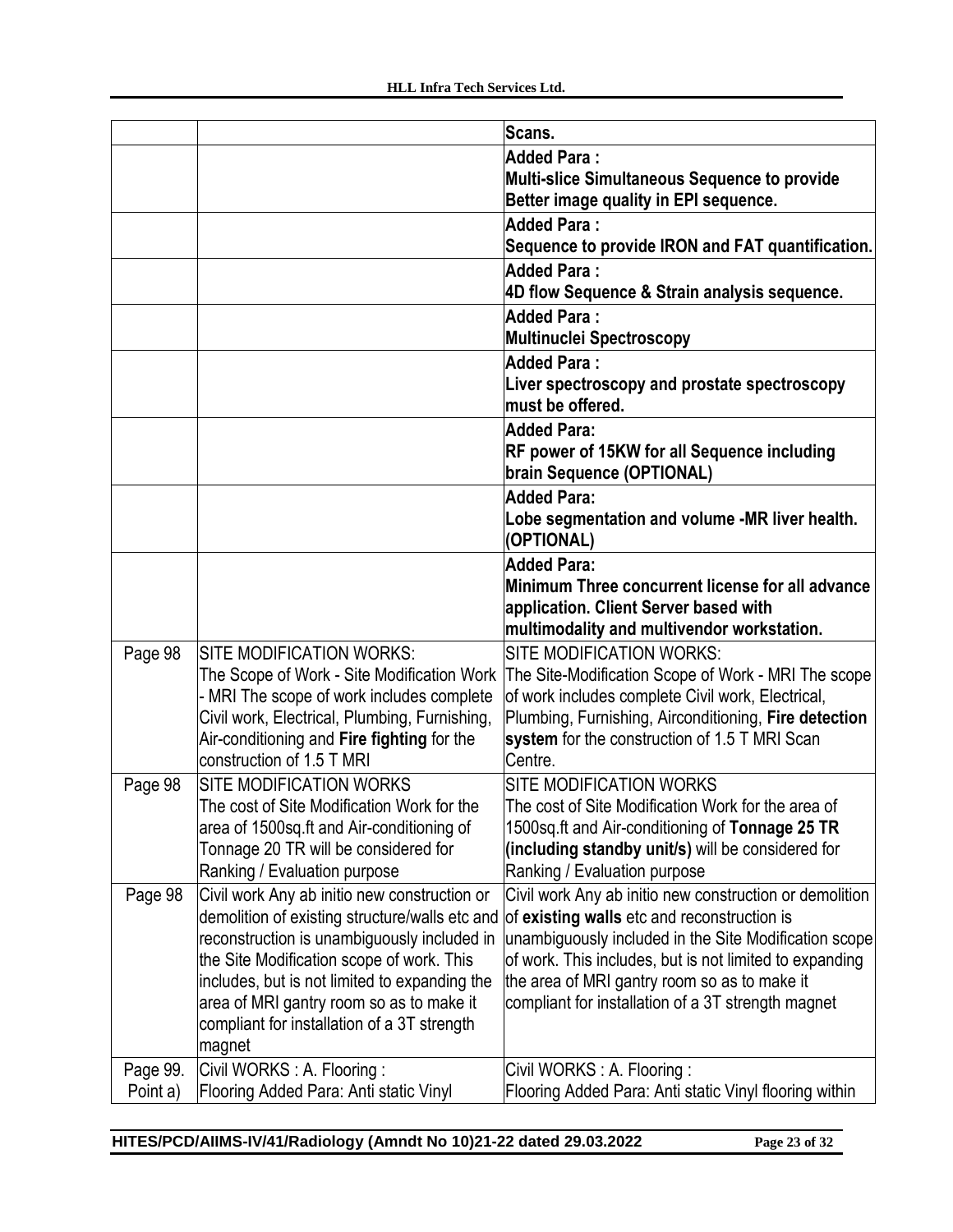|                           | flooring within the Magnet room Providing<br>and laying approved quality, colour, design<br>and shade fully homogeneous 600 x 600<br>mm(thickness to be specified by the<br>manufacturer) vitrified tile flooring<br>Marbonite or Granamite, confirming to IS<br>code 15622 with water absorption less than<br>0.08%) flooring in pattern as detailed in<br>drawing or as directed by the EIC and<br>grouted with matching colour approved<br>quality readymade grout, curing, cleaning<br>etc to required line level etc. all complete at<br>all leads, lifts and heights to the entire<br>satisfaction of the EIC. Providing and fixing<br>2-3mm thick POP protection over polythene<br>covering sheet to flooring areas till handed<br>over and cleaning, etc all complete as per<br>drawings & specification and as directed by<br>EIC with 100mm tile skirting to match in<br>MRI room, console room, equipment room<br>patient preparation room, reporting room,<br>patient waiting area and radiologist room.<br>Note: Mode of measurement (Finished<br>surface area of the tiles shall be measured<br>and paid. Rate shall be inclusive of providing<br>and laying levelling course, PVC spacers,<br>providing and applying epoxy grout and no<br>additional payment shall be made for | the Magnet room Providing and laying approved<br>quality, colour, design and shade fully homogeneous<br>600 x 600 mm(thickness to be specified by the<br>manufacturer) vitrified tile flooring (Marbonite or<br>Granamite, confirming to IS code 15622 with water<br>absorption less than 0.08%) flooring in pattern as<br>detailed in drawing or as directed by the EIC and<br>grouted with matching colour approved quality<br>readymade grout, curing, cleaning etc to required line<br>level etc. all complete at all leads, lifts and heights to<br>the entire satisfaction of the EIC. Providing and fixing<br>2-3mm thick POP protection over polythene covering<br>sheet to flooring areas till handed over and cleaning,<br>etc all complete as per drawings & specification and<br>as directed by EIC with 100mm tile skirting to match<br>in console room, equipment room, patient<br>preparation room, reporting room, patient waiting<br>area and radiologist room. Note: Mode of<br>measurement (Finished surface area of the tiles shall<br>be measured and paid. Rate shall be inclusive of<br>providing and laying levelling course, PVC spacers,<br>providing and applying epoxy grout and no additional<br>payment shall be made for wastages) |
|---------------------------|------------------------------------------------------------------------------------------------------------------------------------------------------------------------------------------------------------------------------------------------------------------------------------------------------------------------------------------------------------------------------------------------------------------------------------------------------------------------------------------------------------------------------------------------------------------------------------------------------------------------------------------------------------------------------------------------------------------------------------------------------------------------------------------------------------------------------------------------------------------------------------------------------------------------------------------------------------------------------------------------------------------------------------------------------------------------------------------------------------------------------------------------------------------------------------------------------------------------------------------------------------------------------------------------|-------------------------------------------------------------------------------------------------------------------------------------------------------------------------------------------------------------------------------------------------------------------------------------------------------------------------------------------------------------------------------------------------------------------------------------------------------------------------------------------------------------------------------------------------------------------------------------------------------------------------------------------------------------------------------------------------------------------------------------------------------------------------------------------------------------------------------------------------------------------------------------------------------------------------------------------------------------------------------------------------------------------------------------------------------------------------------------------------------------------------------------------------------------------------------------------------------------------------------------------------------------------|
| Page                      | wastages)<br><b>AIR CONDITIONING</b><br>Total capacity of the Air-Conditioning (duct-                                                                                                                                                                                                                                                                                                                                                                                                                                                                                                                                                                                                                                                                                                                                                                                                                                                                                                                                                                                                                                                                                                                                                                                                          | AIR CONDITIONING<br>Total capacity of the Air-Conditioning (duct-able +                                                                                                                                                                                                                                                                                                                                                                                                                                                                                                                                                                                                                                                                                                                                                                                                                                                                                                                                                                                                                                                                                                                                                                                           |
| 99, point<br>$f(i)$ & ii) | able + split) for the entire MRI scan centre<br>area should be at least 20 TR.(incl. standby<br>airconditioning). However, if the installed<br>system requires more capacity, it will be the<br>responsibility of the supplier.<br>AC units may be used according to room<br>requirement and suitability.                                                                                                                                                                                                                                                                                                                                                                                                                                                                                                                                                                                                                                                                                                                                                                                                                                                                                                                                                                                      | split) for the entire MRI scan centre area should be at<br>lleast 25 TR.(incl. standby airconditioning).<br>However, if the installed system requires more<br>capacity, it will be the responsibility of the supplier.<br>ii. Ductable package air conditioners and split AC units<br>ii.Ductable package air conditioners and split may be used according to room requirement and<br>suitability.                                                                                                                                                                                                                                                                                                                                                                                                                                                                                                                                                                                                                                                                                                                                                                                                                                                                |
| Page 99                   | AIR CONDITIONING: Ductable package air<br>conditioners and split AC units may be used<br>according to room requirement and<br>suitability. Humidity control should be<br>effective to eliminate moisture condensation<br>on equipment surface. The Air conditioning                                                                                                                                                                                                                                                                                                                                                                                                                                                                                                                                                                                                                                                                                                                                                                                                                                                                                                                                                                                                                            | Ductable split air conditioners and split AC units<br>may be used according to room requirement and<br>suitability. Humidity control should be effective to<br>eliminate moisture condensation on equipment<br>surface. The Air conditioning should be designed with<br>standby provision to function 24 hours a day.                                                                                                                                                                                                                                                                                                                                                                                                                                                                                                                                                                                                                                                                                                                                                                                                                                                                                                                                             |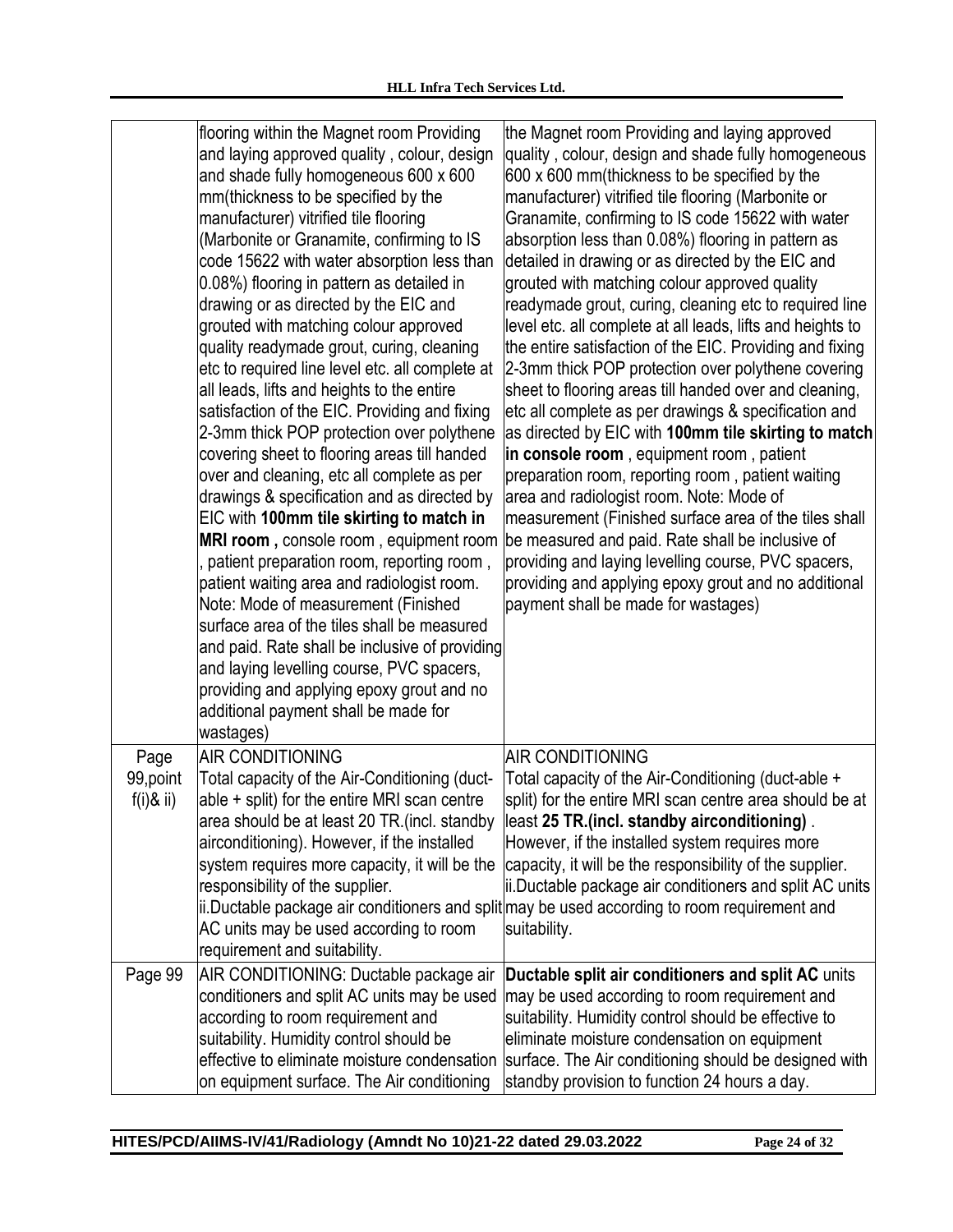|                          | should be designed with standby provision<br>to function 24 hours a day                              |                                                                                                                                                                                                               |
|--------------------------|------------------------------------------------------------------------------------------------------|---------------------------------------------------------------------------------------------------------------------------------------------------------------------------------------------------------------|
|                          |                                                                                                      | <b>Added Para:</b><br>Dehumidifier of 110 Liter - 2 Nos.                                                                                                                                                      |
|                          |                                                                                                      | <b>Added Para under Electrical Work:</b><br>Adequate number of earthing required for<br>equipment and accessories should be provided by<br>the equipment vendor.                                              |
| Page 100<br>, point i(3) | Miscellaneous:<br>Broadband connection: for REMOTE<br><b>SERVICE of MRI system</b>                   | <b>Deleted</b>                                                                                                                                                                                                |
| Page 101,<br>point 4     | Components of site modification works:<br>1500 sq ft<br>Air Conditioning -20 Tr                      | Air Conditioning - 25 TR                                                                                                                                                                                      |
| page                     | Miscellaneous:<br>102, point 3 Broad band Connection: for remote service<br>of MRI System qty -1 nos | <b>Deleted</b>                                                                                                                                                                                                |
| Page no<br>102           | Miscellaneous: Dry chemical power type fire<br>extinguisher of 5kgs capacity                         | Fire extinguisher ABC type of 2kg each as<br>required for the building safety - 5 nos.                                                                                                                        |
|                          |                                                                                                      | <b>Added Para under Coil System:</b><br>The bidder should provide line wise break-up for<br>offered number and name/model of the coil<br>against each coil specified in the technical<br>specification & BOQ. |
|                          |                                                                                                      | Added Para:<br>All the Optional items offered should be quoted<br>separately and the price should be valid for<br>warranty period                                                                             |

|                    | Item No.7: Digital X-Ray 1000 mA (Tender ID: 2021_HLL_88689_7)                                                                                    |                                                                                                                                                                                                                                                                                                                                     |
|--------------------|---------------------------------------------------------------------------------------------------------------------------------------------------|-------------------------------------------------------------------------------------------------------------------------------------------------------------------------------------------------------------------------------------------------------------------------------------------------------------------------------------|
| Page &<br>Para No. | <b>Tender Specification</b>                                                                                                                       | Amended as:                                                                                                                                                                                                                                                                                                                         |
|                    | Page 103, X-Ray Table:<br>point 6c   Table should support patient weight of 200<br>kg. or more.                                                   | X-Ray Table:<br>Table should support patient weight of 200 kg. or<br>more without restriction of table movement                                                                                                                                                                                                                     |
|                    | page 104, Approvals :<br>point 14 The system should be AERB type approved<br>and the copy of E-LORA Listing should be<br>submitted along with bid | Approvals:<br>The system should be AERB type approved and the<br>copy of E-LORA Listing should be submitted along<br>with bid. If the quoted model has not been yet<br>installed in India, vendor should submit NOC from<br>AERB.<br>Regular QA according to AERB norms will be<br>responsibility of bidder during warranty and CMC |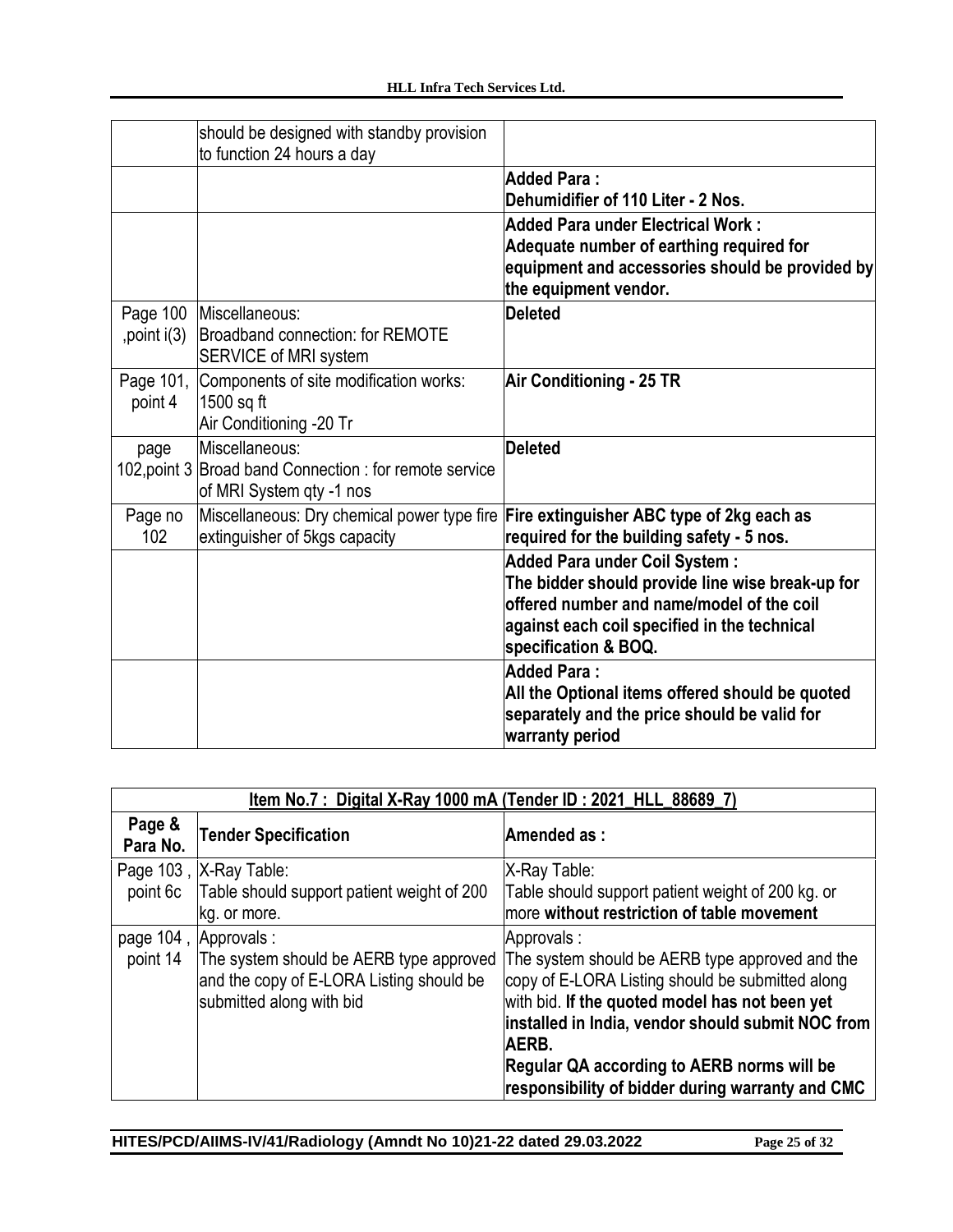|              |                                                 | period.                                                 |
|--------------|-------------------------------------------------|---------------------------------------------------------|
|              |                                                 | <b>Added Para:</b>                                      |
|              |                                                 | Detectors should be integrated built in horizontal      |
|              |                                                 | Bucky table & Vertical Bucky wall Stand. Wireless       |
|              |                                                 | and tethered detectors are not acceptable.              |
|              |                                                 | <b>Added Para:</b>                                      |
|              |                                                 | Ortho stitching should be available in vertical         |
|              |                                                 | stand as well as on table. The stitching should be      |
|              |                                                 | automated and it should be possible on main             |
|              |                                                 | system with built in measurement scale.                 |
|              |                                                 |                                                         |
|              |                                                 | <b>Added Para:</b>                                      |
|              |                                                 | <b>TRAINING</b>                                         |
|              |                                                 | On site Training for a period of 2 Weeks                |
| Page         | Site Modification - Scope of Work – DR          | Site Modification - Scope of Work - DR                  |
| 105, point 3 | The cost of site modification work for the      | The cost of site modification work for the area of      |
|              | area of 1000sq.ft and Air-conditioning of       | 1000sq.ft and Air-conditioning of Tonnage 20 TR         |
|              | Tonnage 12 TR will be considered for            | (including standby unit) will be considered for         |
|              | Ranking / Evaluation purpose. However the       | Ranking / Evaluation purpose. However the payment       |
|              | payment will be paid on prorata based on        | will be paid on prorata based on the actual site        |
|              | the actual site modification area.              | modification area.                                      |
|              |                                                 |                                                         |
| Page 105     | b. Painting                                     | b. Painting                                             |
|              | Two coats Plastic Emulsion Paint over 2         | Two coats Plastic Emulsion Paint over 2 coats of wall   |
|              | coats of wall putty including primer in patient | putty including primer in patient preparation area,     |
|              | preparation area, Lobby area, console           | patient waiting area, console room & Equipment room     |
|              | room, DR room & Equipment room etc.             | letc.                                                   |
|              |                                                 | Added Para: Full height wall tiles should be            |
|              |                                                 | provided in the DR room.                                |
| Page 106,    | Site Modification - Scope of Work – DR          | Site Modification - Scope of Work - DR                  |
| Point 4.a    | Air Conditioning: Package air conditioners      | Air Conditioning: Ductable split air conditioners       |
|              | units and split AC units may be used            | and split AC units may be used according to room        |
|              | according to room requirement and               | requirement and suitability. Humidity control should be |
|              | suitability. Humidity control should be         | effective to eliminate moisture condensation on         |
|              | effective to eliminate moisture condensation    |                                                         |
|              |                                                 | equipment surface. The Air conditioning should be       |
|              | on equipment surface. . The Air conditioning    | designed with standby provision to function 24 hours a  |
|              | should be designed with standby provision       | day.                                                    |
|              | to function 24 hours a day.                     |                                                         |
| Page         | Scope of work for site modifications:           | Scope of work for site modifications:                   |
|              | 106, point 7c DR System Miscellaneous:          | DR System Miscellaneous:                                |
|              | c. Fire extinguisher Dry CO2 type as            | c. Fire extinguisherABC type of 2kg each as             |
|              | required for the building safety                | required for the building safety - 5 nos.               |
|              |                                                 | Added Para under Electrical Work:                       |
|              |                                                 | Adequate number of earthing required for                |
|              |                                                 | equipment and accessories should be provided by         |
|              |                                                 | the equipment vendor.                                   |
|              |                                                 |                                                         |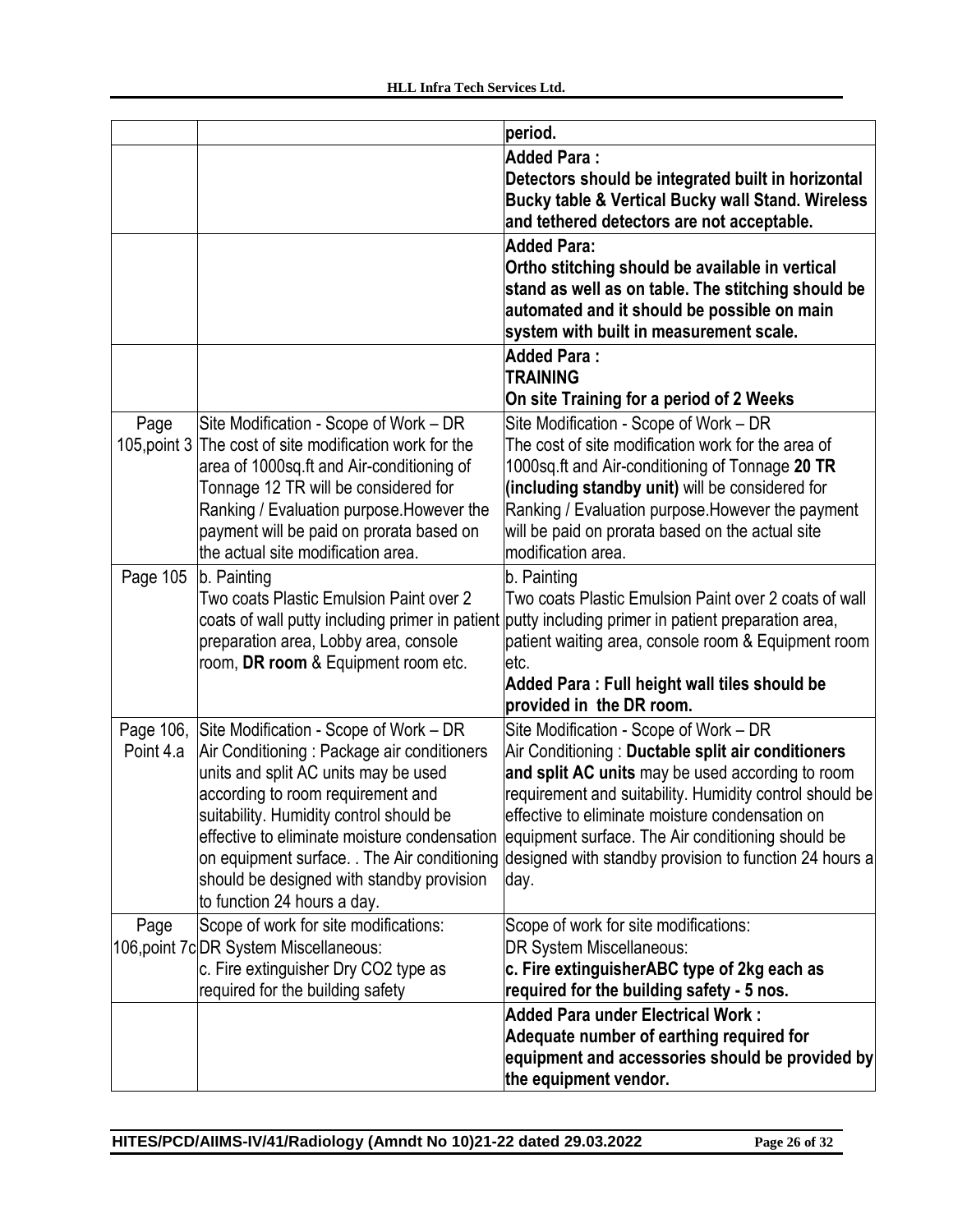| <b>Added Para:</b><br>Dehumidifier of 30 Litre - 2 Nos.                                                                                                                                                                                   |
|-------------------------------------------------------------------------------------------------------------------------------------------------------------------------------------------------------------------------------------------|
| Added Para:<br><b>OPTIONAL AI Softwares:</b><br>1. Detection of Lung nodules<br>2. HDD encryption for safety and security of the<br><i>images</i><br>Unit price be quoted separately and the same<br>should be valid for warranty period) |
| Added Para under Furniture:<br>∣i. Crash Cart - 1 No.                                                                                                                                                                                     |
| <b>Added Para:</b><br>All the Optional items offered should be quoted<br>separately and the price should be valid for<br>warranty period                                                                                                  |

|                         | Item No.8 : Mobile X-Ray (High Frequency) (Tender ID : 2021 HLL 88689 8)                                                                                                                                                                                    |                                                                                                                                                                                                                                                          |  |
|-------------------------|-------------------------------------------------------------------------------------------------------------------------------------------------------------------------------------------------------------------------------------------------------------|----------------------------------------------------------------------------------------------------------------------------------------------------------------------------------------------------------------------------------------------------------|--|
| Page &<br>Para No.      | <b>Tender Specification</b>                                                                                                                                                                                                                                 | Amended as:                                                                                                                                                                                                                                              |  |
| Page 108                | 1. Generator:                                                                                                                                                                                                                                               | 1. Generator :                                                                                                                                                                                                                                           |  |
| ,Point 1(i)             | li. Power: 4 kW or more                                                                                                                                                                                                                                     | li. Power : <b>3.5 kW or more</b>                                                                                                                                                                                                                        |  |
| Page 108<br>Point 1(iV) | $\text{Im A range}: 10 \text{ mA}$ to 100 mA or more                                                                                                                                                                                                        | $ m A$ range : 20 mA to 70 mA or more                                                                                                                                                                                                                    |  |
| Point 7                 | The unit should have small foot print. The<br>height of the column stand should not be<br>more than 150 cm for easy transportation in<br>the lift etc. and areas with small height<br>doors. The equipment should be light<br>weight, not more than 130 kg. | The unit should have small foot print. The height of<br>the column stand should not be more than 150 cm for<br>easy transportation in the lift etc. and areas with small<br>height doors. The equipment should be light weight,<br>not more than 150 kg. |  |
| Page 108<br>Para 8 i    | System be AERB type approved.                                                                                                                                                                                                                               | The system should be AERB type approved and the<br>copy of E-LORA Listing should be submitted along<br>with bid. If the quoted model has not been yet<br>installed in India, vendor should submit NOC from<br>AERB.                                      |  |
|                         |                                                                                                                                                                                                                                                             | <b>Added Para:</b><br>All the Optional items offered should be quoted<br>separately and the price should be valid for<br>warranty period                                                                                                                 |  |

| Item No: Colour Doppler 4D (Tender ID: 2021_HLL_88689_9) |                             |             |
|----------------------------------------------------------|-----------------------------|-------------|
| Page &<br>Para No.                                       | <b>Tender Specification</b> | Amended as: |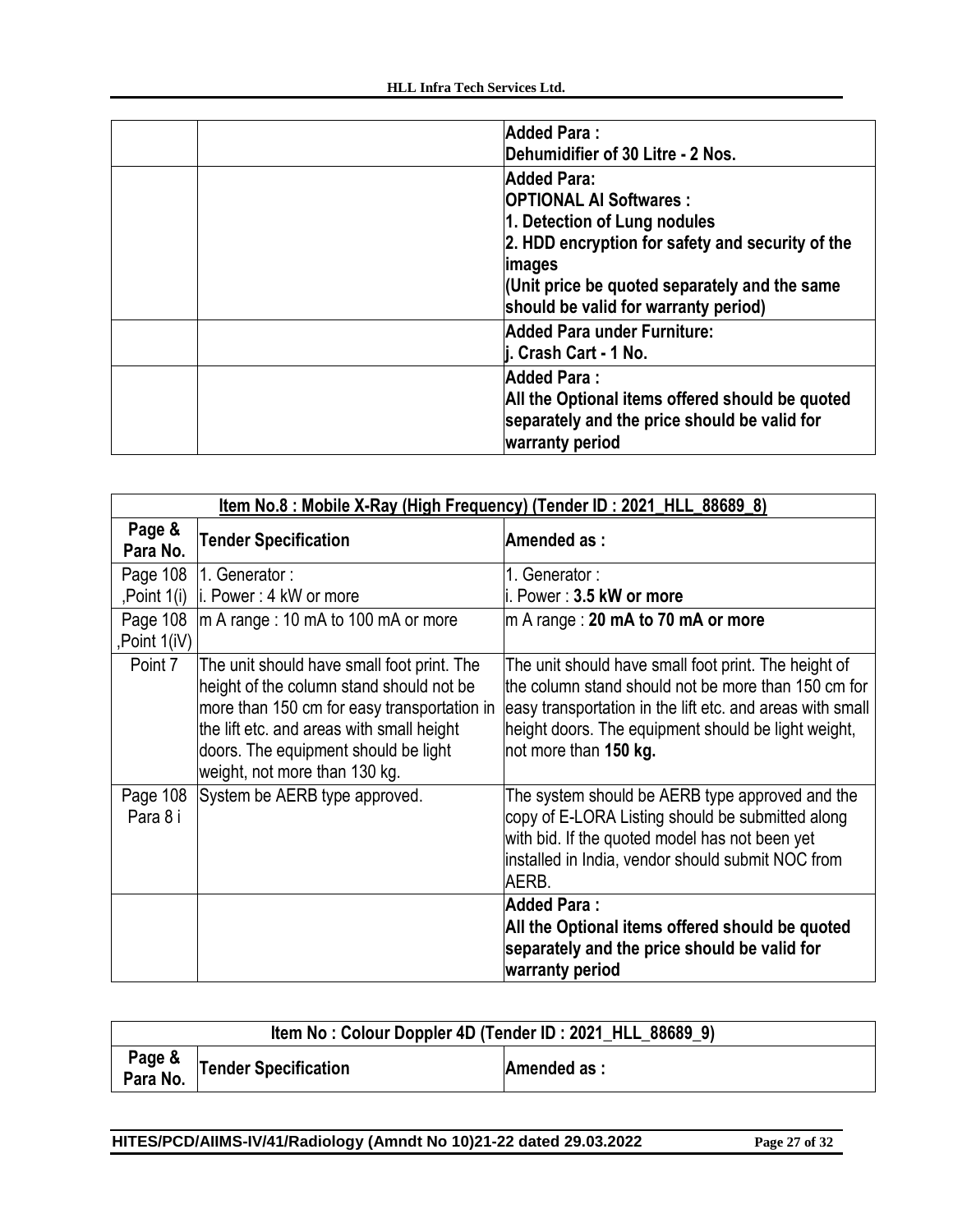|  | <b>Added Para:</b>                                             |
|--|----------------------------------------------------------------|
|  | System should have B- flow. (OPTIONAL)                         |
|  | <b>Added Para:</b>                                             |
|  | System should onboard tutor / online support for               |
|  | learning and enhancing the technical skill for                 |
|  | patient scanning.                                              |
|  | Added Para:                                                    |
|  | The System should be upgradable to Fatty Liver                 |
|  | <b>Imaging Finding (OPTIONAL)</b>                              |
|  | <b>Added Para:</b>                                             |
|  | The System Upgradable to 2D Linear Matrix Probe.<br>(OPTIONAL) |
|  | <b>Added Para:</b>                                             |
|  | Multi Parametric Report page should be Available               |
|  | for Comprehensive Liver Package Report with                    |
|  | Shear wave, Fatty Liver Information along with                 |
|  | <b>BMI and Blood Test Information to give Current</b>          |
|  | condition of Liver status whether Normal to                    |
|  | <b>Severe Cirrhosis Condition (OPTIONAL)</b>                   |
|  | <b>Added Para:</b>                                             |
|  | The System should Upgradable to Auto Volume                    |
|  | <b>Measurement for Hypo echoic structures.</b><br>(OPTIONAL)   |
|  | <b>Added Para:</b>                                             |
|  | System should Upgradable to Automatic Fetal                    |
|  | Heart Volume scan using Volume probe.                          |
|  | (OPTIONAL)                                                     |
|  | Added Para:                                                    |
|  | The System Should Upgradable to 2D Strain/Wall                 |
|  | <b>Motion Tracking for Fetal Heart using Normal</b>            |
|  | Convex probe.<br>(OPTIONAL)                                    |
|  | Added Para:                                                    |
|  | System should have auto biometry measurement                   |
|  | in OBS application (OPTIONAL)                                  |
|  | <b>Added Para:</b>                                             |
|  | System should be upgradable to Fusion Imaging                  |
|  | with Convex, Linear and Endocavity Probe                       |
|  | (OPTIONAL)                                                     |
|  | <b>Added Para:</b>                                             |
|  | Suitable ultrasound contrast material of atleast 30            |
|  | vials should be supplied with atleast 1 year expiry            |
|  | date.                                                          |
|  | <b>Added Para:</b>                                             |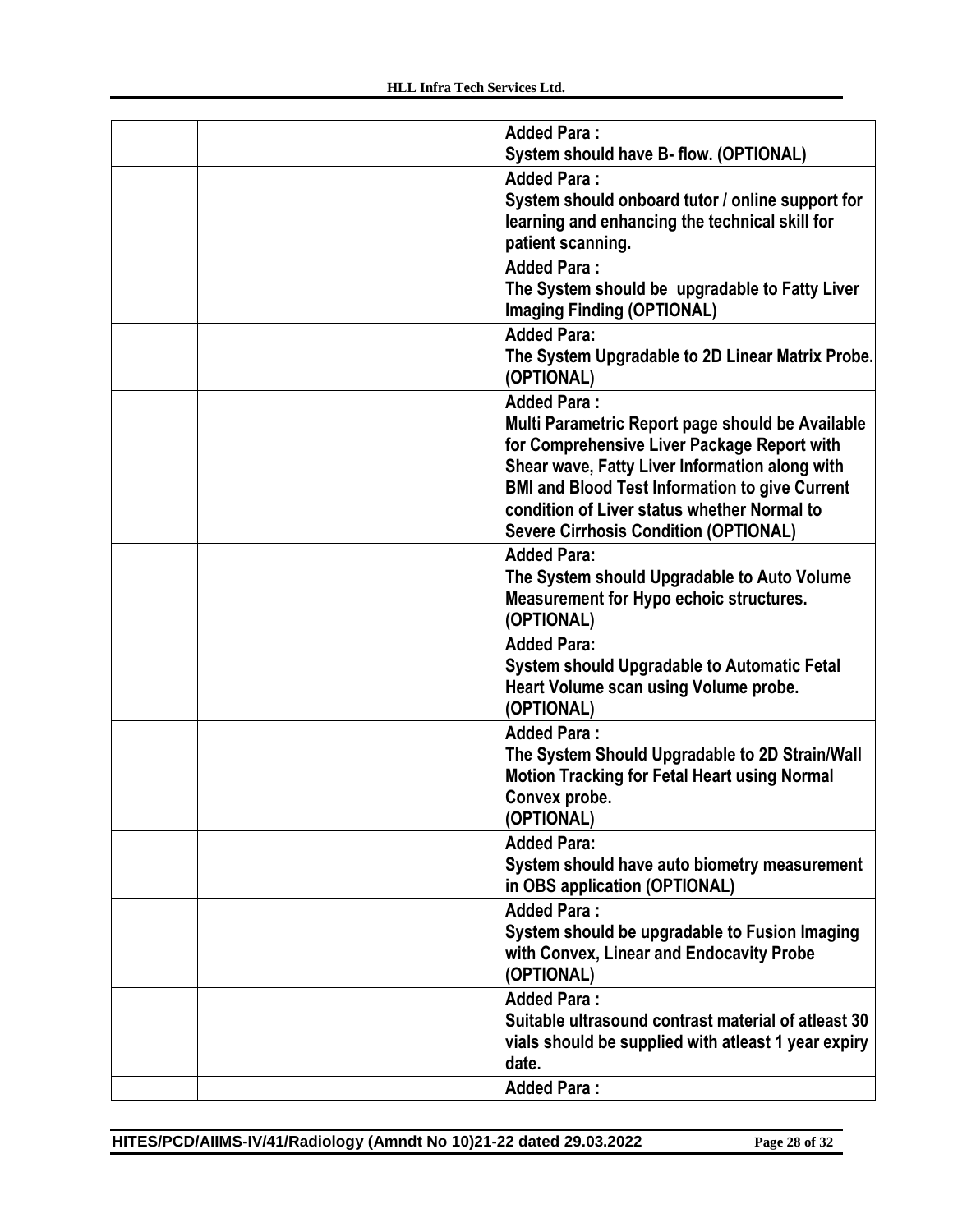|  | All the Optional items offered should be quoted<br>separately and the price should be valid for<br>warranty period |
|--|--------------------------------------------------------------------------------------------------------------------|
|--|--------------------------------------------------------------------------------------------------------------------|

| Item No.10: Colour Doppler (2D & 3D) (Tender ID: 2021_HLL_88689_10) |                                                                                                                                                                               |                                                                                                                                                                     |
|---------------------------------------------------------------------|-------------------------------------------------------------------------------------------------------------------------------------------------------------------------------|---------------------------------------------------------------------------------------------------------------------------------------------------------------------|
| Page &<br>Para No.                                                  | <b>Tender Specification</b>                                                                                                                                                   | Amended as:                                                                                                                                                         |
| Pont 1.2                                                            | Page 111, The system shall include at least a 17" LCD<br>monitor to allow for both excellent images<br>viewing as well as providing for workflow<br>and productivity features | The system shall include at least a 19" LCD<br>monitor to allow for both excellent images viewing as<br>well as providing for workflow and productivity<br>features |
|                                                                     |                                                                                                                                                                               | <b>Added Para:</b><br>The System Should Upgradable to advanced<br><b>Contrast Package available in the Industry</b><br>(OPTIONAL).                                  |
|                                                                     |                                                                                                                                                                               | <b>Added Para:</b><br>The System should be Upgradable to Shear wave<br><b>Elastography (Support for Convex Probe)</b><br>(OPTIONAL).                                |
|                                                                     |                                                                                                                                                                               | <b>Added Para:</b><br>System should be upgradable for 4D imaging and<br>STIC for fetal echo (OPTIONAL).                                                             |
|                                                                     |                                                                                                                                                                               | <b>Added Para:</b><br>System should to be upgradable for 4D imaging<br>with convex & TVS probes (OPTIONAL).                                                         |
|                                                                     |                                                                                                                                                                               | <b>Added Para:</b><br>All the Optional items offered should be quoted<br>separately and the price should be valid for<br>warranty period                            |

| Item No.11 : Portable Colour Doppler (Tender ID : 2021_HLL_88689_11) |                             |                                                                                                                                          |
|----------------------------------------------------------------------|-----------------------------|------------------------------------------------------------------------------------------------------------------------------------------|
| Page &<br>Para No.                                                   | <b>Tender Specification</b> | Amended as:                                                                                                                              |
|                                                                      |                             | <b>Added Para:</b><br>All the Optional items offered should be quoted<br>separately and the price should be valid for<br>warranty period |

# **Item No.13 : Digital Mammography (Tender : ID 2021\_HLL\_88689\_13)**

**HITES/PCD/AIIMS-IV/41/Radiology (Amndt No 10)21-22 dated 29.03.2022 Page 29 of 32**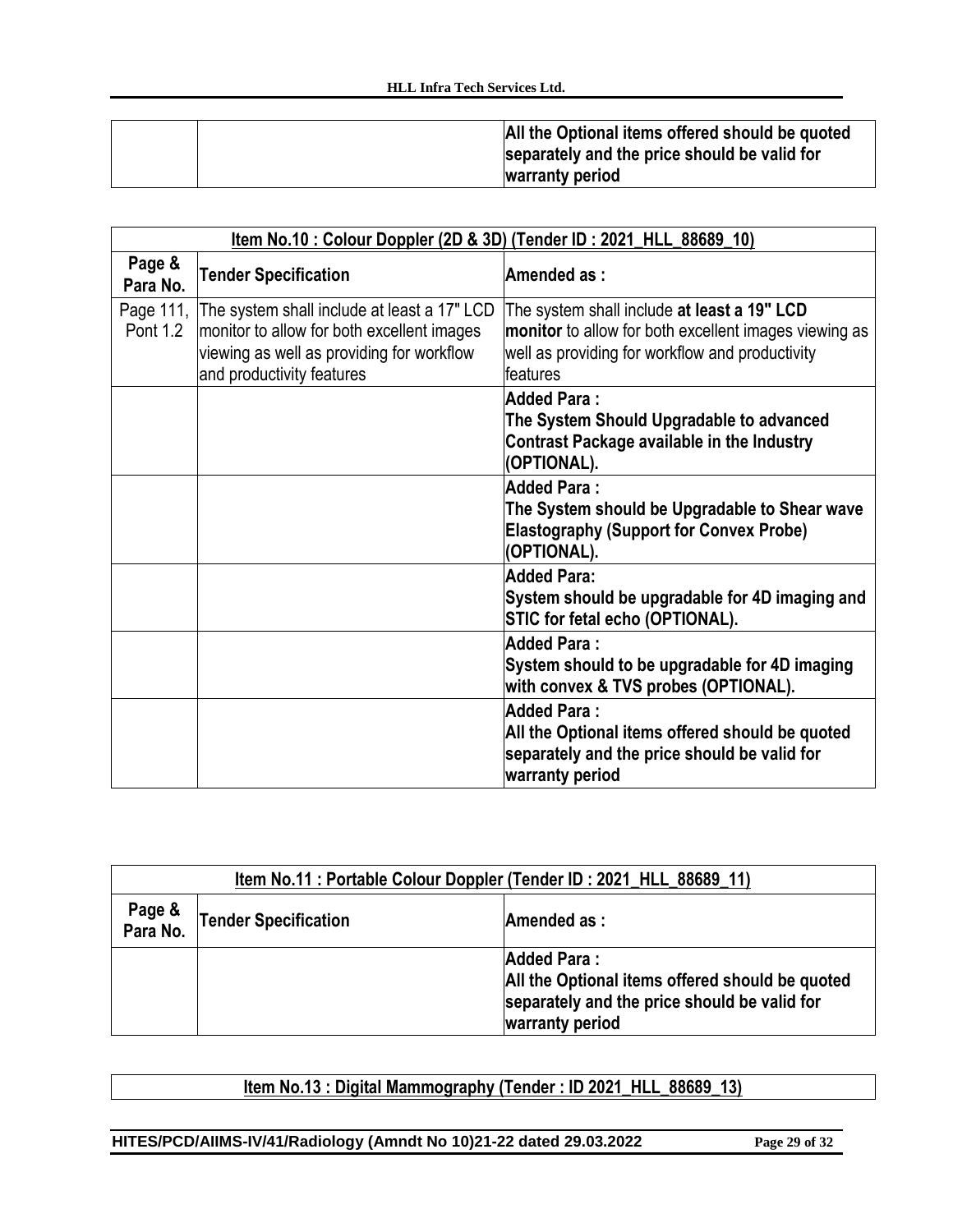| Page &<br>Para No.   | <b>Tender Specification</b>                                                                                                                         | Amended as:                                                                                                                                                                                                                                                                                                      |
|----------------------|-----------------------------------------------------------------------------------------------------------------------------------------------------|------------------------------------------------------------------------------------------------------------------------------------------------------------------------------------------------------------------------------------------------------------------------------------------------------------------|
| Page 116,<br>Point I | General description: Large field of view<br>screening, diagnostics and interventional diagnostics and interventional applications.<br>applications. | General description: Large field of view digital<br>digital mammography system for general mammography system for general screening,<br>Added Para: System should be provided with 3D<br><b>Tomosynthesis</b>                                                                                                    |
| Point II             | Page 116, The system should be AERB type approved                                                                                                   | The system should be AERB type approved and the<br>copy of E-LORA Listing should be submitted<br>along with bid. If the quoted model has not been<br>yet installed in India, vendor should submit NOC<br>from AERB.                                                                                              |
|                      | Page 116, Suitable hardware & software for<br>Point IV, 10 Stereotactic breast Biopsy                                                               | Suitable hardware & software for Stereotactic breast<br>Biopsy<br><b>Added Para:</b><br>1. Motorized Biopsy chair should be offered as<br>standard.<br>2. Positioner precision for positioner ±1 mm<br>(0.004 in.) or less<br>3. Stereo angle ±15°<br>4. Both vertical and lateral Biopsy should be<br>possible. |
| point 4              | Page 116, Single track dual focus mammography X-ray<br>tube with additional beam filters and<br>automatic collimator                                | Single or Dual track dual focus mammography X-ray<br>tube with additional beam filters and automatic<br>collimator                                                                                                                                                                                               |
| Point $1(g)$         | Page 116, g. Displayed parameters kV, mAs, target<br>filter, density selection Auto record of the<br>exposure parameters for each mammogram         | g. Displayed parameters kV, mAs, target filter, density<br>selection Auto record of the exposure parameters for<br>each mammogram.<br><b>Added Para: Breast Density measurement tool to</b><br>offered (OPTIONAL)                                                                                                |
|                      | Page 116, Gantry assembly :                                                                                                                         | Gantry assembly:                                                                                                                                                                                                                                                                                                 |
|                      | Point 3 <sup>©</sup> c. Dual speed movements<br>Page 117, d. DQE at 0 LP/mm: 60% OR DQE at<br>point $7(d)$ 5LP/mm : 25% or more                     | c. Dual or Single speed movements<br>d. DQE at 0 LP/mm or DQE at 0.5 LP/mm : 60% OR<br>DQE at 5LP/mm: 25% or more                                                                                                                                                                                                |
| Point 12 (f),        | Page 112   f. Spot sliding compression paddle                                                                                                       | <b>Deleted</b>                                                                                                                                                                                                                                                                                                   |
| Point 12(f)          | Page 118, Spot sliding compression paddle                                                                                                           | <b>Deleted</b>                                                                                                                                                                                                                                                                                                   |
| Point<br>12(k)       | Page 118, Dry view camera: 508 DPI or more, with 300<br>films each (size 18x24cm and 24x30cm)                                                       | Dry view camera: 600 DPI or more, with 300 films<br>each (size 18 X 24cm and 24X30cm)                                                                                                                                                                                                                            |
|                      | Page 119, Display workstation:<br>Point 13(a) a. Mammography diagnostic workstation                                                                 | Display workstation:<br>a. Mammography diagnostic workstation<br>Added Para: Reporting workstation software of                                                                                                                                                                                                   |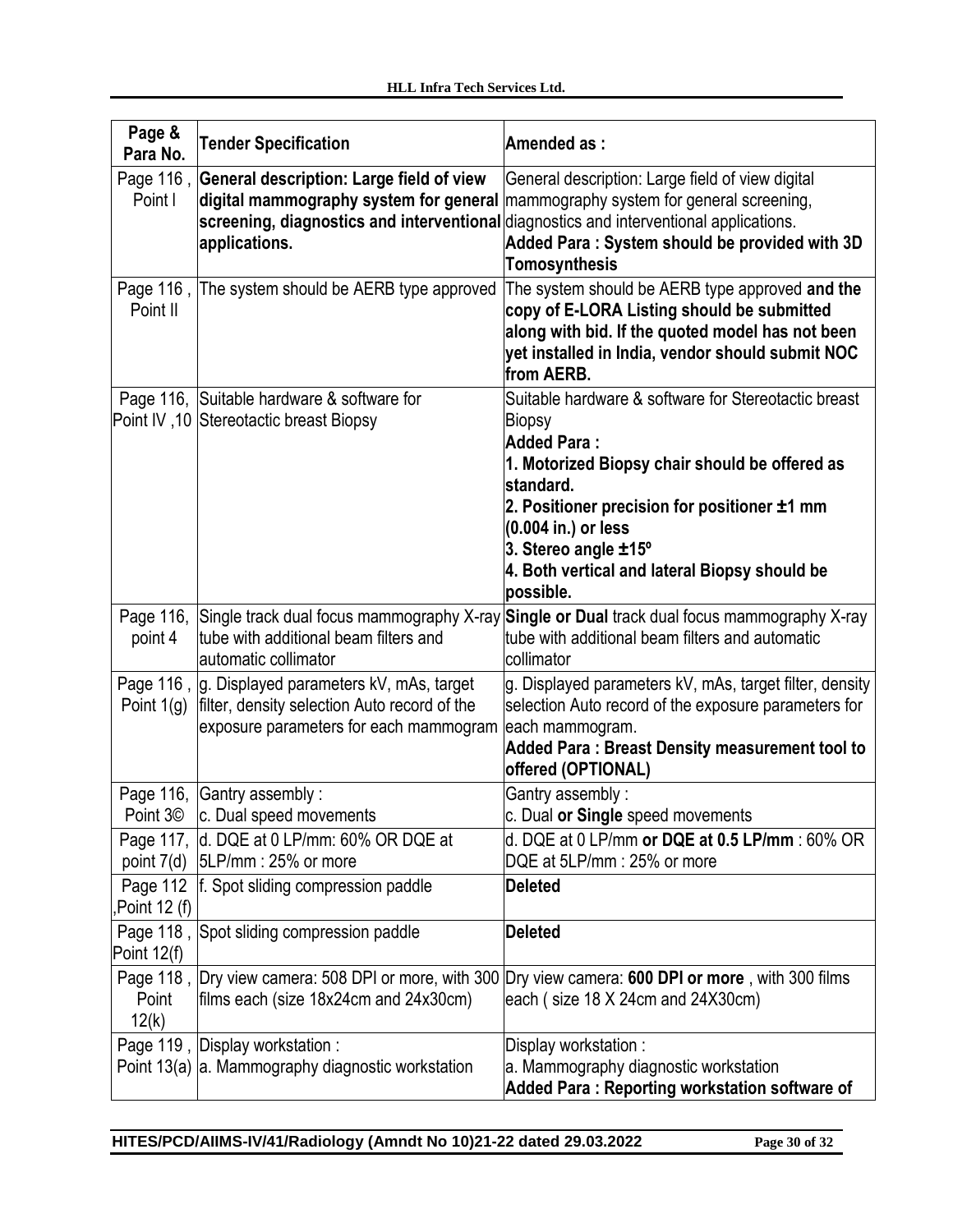|                         |                                                                                                                                                                                                                                                                                                | the same brand as that of the mammography<br>system                                                                                                                                                                                                                                              |
|-------------------------|------------------------------------------------------------------------------------------------------------------------------------------------------------------------------------------------------------------------------------------------------------------------------------------------|--------------------------------------------------------------------------------------------------------------------------------------------------------------------------------------------------------------------------------------------------------------------------------------------------|
| Point $13(k)$           | Page 119, RAM: minimum 6 GB                                                                                                                                                                                                                                                                    | <b>RAM: atleast 16GB</b><br>HDD Storage: Atleast 2 TB along with external<br>hard disk of 1 TB<br><b>CPU Memory: atleast 4 GB</b><br><b>INTEL XEON 2133 3.6 Ghz</b><br>6 Core CPU                                                                                                                |
|                         | Page 119, Display workstation:<br>Point 13(x)  x.DICOM Print (Color and B&W)                                                                                                                                                                                                                   | Display workstation:<br>x.DICOM Print (B&W)                                                                                                                                                                                                                                                      |
|                         |                                                                                                                                                                                                                                                                                                | <b>Added Para:</b><br>Vaccum assisted Biopsy to be offered<br>(OPTIONAL)                                                                                                                                                                                                                         |
|                         |                                                                                                                                                                                                                                                                                                | <b>Added Para:</b><br><b>TRAINING</b><br>On site Training for a period of 4 Weeks in<br>multiple intervals as required by the department.                                                                                                                                                        |
| Page 119<br>Point 3     | The Site Modification Work - Scope of Work<br><b>MAMMOGRAPHY</b><br>The cost of Site Modification Work for the<br>area of 600sq.ft and Air-conditioning of<br>Tonnage 6 TR will be considered for<br>Ranking / Evaluation purpose                                                              | The Site Modification Work - Scope of Work<br><b>MAMMOGRAPHY</b><br>The cost of Site Modification Work for the area of<br>600sq.ft and Air-conditioning of Tonnage 10 TR<br>(including standby unit/s) will be considered for<br>Ranking / Evaluation purpose                                    |
| Page 119<br>,Point 1-ii | Civil work:<br>Concrete bed at Mammography equipment<br>area.                                                                                                                                                                                                                                  | Civil work:<br>Concrete bed at Mammography equipment area if<br>required.                                                                                                                                                                                                                        |
| Point 1-b               | Page 119 Civil Work:<br>over 2 coats of wall putty including primer in<br>patient preparation area, Lobby area,<br>console room, Mammography room                                                                                                                                              | Civil Work:<br>Painting :- Two coats Plastic Emulsion Paint Painting :- Two coats Plastic Emulsion Paint over 2<br>coats of wall putty including primer in patient<br>preparation area, console room, Mammography room                                                                           |
| Page 119<br>Point 2     | The Site Modification Work - Scope of Work Deleted<br>MAMMOGRAPHY. Plumbing work: All<br>water pipes and fittings shall be of high<br>density polythene of approved and standard<br>make. The gratings shall be brass chrome<br>plated. All plumbing accessories should be<br>of standard make |                                                                                                                                                                                                                                                                                                  |
| Page 120<br>Point 4     | The Site Modification Work - Scope of Work   The Site Modification Work - Scope of Work<br>MAMMOGRAPHY.<br>AIR CONDITIONING :<br>and suitability. Humidity control should be                                                                                                                   | MAMMOGRAPHY.<br>AIR CONDITIONING :<br>Package air conditioners units/Split AC units Ductable split air conditioners and split AC<br>may be used according to room requirement <b>units</b> may be used according to room requirement<br>and suitability. Humidity control should be effective to |